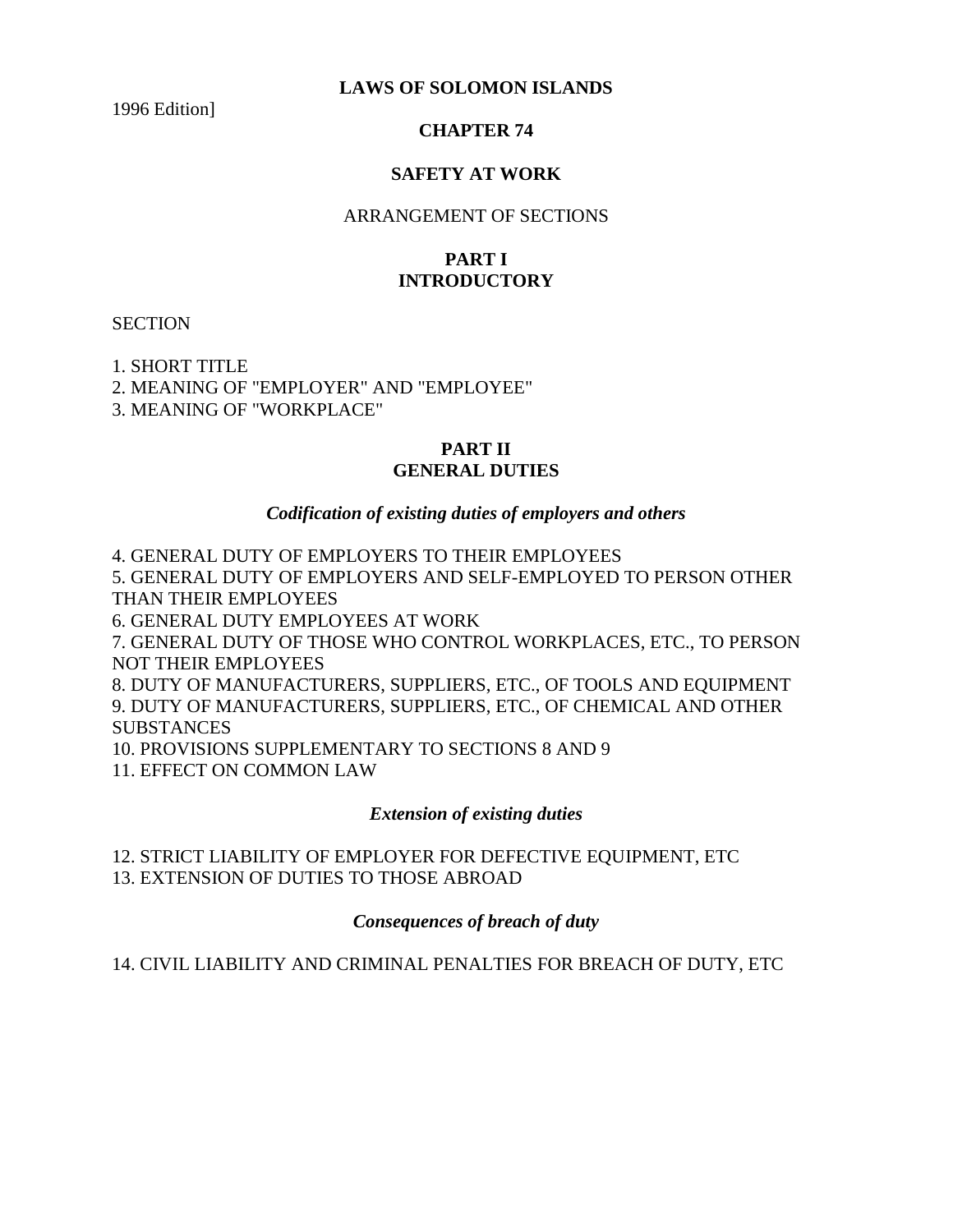## **PART III SPECIFIC DUTIES**

### *Dust, fumes, etc*

## 15. DUTY TO PROTECT PERSONS FROM HARMFUL DUST, FUMES, ETC 16. SPECIFIC LIMITS ON EXPOSURE TO DUST, FUMES, ETC

#### *Pressure and vacuum systems*

## 17. PRESSURE AND VACUUM SYSTEMS

### *Machinery*

18. LIFTING EQUIPMENT 19. DANGEROUS MACHINERY

### *Electrical installations*

20. ELECTRICAL INSTALLATIONS

## *Fire and explosion*

21. FIRE PRECAUTIONS 22. PRECAUTIONS AGAINST EXPLOSION

### *Miscellaneous*

23. DUTY TO USE CAPABLE SUB-CONTRACTORS 24. INTERFERING WITH SAFETY EQUIPMENT, ETC

*Penalties*

25. PENALTIES FOR OFFENCES UNDER THIS PART

## **PART IV GENERAL AND INTERPRETATION**

## *Codes of practice and regulations*

26. CODES OF PRACTICE 27. USE OF APPROVED CODES OF PRACTICE 28. REGULATIONS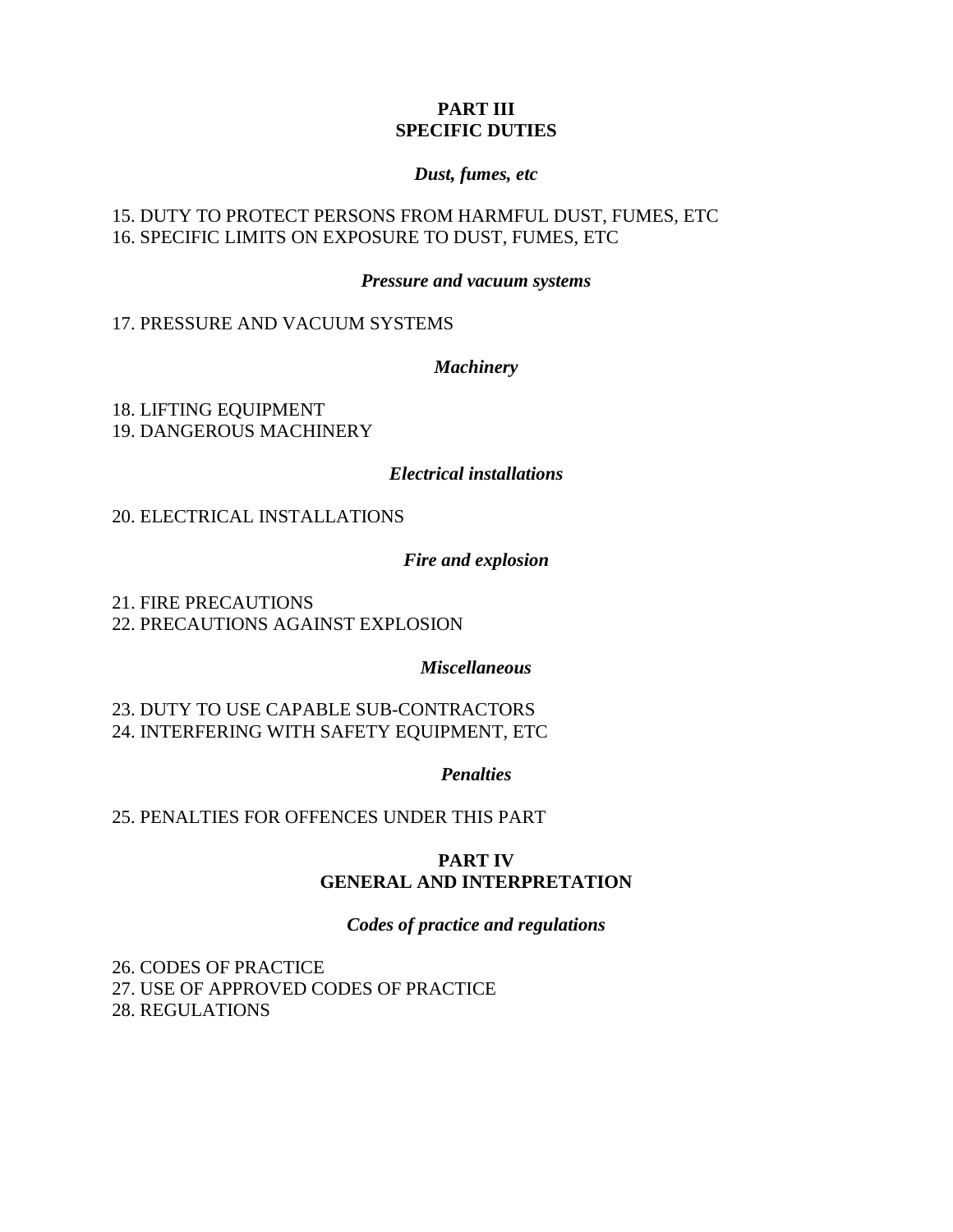#### *Administration*

29. POWERS OF COMMISSIONER OF LABOUR

30. REMEDIAL NOTICES

31. PROHIBITION NOTICES

32. PROVISIONS SUPPLEMENTARY TO SECTIONS 29 TO 31

33. OFFENCES UNDER SECTIONS 29 TO 31

34. PROSECUTIONS BY COMMISSIONER

*Fees*

35. FEES

### *Interpretation*

36. MEANING OF "PERSON IN CONTROL" 37. ONUS OF PROVING LIMITS OF WHAT IS PRACTICABLE, ETC 38. MEANING OF "WORK" AND "AT WORK" 39. GENERAL INTERPRETATION

### *Miscellaneous*

40. SUBSIDIARY LEGISLATION 41. APPLICATION TO GOVERNMENT 42. EXTENT OF ACT 43. AMENDMENTS AND REPEALS

SCHEDULES: 1. EXAMPLES OF THE DUTY IMPOSED BY SECTION 4

2. PRESSURE AND VACUUM SYSTEMS

3. LIFTING EQUIPMENT

4. ELECTRICAL INSTALLATIONS

5. EXAMPLES OF MATTERS THAT MAY BE DEALT WITH BY

REGULATIONS UNDER SECTION 28

\_\_\_\_\_\_\_\_\_\_\_\_\_

6. GLOSSARY

7. AMENDMENTS AND REPEALS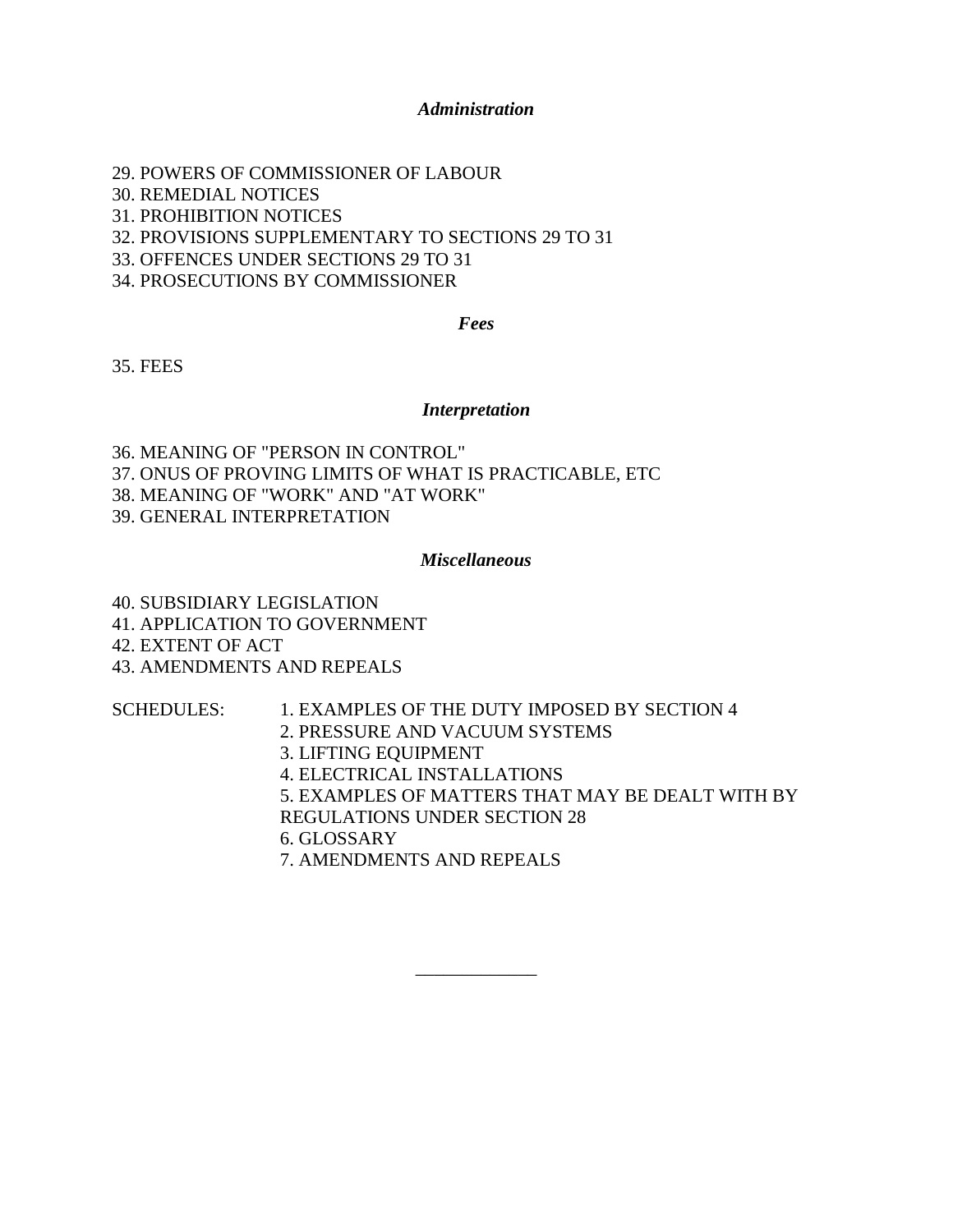## **CHAPTER 74**

## **SAFETY AT WORK ACT**

AN ACT TO PROVIDE FOR THE HEALTH, SAFETY AND WELFARE OF PERSONS AT WORK AND TO PROTECT PERSONS AGAINST RISKS TO HEALTH OR SAFETY ARISING OUT OF OR IN CONNECTION WITH THE ACTIVITIES OF PERSONS AT WORK; TO IMPOSE SPECIFIC REQUIREMENTS IN RESPECT OF CERTAIN ARTICLES AND SUBSTANCES THAT ARE A POTENTIAL SOURCE OF DANGER; TO MAKE MINOR AMENDMENTS OF THE LABOUR ACT AND THE WORKMEN'S COMPENSATION ACT; AND FOR CONNECTED PURPOSES *3 of 1982*

> *[All provisions except para. 7 of Sch. 2, para 6 of Sch. 3 and para. 1(5) of Sch. 7. (in respect only of ss. 66, 67, 68 and 72 of the Labour Act)… …1st May 1982\* Para. 7 of Sch. 2 and para 6 of Sch. 3 …1st Nov. 1982\* Para. 1(5) of Sch. 7 (in respect only of ss. 66, 67, 68 and 72 of the Labour Act) ……Not in operation on 1st March 1996]*

> > *\* L.N. 18/1982.*

## **PART I INTRODUCTORY**

### **Short title**

**1.** This Act may be cited as the Safety at Work Act.

### **Meaning of "employer" and "employee"**

**2.** The following cases apply to decide, for the purposes of this Act, whether an individual (call him "A") is the employee of another person; and the words "employer" and "employee" are to be interpreted accordingly:

- *Case 1* A works under a contract of employment with another person (call him "B") in connection with B's business: A is B's employee.
- *Case 2* A works under a contract of employment with another person (call him "B") but the work is done for a third person (call him "C") in connection with C's business under an arrangement between B and C whereby C may tell A what to do and how to do it: A is C's employee, not B's employee.
- *Case 3* A works for another person (call him "D") in connection with D's business under an arrangement between A and D (which does not provide for any pay or other consideration for the work) whereby D may tell A what to do and how to do it: A is D's employee.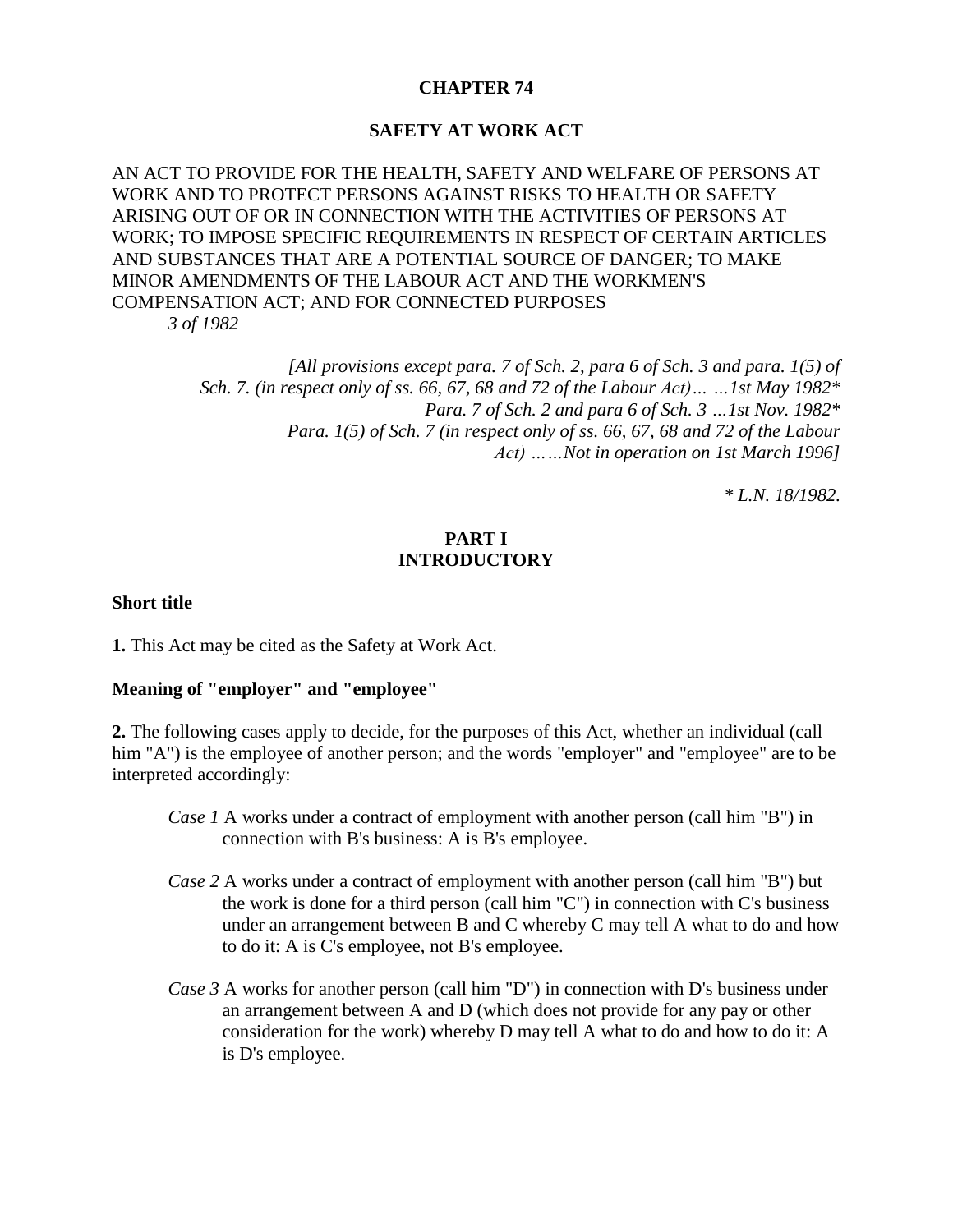# **Meaning of "workplace"**

**3.** In this Act, "workplace" means any premises or other place made available in the course of business-

*(a)* as a place of work, or

*(b)* as a place where persons at work may use plant or substances provided for their use there,

and any place used in connection with such a place and includes any means of entering or leaving such a place.

## **PART II GENERAL DUTIES**

## *Codification of existing duties of employers and others*

## **General duty of employers to their employees**

**4.** (1) It is the duty of every employer to ensure, so far as is reasonably practicable, the health and safety at work of all his employees.

(2) Schedule 1 contains examples of the duty imposed by this section.

## **General duty of the employers and self-employed to persons other than their employees**

**5.** (1) It is the duty of every employer to conduct his business in such a way as to ensure, so far as is reasonably practicable, that persons who are not his employees but may be affected by the way he conducts his business are not exposed by the way he conducts it to risks to their health or safety.

(2) It is the duty of every self-employed person to conduct his business in such a way as to ensure, so far as is reasonably practicable, that he and other persons who are not his employees but may be affected by the way he conducts his business are not exposed by the way he conducts it to risks to their health or safety.

## **General duty of employees at work**

**6.** It is the duty of every employee while at work to take reasonable care for the health and safety of himself and of other persons who may be affected by his acts or omissions at work.

# **General duty of those who control workplaces, etc., to person not their employees**

**7.** (1) It is the duty of every person in control-

*(a)* of any workplace, or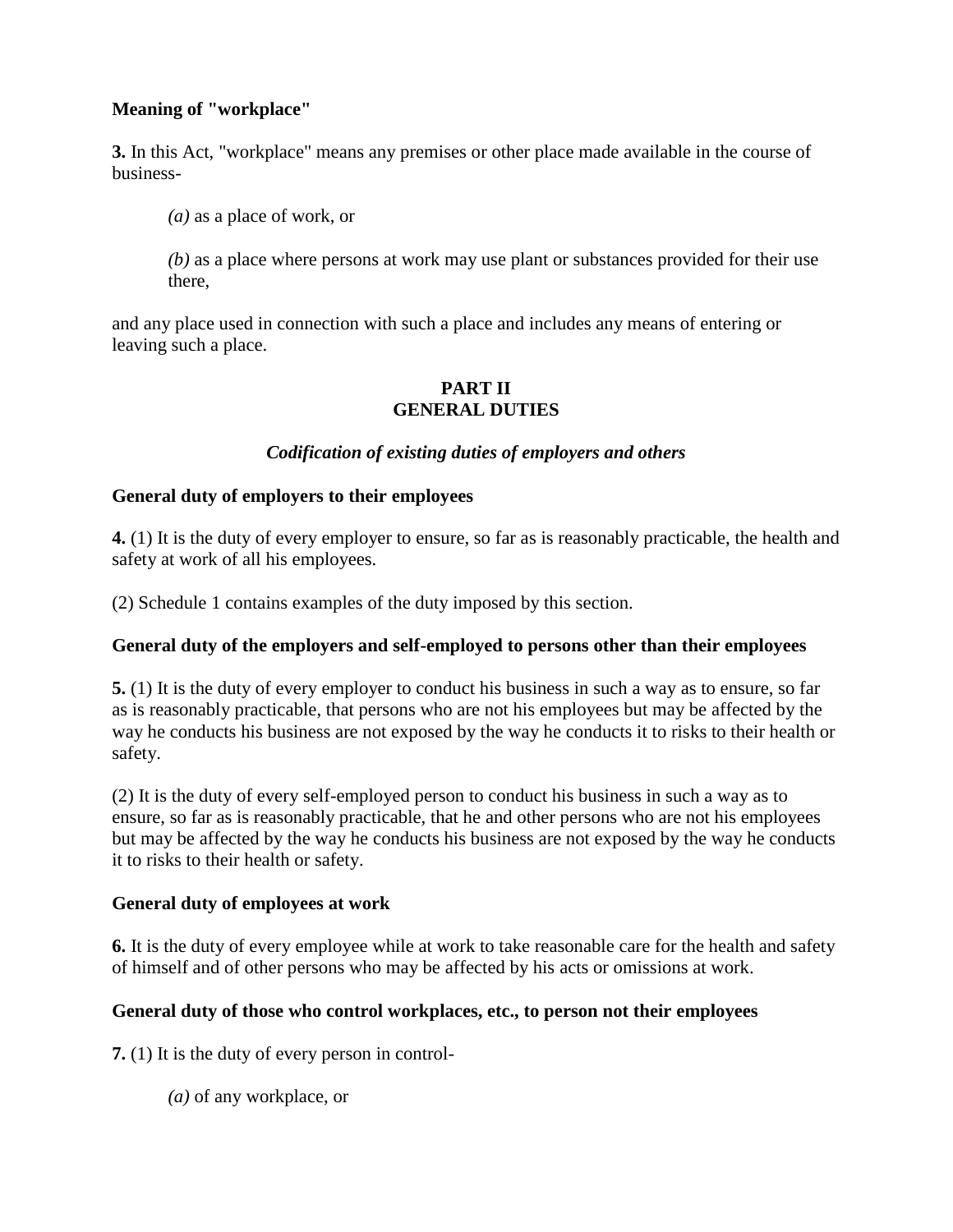*(b)* of any plant or substance in a workplace,

to ensure, so far as is reasonably practicable, that the workplace or the plant or substance in it (as the case may be) is safe and without risks to health for persons other than his employees.

(2) The duty imposed by this section is in addition to any duty imposed on a person as occupier of premises.

# **Duty of manufacturers, suppliers, etc., of tools and equipment**

**8.** (1) It is the duty of any person who designs, manufactures, imports or supplies any article for use at work-

*(a)* to ensure, so far as is reasonably practicable, that the article is so designed and constructed as to be safe and without risks to health when properly used;

*(b)* to carry out or arrange for the carrying out of such testing and examination as may be necessary for the performance of the duty imposed on him by the previous paragraph;

*(c)* to take such steps as are necessary to secure that there will be available in connection with the use of the article at work adequate information about the use for which it is designed and has been tested, and about any conditions necessary to ensure that, when put to that use, it will be safe and without risks to health.

(2) It is the duty of any person who erects or installs any article for use at work in any premises where that article is to be used by persons at work to ensure, so far as is reasonably practicable, that nothing about the way in which it is erected or installed makes it unsafe or a risk to health when properly used.

# **Duty of manufacturers, suppliers, etc., of chemicals and other substances**

**9.** It is the duty of any person who manufacturers, imports or supplies any substance for use at work:

*(a)* to ensure, so far as is reasonably practicable, that the substance is safe and without risks to health when properly used;

*(b)* to carry out or arrange for the carrying out of such testing and examination as may be necessary for the performance of the duty imposed on him by the preceding paragraph;

*(c)* to take such steps as are necessary to secure that there will be available in connection with the use of the substance at work adequate information about the results of any relevant tests which have been carried out on or in connection with the substance and about any conditions necessary to ensure that it will be safe and without risks to health when properly used.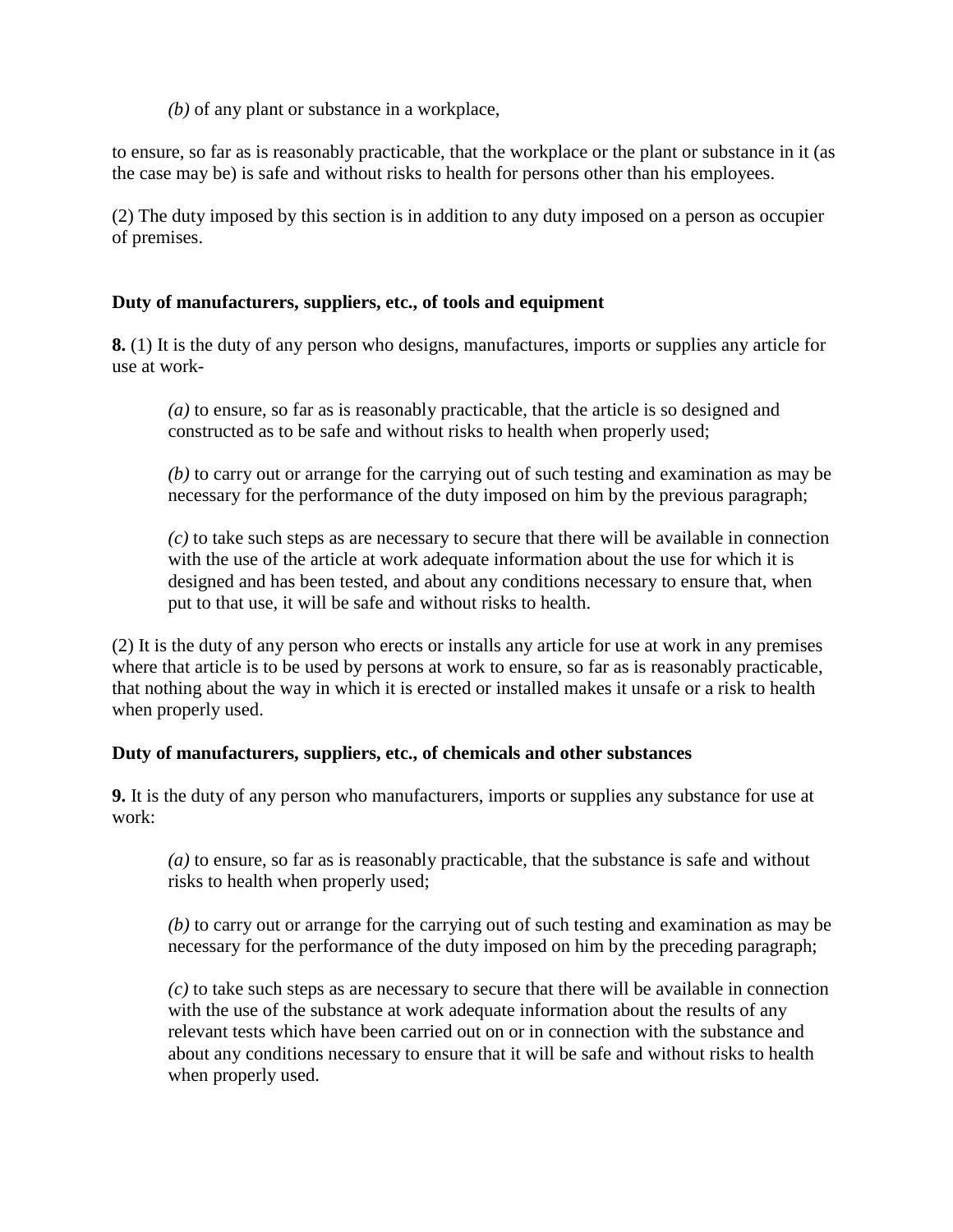## **Provisions supplementary to sections 8 and 9**

**10.** (1) Any duty imposed on any person by sections 8 and 9 extends only to things done in the course of his business and to matters within his control.

(2) Nothing in those sections requires any person to repeat any testing or examination which has been carried out otherwise than by him or at his instance, in so far as it is reasonable for him to rely on the results of that testing or examination for the purposes of those sections.

(3) For the purposes of those sections, an article or substance is not to be regarded as properly used where it is used without regard to any relevant information or advice relating to its use which has been made available by a person by whom it was designed, manufactured, imported or supplied.

## **Effect on common law**

**11.** The duties imposed by the preceding sections have effect in place of the corresponding duties at common law; but do not affect any other liability at common law (such as the liability of an employer for the acts of his employees).

# *Extension of existing duties*

# **Strict liability of employer for defective equipment, etc**

**12.** (1) If an individual suffers personal injury at work in consequence of a breach by a person other than his employer of a duty imposed by sections 8 and 9 then, even though the employer is not personally at fault, those sections and subsection (1) of section 14 (but not subsection (2) of that section) shall apply as if the employer also were in breach of that duty.

(2) Subsection (1) does not prevent an employer who incurs liability by virtue of that subsection from obtaining relief by way of contribution, or in contract or otherwise.

# **Extension of duties to those abroad**

**13.** The duties imposed by sections 8 and 9 on those who design, manufacture or supply articles or substances extend, in respect of an article or substance which is used at work in Solomon Islands, to those who design, manufacture or supply it at any place outside Solomon Islands.

# *Consequences of breach of duty*

# **Civil liability and criminal penalties for breach of duty, etc**

**14.** (1) If an individual suffers personal injury in consequence of a failure to discharge a duty imposed by sections 4 to 9, the failure is actionable.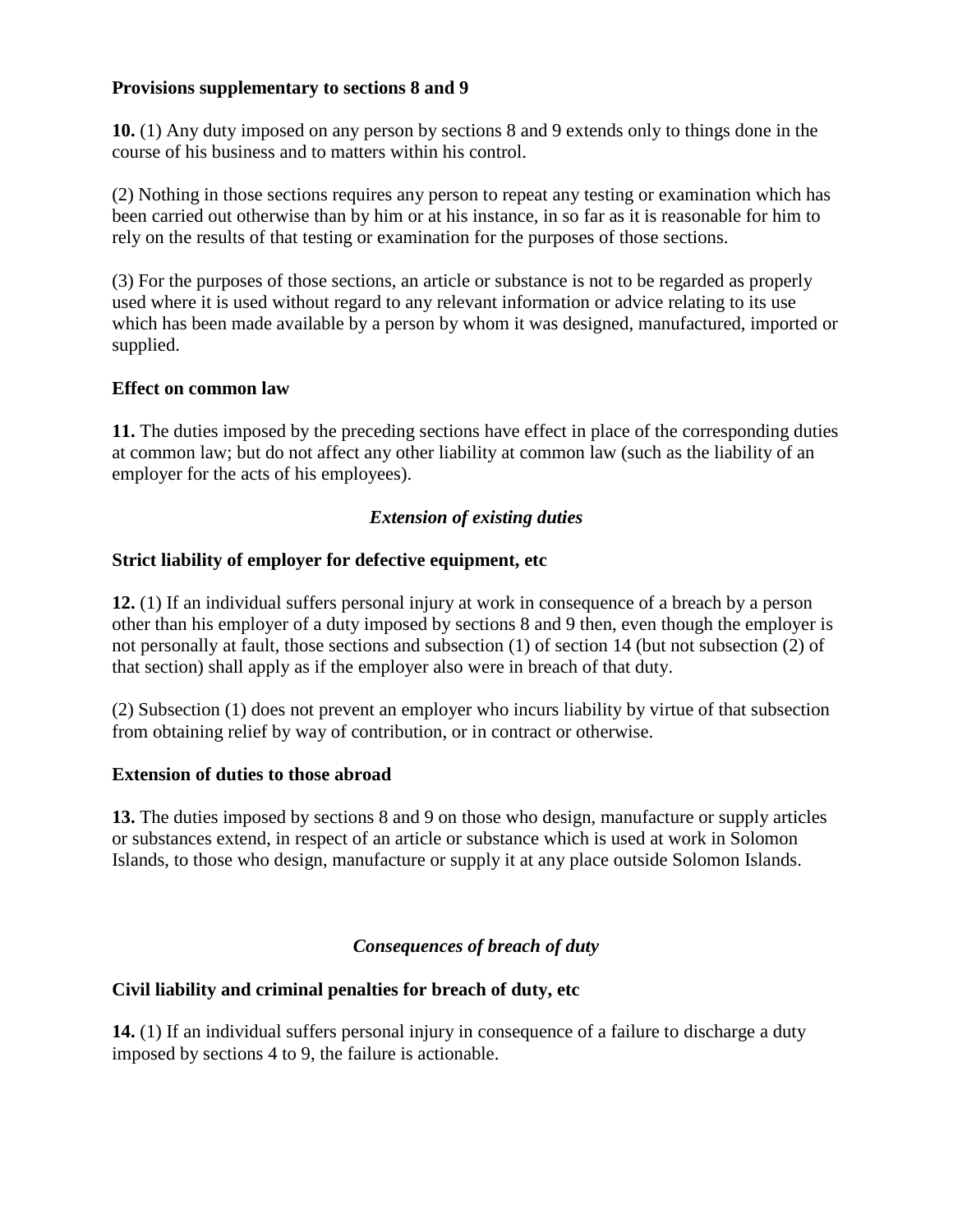(2) A person who fails to discharge a duty imposed by sections 4 to 9 is guilty of an offence and liable on conviction to a fine of \$1000, or imprisonment for one year, or both.

(3) Any term of an agreement which purports to exclude or restrict the operation of subsection (1), or any liability arising by virtue of that subsection, is void.

(4) Where a person has been convicted of an offence of failure to discharge a duty imposed by sections 4 to 9 then, in any civil proceedings in which the question arises as to whether or not he failed to discharge the duty, the conviction is to be conclusive evidence that he failed to do so and is to be admissible in evidence accordingly.

## **PART III SPECIFIC DUTIES**

# *Dust, fumes, etc.*

# **Duty to protect persons from harmful dust, fumes, etc**

**15.** (1) Where an employee is at work and either-

- *(a)* he is engaged in work which involves the use of a harmful substance; or
- *(b)* a harmful substance is present where the work is being carried on;

then the duties in subsections (2) and (3) arise.

(2) It is the duty of the employer to ensure that neither the employee nor any other person is exposed to that substance to any degree that is likely to cause personal injury.

(3) It is the duty of any person in control of that substance to ensure, so far as is practicable, that neither the employee nor any other person is exposed to that substance to any degree that is likely to cause personal injury.

(4) For the purposes of this section and section 16, a person is exposed to a harmful substance if-

*(a)* it comes into contact with his body; or

*(b)* it enters his body (by inhalation, ingestion, absorption through the skin or any other means).

(5) In this section and section 16, "harmful substance" means any substance that is capable of causing personal injury by-

*(a)* contact with the body; or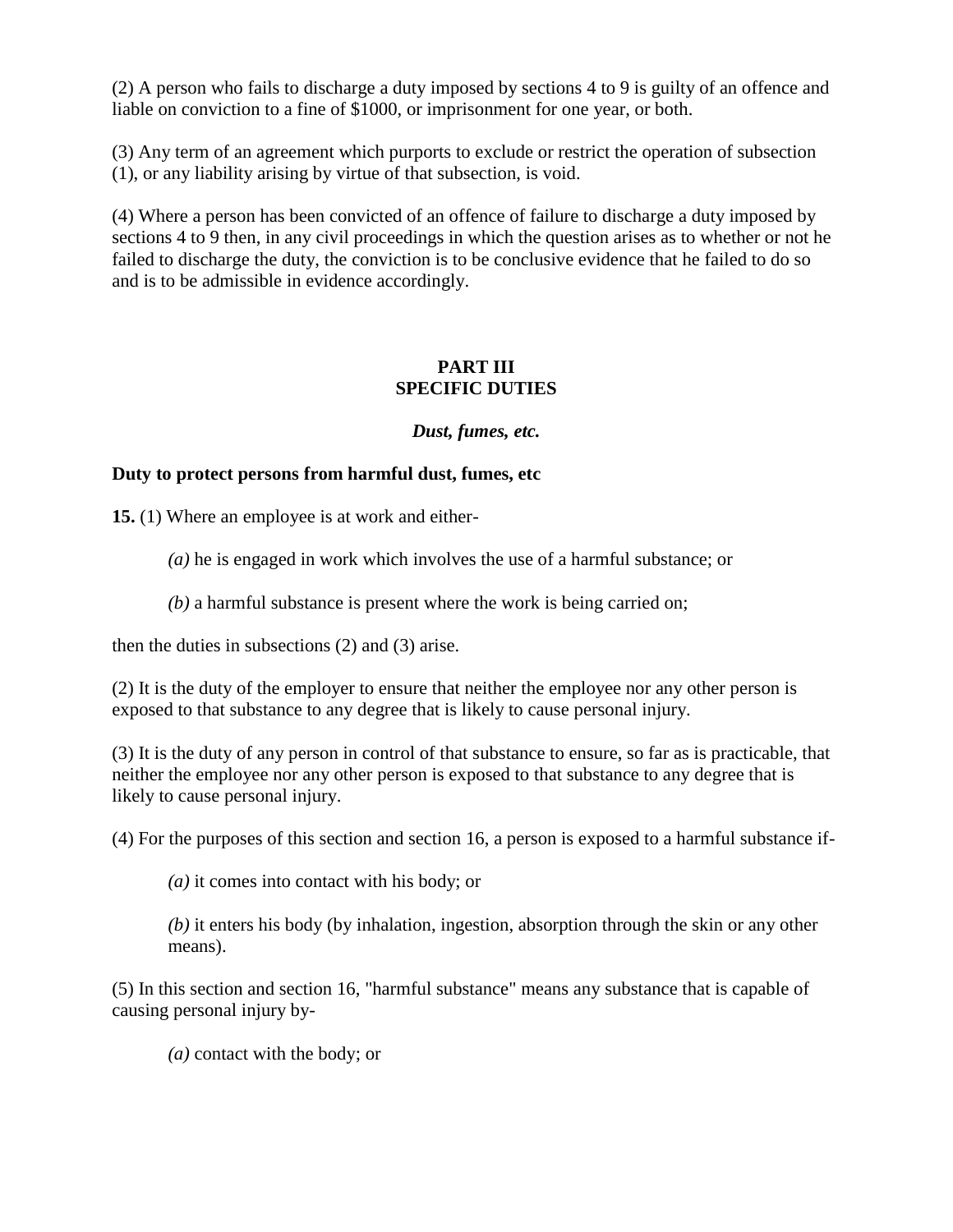*(b)* entry into the body (by inhalation, ingestion, absorption through the skin or any other means);

and includes a substance that is capable of causing personal injury only under particular conditions (for example, if it is heated, vaporises or ignites).

(6) A person who fails to discharge a duty imposed by this section is guilty of an offence.

# **Specific limits on exposure to dust, fumes, etc**

**16.** (1) The Minister may approve any document (including a revision of a document) specifying, in any form, the limit beyond which a person should not be exposed to any harmful substance; and may at any time withdraw any approval given under this subsection.

(2) Where the Minister gives or withdraws any approval under subsection (1), he must by notice in the Gazette identify the document concerned and state the date (not being earlier than the date of the notice) on which the approval is to have effect or cease to have effect.

(3) If a person is exposed to any harmful substance beyond the limit specified in a document for the time being approved under subsection  $(1)$ , he is to be treated for the purposes of section  $15(2)$ and (3) as having been exposed to that substance to a degree that is likely to cause personal injury.

(4) Where-

*(a)* a document specifying a limit is for the time being approved by the Minister under this section; and

*(b)* the limit specified is expressed as an average concentration of the substance to or above which a person should not be exposed over a particular period or particular periods of time,

then, for the purposes of any proceedings for an offence under section 15, evidence that that concentration was exceeded at any time is evidence, but not conclusive evidence, that the limit was exceeded.

(5) The power conferred by this section to approve or withdraw approval of a document includes power to approve or withdraw approval of part of it; and references in this section to a document approved under this section are references to a document to the extent that it is approved under this section.

(6) A document approved under this section is not subsidiary legislation for the purposes of the Interpretation and General Provisions Act. *Cap. 85*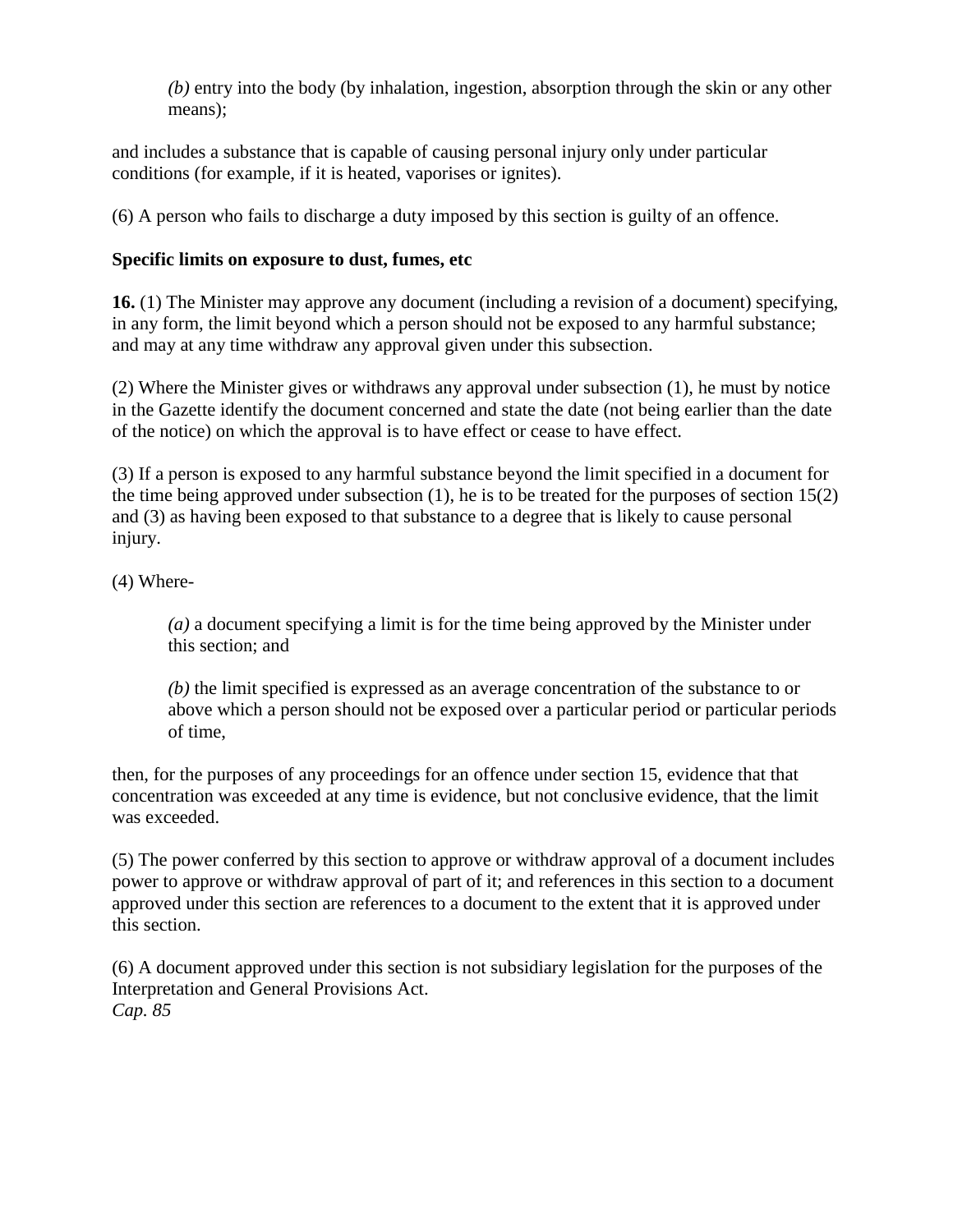## *Pressure and vacuum systems*

## **Pressure and vacuum systems**

**17.** (1) Where a pressure system is used in the course of a business carried on by any person, the requirements imposed by or under Schedule 2 must be complied with in respect of that system.

(2) If any of those requirements is not complied with in respect of that system, the person referred to in subsection (1) and any person in control of the system is guilty of an offence.

(3) In this section and Schedule 2, "pressure system" means anything used for the generation, storage or conveyance of any relevant substance at a pressure above or below atmospheric pressure, but does not include -

*(a)* anything (not being part of a pressure system) with an internal volume of less than 250 litres where the pressure does not exceed either 0.5 bar or 7.5 psig;

- *(b)* an internal combustion engine; and
- *(c)* a system of a prescribed type.

(4) In subsection (3), "relevant substance" means-

- *(a)* air or any substance in the form of a gas or vapour;
- *(b)* any gas in liquefied form; and
- *(c)* such other substances as may be prescribed.

(5) Where a person conducting a test or examination of a pressure system under paragraph 7 of Schedule 2 is not satisfied that the system is safe when properly used, he must forthwith inform the Commissioner of Labour of that fact by notice in writing.

(6) A person who fails to comply with subsection (5) is guilty of an offence.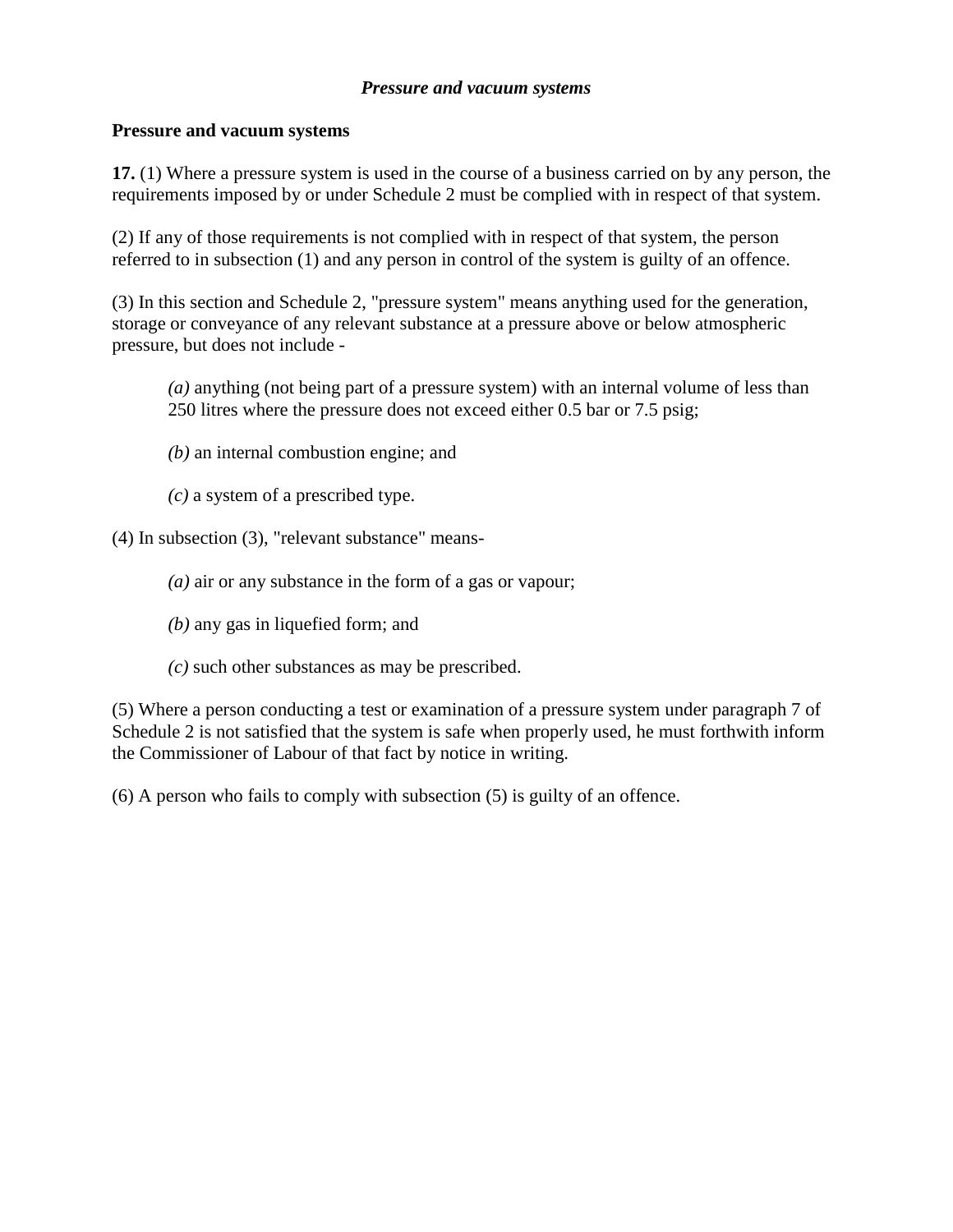# *Machinery*

# **Lifting equipment**

**18.** (1) Where a lifting machine or lifting tackle is used in the course of a business carried on by any person, the requirements imposed by or under Schedule 3 must be complied with in respect of the machine or tackle.

(2) If any of those requirements is not complied with in respect of the machine or tackle, the person referred to in subsection (1) and any person in control of the machine or tackle is guilty of an offence.

(3) In this section and Schedule 3, "lifting machine" means any crane, winch, pulley block, derrick, truck or similar device (whether mobile or not) used for the purpose of raising or lowering goods, persons or materials or moving them while suspended or partly suspended; and includes a lift, whether for passengers or goods.

(4) In this section and Schedule 3, "lifting tackle" means any chain, rope, chain sling, rope sling, clamp, ring, hook, shackle, swivel or similar device used for the purpose of raising or lowering goods, persons or materials or moving them while suspended or partly suspended.

(5) Where a person conducting a test or examination of a lifting machine or lifting tackle under paragraph 6 of Schedule 3 is not satisfied that the machine or tackle is safe when properly used, he must forthwith inform the Commissioner of Labour of that fact by notice in writing.

(6) A person who fails to comply with subsection (5) is guilty of an offence.

# **Dangerous machinery**

**19.** (1) Where machinery is used in the course of a business carried on by any person, the requirements of subsections (3) and (4) must be complied with in respect of any moving part of the machinery which is a potential source of danger.

(2) If any of those requirements is not complied with, the person referred to in subsection (1) and any person in control of the machinery is guilty of an offence.

(3) While the moving part is in motion-

*(a)* there must be-

- (i) a fixed or automatic guard or similar device; or
- (ii) a device for stopping the machine automatically in case of danger,

which ensures that the moving part is not a potential source of danger in any reasonably foreseeable circumstances; or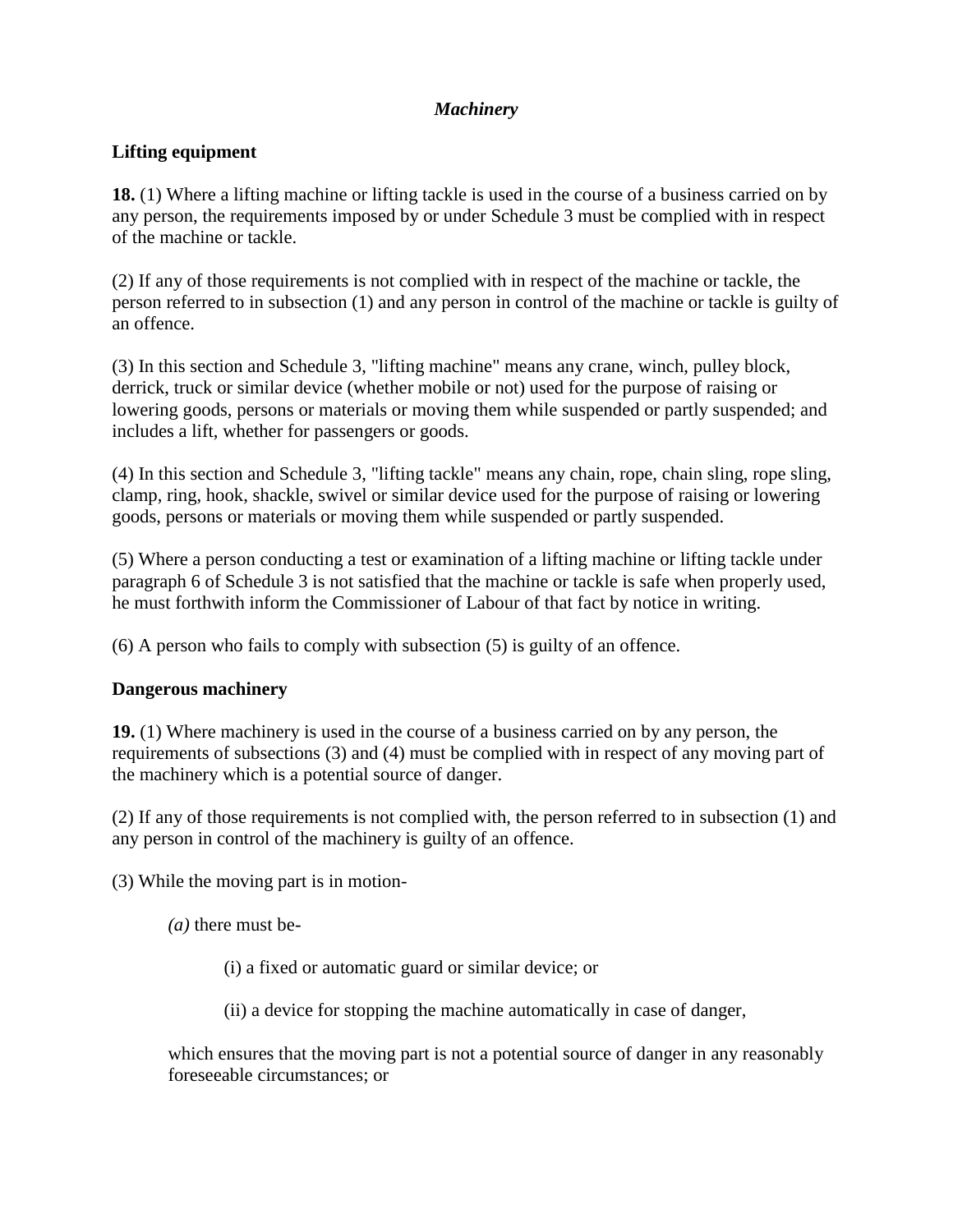*(b)* the machinery must be in such a position or of such construction that the moving part is not a potential source of danger in any reasonably foreseeable circumstances.

(4) Efficient means must be provided for immediately cutting off the power to the moving part.

(5) The requirements of subsection (3) do not apply in respect of any moving part of the machinery necessarily exposed in the course of maintenance if there is in force an effective system for ensuring the safety during that maintenance of those who might otherwise be exposed to danger.

(6) In deciding for the purposes of this section whether a moving part is a potential source of danger, regard may be had to the effect of the moving part on anything coming into contact with it.

# *Electrical installations*

## **Electrical installations**

**20.** (1) Where any electrical installation is used in the course of a business carried on by any person the requirements imposed by or under Schedule 4 must be complied with in respect of the installation.

(2) If any of those requirements is not complied with in respect of the installation, the person referred to in subsection (1) and any person in control of the installation is guilty of an offence.

(3) In this section and Schedule 4-

"apparatus" has the same meaning as in the Electricity Act; and *Cap. 128*

"electrical installation" means any installation for the generation, transformation, conversion or distribution of electrical energy, and includes an apparatus.

(4) For the purpose of any proceedings for an offence under any provision made by or under this Act, it is to be assumed that a person will suffer personal injury if he comes into contact with part of an electrical installation conducting electrical energy at a potential exceeding 32 AC or 115 DC.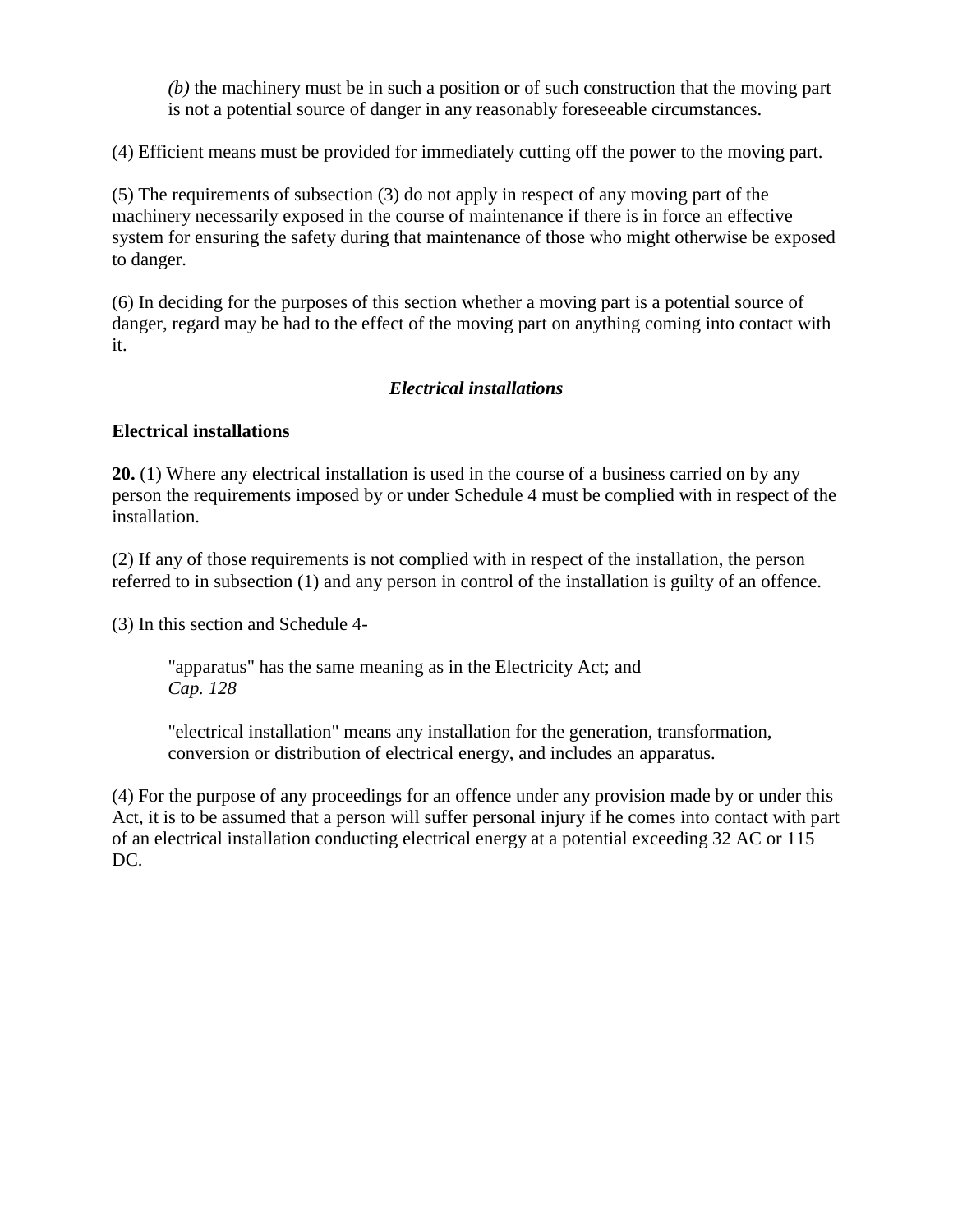# *Fire and explosion*

## **Fire precautions**

**21.** (1) Every workplace must be provided with such means of escape as are required to enable persons employed there to leave the workplace safely in case of danger from fire or explosion.

(2) In the case of an enclosed workplace, the requirements of subsection (1) include a requirement that, in respect of each person employed there, there must be available within 20 metres of any position where he works not less than two separate means of escape.

(3) Subsection (2) does not apply to an enclosed workplace if there is in force in respect of that workplace a certificate of exemption issued by the Commissioner of Labour; but no certificate may be issued under this subsection unless the Commissioner is satisfied that the requirements of subsection (1) are complied with in respect of that workplace.

(4) While any person is within an enclosed workplace in the course of his employment, any door or other exit leading to or which is part of a means of escape for him must not be locked or fastened in such a way that it cannot be easily and immediately opened from the inside.

(5) Any door leading to or which is part of a means of escape from an enclosed workplace must either be a sliding door or be constructed to open outwards.

(6) Any door or other exit leading to or which is part of a means of escape from an enclosed workplace (other than an exit in ordinary use) must be marked as a means of escape by a notice of such size and so placed that it is clearly visible to those needing to use the exit.

(7) Every workplace must be provided with effective and adequate means for extinguishing fire; and those means-

*(a)* must be properly maintained; and

*(b)* so far as is reasonably practicable, must be designed to operate without exposing any person to danger.

(8) If any requirement of this section is not complied with in respect of a workplace-

*(a)* the person in the course of whose business the workplace is used; and

*(b)* any person in control of the workplace,

is guilty of an offence.

(9) In this section and (subject to section 22(9)) section 22-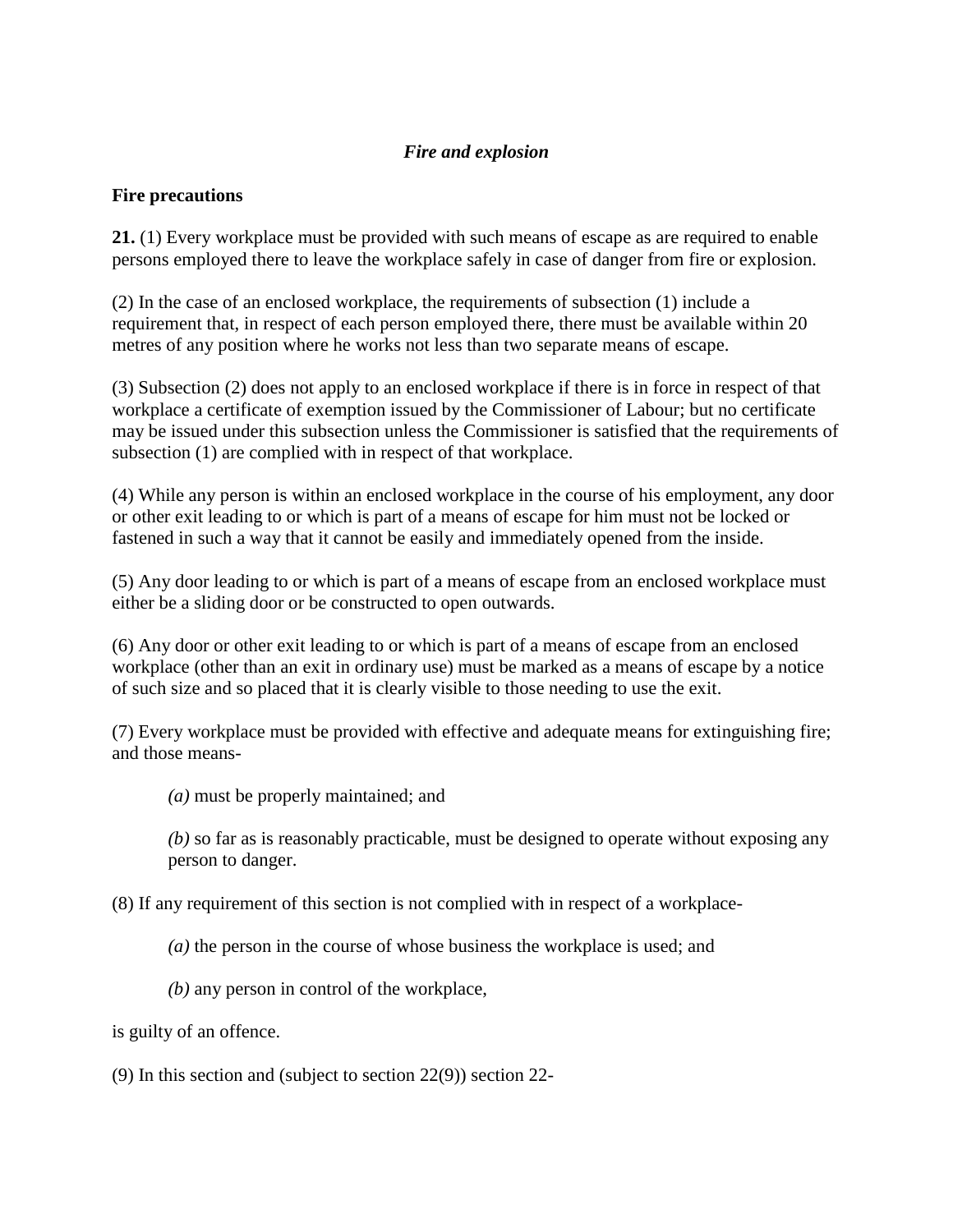"enclosed workplace" means a workplace within a building or other structure; and

"workplace" does not include a vehicle, vessel or aircraft.

## **Precautions against explosion**

**22.** (1) A flammable substance must not be stored in any enclosed workplace unless one of the following requirements is satisfied-

*(a)* in the case of petroleum, it is stored in a tank or magazine in respect of which there is in force a licence issued under the Petroleum Act before the date on which this section comes into force; *Cap. 81*

*(b)* in the case of vehicle fuel, it is stored in the fuel tank of a vehicle;

*(c)* it is stored in premises used for the sale by retail of that substance so long as-

(i) not more than 20 litres of the substance is so stored; and

(ii) the substance is kept in containers of a capacity of not more than one litre.

(2) Flammable gas must not be stored in any enclosed workplace.

(3) A flammable substance (unless in a container of a capacity not exceeding 250 ml.) must not be used in any workplace for cleaning any article unless a written authority of the commissioner of Labour to do so is for the time being in force in respect of the workplace and the substance is used in accordance with the authority.

(4) Where there is any flammable substance or flammable gas in any workplace, arrangements must be made that are adequate to ensure, so far as is practicable, that the substance or gas is not likely to be ignited so as to cause personal injury.

(5) A workplace must not be used for the filling of cylinders or other containers with flammable gas unless a written authority of the Commissioner of Labour to do so is for the time being in force in respect of the workplace and the containers are filled in accordance with the authority.

(6) No authority may be issued under subsections (3) or (5) in respect of any workplace unless the Commissioner of Labour is satisfied that adequate arrangements are in force for the purpose of securing the safety of persons.

(7) If any of the requirements of this section is not complied with-

*(a)* the person in the course of whose business the workplace concerned is used; and

*(b)* any person in control of the substance or gas concerned,

is guilty of an offence.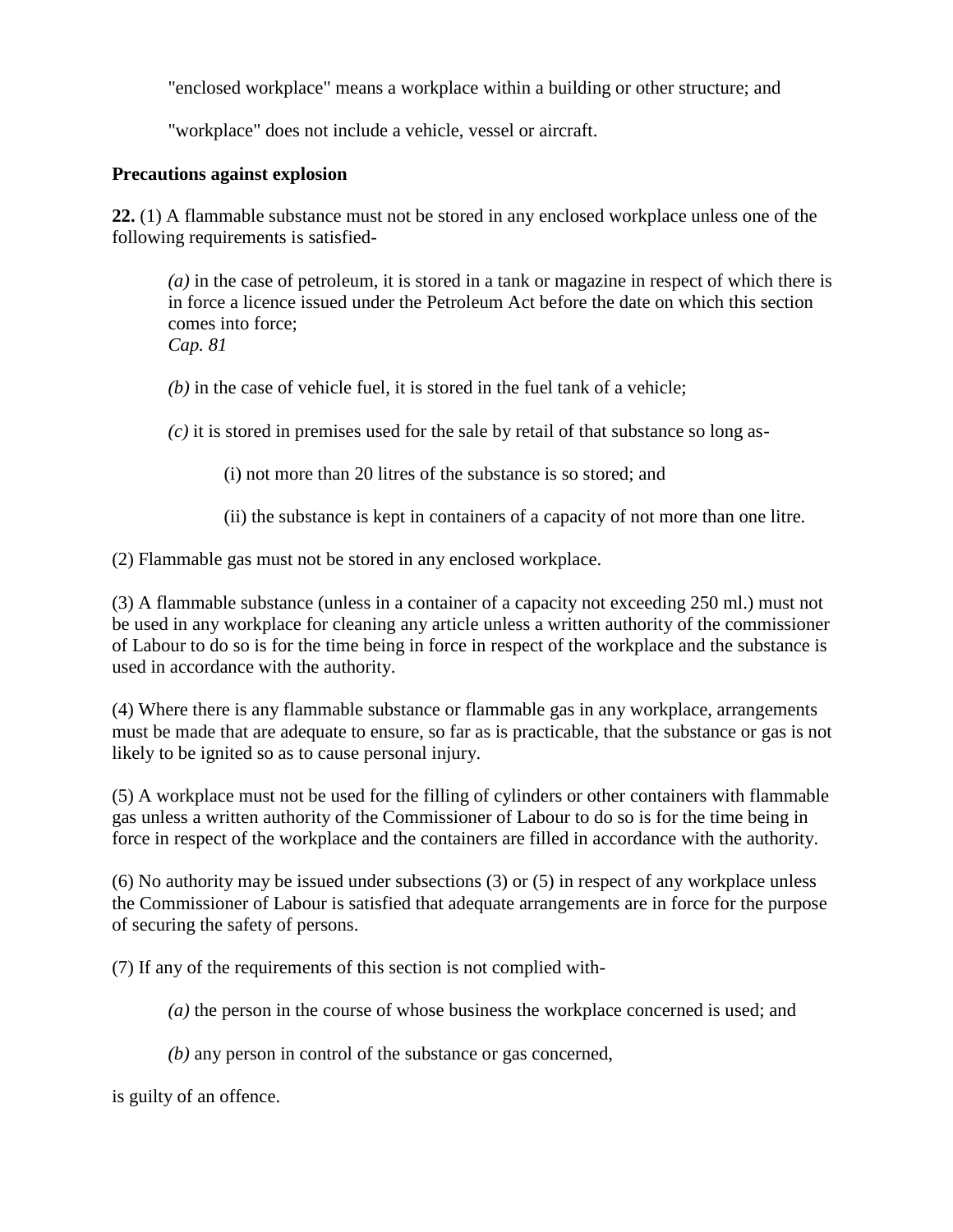(8) In this section-

"flammable substance" means-

(a) any liquid with a flash point below  $35^{\circ}$  C; and

*(b)* any prescribed substance; and

"gas" includes gas in liquefied form;

and, for the purposes of this section, gas that is flammable only under particular conditions is a flammable gas.

(9) For the purposes of subsections (1) and (2), a place is not a workplace by virtue only of the fact that it is used for the storage of a flammable substance or flammable gas.

# *Miscellaneous*

## **Duty to use capable sub-contractors**

**23.** (1) If a person (call him "A") who carries on a business wishes to arrange for another person (call him "B"), not being his employee, to perform part of the work involved in carrying on the business, then, A must not make such an arrangement unless he has taken all such steps as are reasonable in the circumstances to satisfy himself that B will, in performing that work, discharge any duties imposed on him by sections 4 and 5 and this section.

(2) A person who fails to comply with the requirements of subsection (1) is guilty of an offence.

# **Interfering with safety equipments, etc**

**24.** (1) A person who intentionally or recklessly interferes with or misuses anything provided in the interests of health or safety in pursuance of any provision made by or under this Act, is guilty of an offence.

(2) Every employee while at work must co-operate with his employer or any other person on whom requirements are imposed by or under this Act so far as is necessary to enable the requirements to be complied with.

(3) A person who fails to comply with subsection (2) is guilty of an offence.

## *Penalties*

# **Penalties for offences under this Part**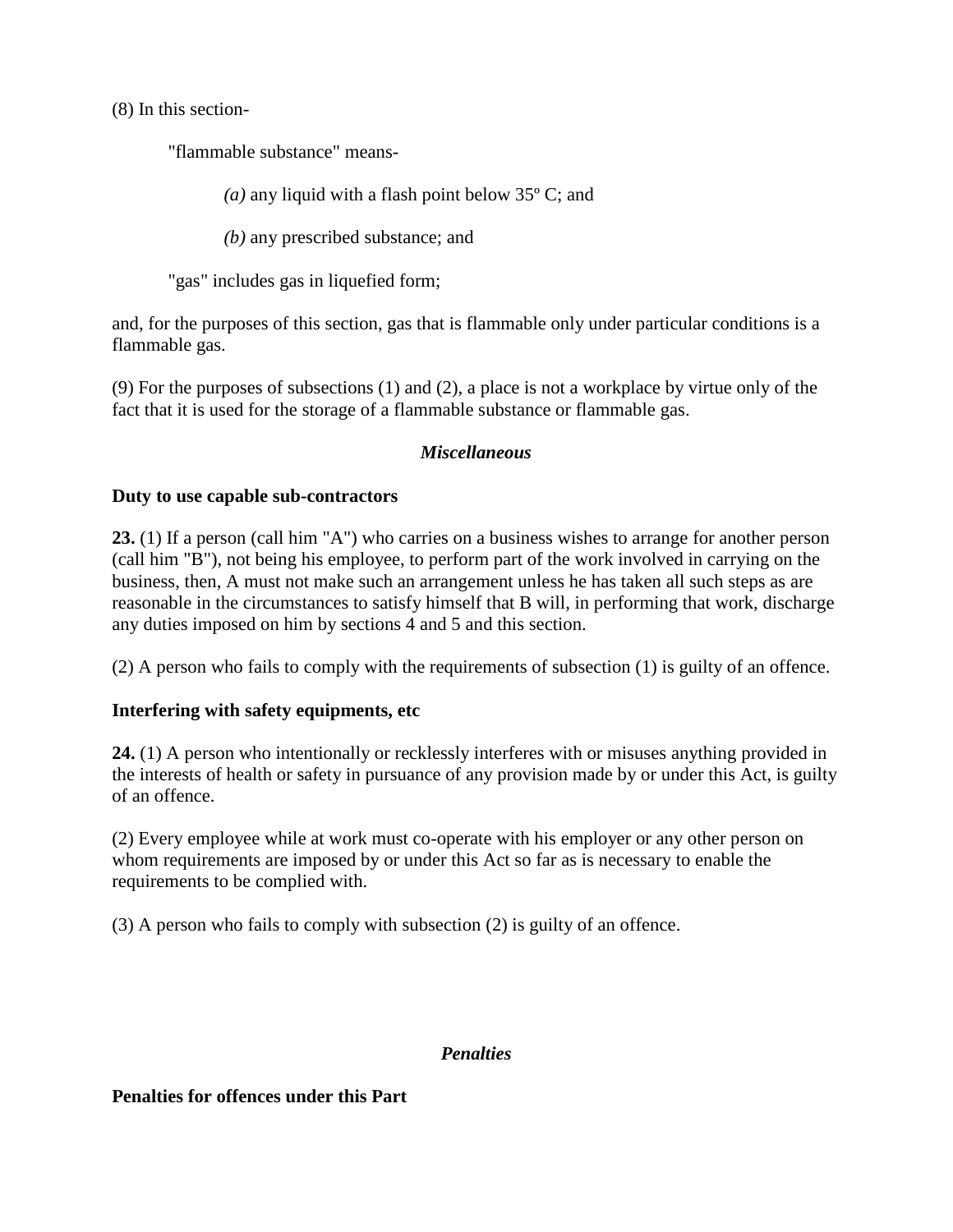**25.** (1) A person guilty of an offence under sections 15(6), 17(2), 18(2), 19(2), 20(2), 21(8), 22(7) or 24(1) is liable on conviction to a fine of \$1000, or to imprisonment for one year, or both.

(2) A person guilty of an offence under sections 17(6), 18(6), 23(2) or 24(3) is liable on conviction to a fine of \$500.

## **PART IV GENERAL AND INTERPRETATION**

## *Codes of practice and regulations*

# **Codes of practice**

**26.** (1) If the Minister is of the opinion that any standard, specification or similar document (in this Part referred to as a "code of practice") is suitable to be used for the practical guidance of those on whom requirements are imposed by or under this Act, he may approve the code of practice, and may subsequently approve any revision of the code.

(2) The Minister may at any time withdraw any approval given under subsection (1).

(3) Where the Minister gives approval under subsection (1) or withdraws any approval given under that subsection, he shall by notice in the Gazette identify the code of practice or revision concerned and state the date (not being earlier than the date of the notice) on which the approval is to have effect or cease to have effect.

(4) The power conferred by this section to approve or withdraw approval of a code of practice or revision includes power to approve or withdraw approval of part of it.

(5) References in section 27 to an approved code of practice are references to a code of practice (including any revision of it) to the extent that it is approved under this section.

(6) Any approved code of practice is not subsidiary legislation for the purposes of the Interpretation and General Provisions Act. *Cap. 85*

## **Use of approved codes of practice**

**27.** (1) Where in any proceedings before a court any question arises as to whether or not a person has failed to comply with a requirement imposed by or under this Act-

*(a)* any approved code of practice shall be admissible in evidence; and

*(b)* if it is shown that he failed to observe any provision of an approved code of practice giving guidance as to compliance with the requirement concerned, it shall be taken as proved that he failed to comply with the requirement unless he proves that he complied with it in some other manner.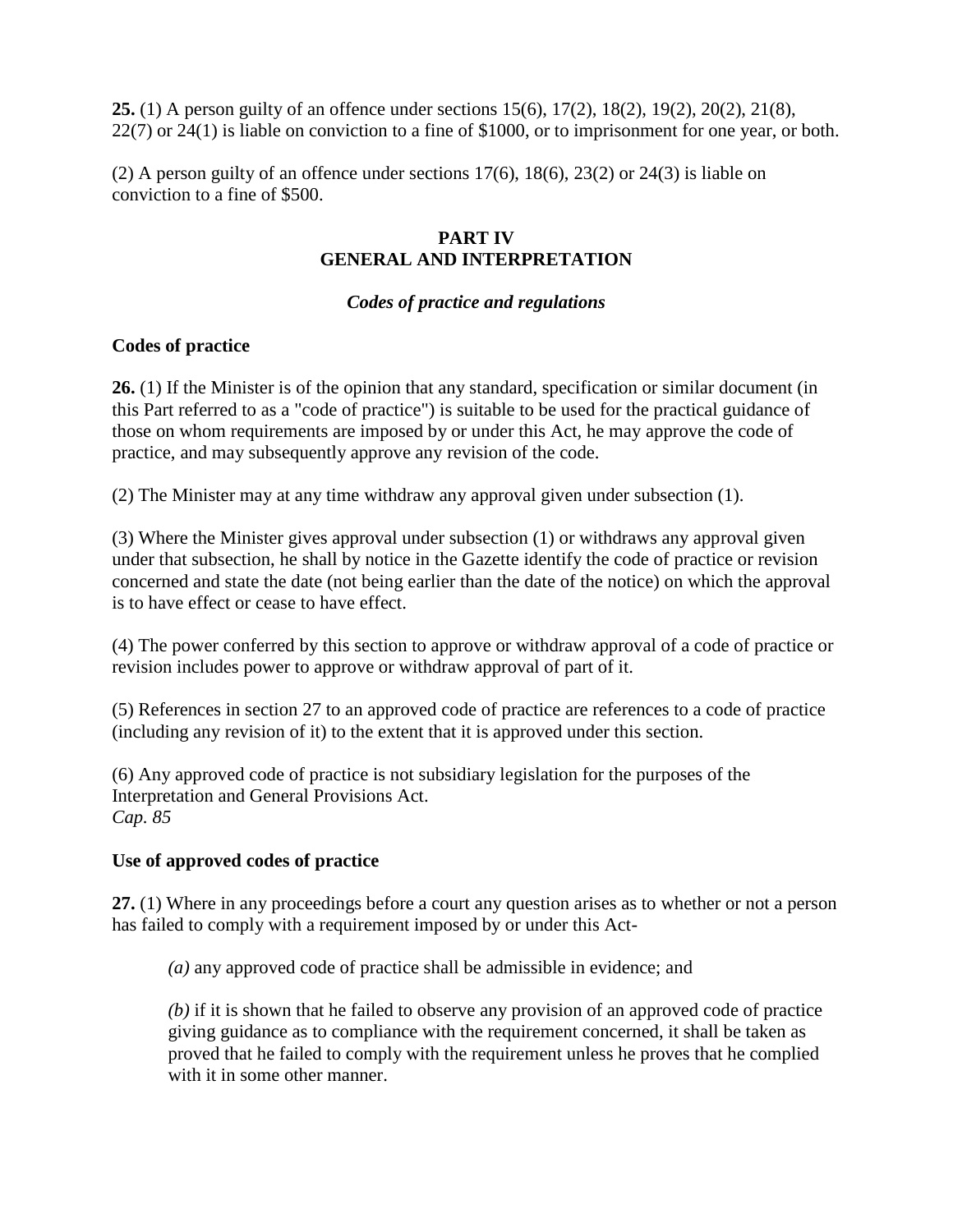(2) Subject to that, a failure by any person to observe a provision of an approved code of practice shall not render him liable to any civil or criminal proceedings.

# **Regulations**

**28.** (1) Regulations may make provision for the purposes-

*(a)* of securing the health, safety or welfare of persons at work;

*(b)* of protecting persons against risks to health or safety arising out of or in connection with the activities of persons at work.

(2) Schedule 5 contains some examples of matters that may be provided for by regulations under this section.

(3) Regulations under this section may provide that, in order to comply with a requirement imposed by or under this Act ("the primary duty") a person must observe a requirement imposed by or under the regulations; and if, in any proceedings before a court, it is shown that he failed to observe that requirement it shall be taken as proved that he failed to comply with the primary duty.

(4) Regulations under this section may be made so as to apply to particular circumstances or particular cases only.

(5) Regulations under this section may prohibit the importation, sale or supply of any pesticide unless-

*(a)* the pesticide is for the time being registered in accordance with the regulations; and

*(b)* the importation, sale or supply complies with any requirements that may be imposed by or under the regulations (which may, for example, include requirements as to the labelling of anything in which the pesticide is kept).

(6) Subsection (5) is not to be interpreted as limiting the extent of the power conferred by subsection  $(1)$ .

(7) A person who fails to comply with any requirement imposed by or under regulations under this section or intentionally obstructs any other person in the exercise of his functions under such regulations is guilty of an offence and liable on conviction to a fine of \$750, or imprisonment for nine months, or both.

# *Administration*

# **Powers of Commissioner of Labour**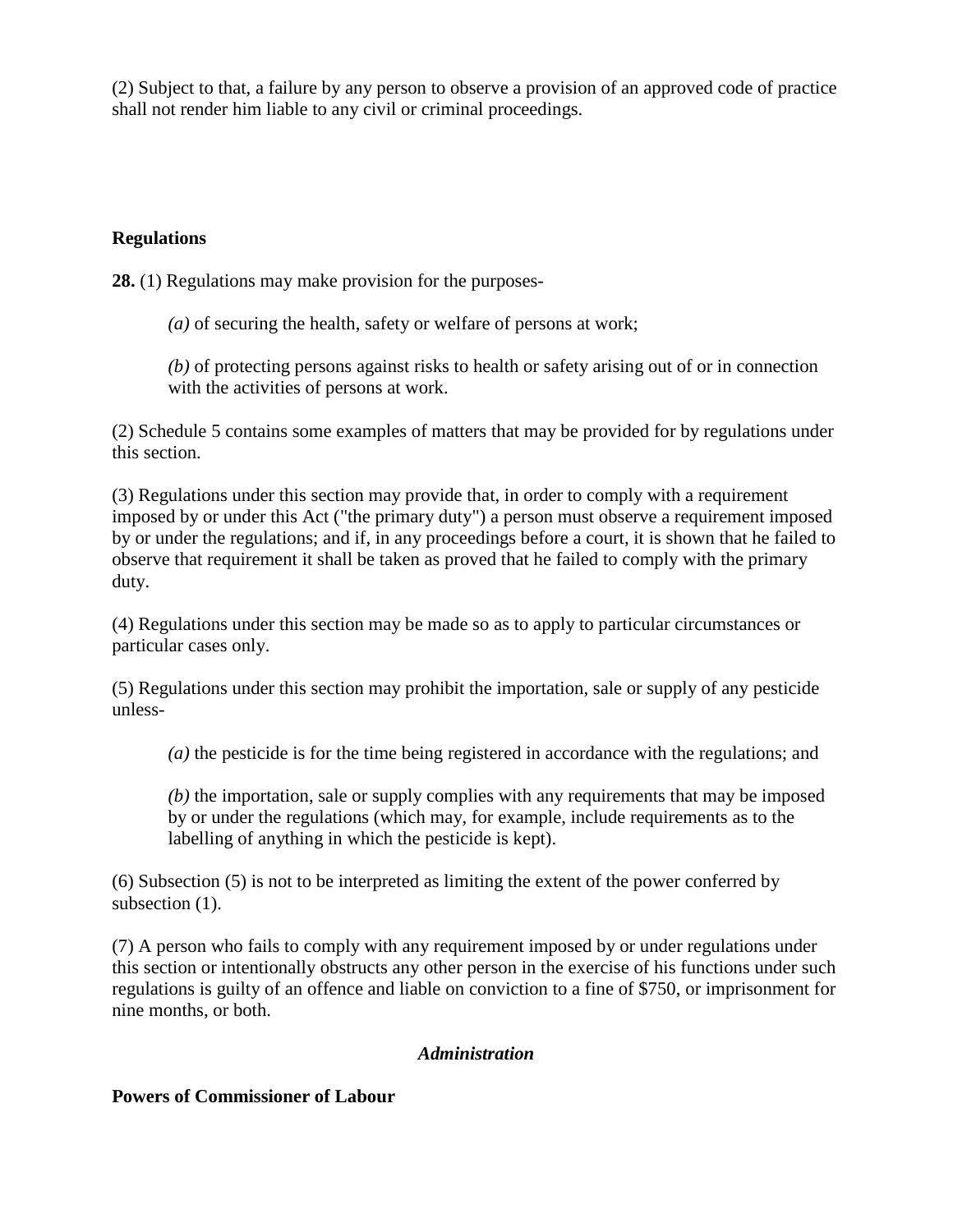**29.** (1) The powers mentioned in the following subsections are exercisable by the Commissioner of Labour ("the Commissioner"), but only to the extent that it is necessary or expedient to exercise them for the purpose of giving effect to any provision made by or under this Act.

(2) Those powers include-

*(a)* the power to enter a workplace at any reasonable time or, in a situation which in the opinion of the Commissioner is or may be dangerous, at any time;

*(b)* the power to take with him other persons, equipment and materials;

*(c)* the power to take measurements and photographs and to make recordings;

*(d)* the power to take samples of articles, substances or the atmosphere; and

*(e)* the power to dismantle or test any article or substance which appears to the Commissioner to have caused or to be likely to cause danger, and take possession of it for the purpose of examining it and for the purpose of making it available as evidence in any proceedings.

(3) Those powers include-

*(a)* the power to require any person whom the Commissioner has reasonable cause to believe to be able to give any information relevant to an investigation or examination being made by him for the purpose referred to in subsection (1) to answer such questions as the Commissioner thinks fit to ask and to sign a declaration of the truth of his answers;

*(b)* the power to require the production of any books or documents and to inspect them and take copies of any entry in them;

*(c)* the power to make any examination or investigation and to require anything to be left undisturbed to enable the examination or investigation to take place;

*(d)* the power to require any person to give the Commissioner facilities and assistance (including the taking of samples of any substance or the atmosphere, when required to do so or at specified intervals) with respect to any matters or things within that person's control or in relation to which that person has responsibilities; and

*(e)* any other power which is necessary for the purpose referred to in subsection (1).

(4) Where the Commissioner takes possession of any substance under subsection (2) *(e)*, he must, if it is practicable for him to do so, take a sample of it and give to a responsible person at the workplace concerned a portion of the sample marked in a manner sufficient to identify it.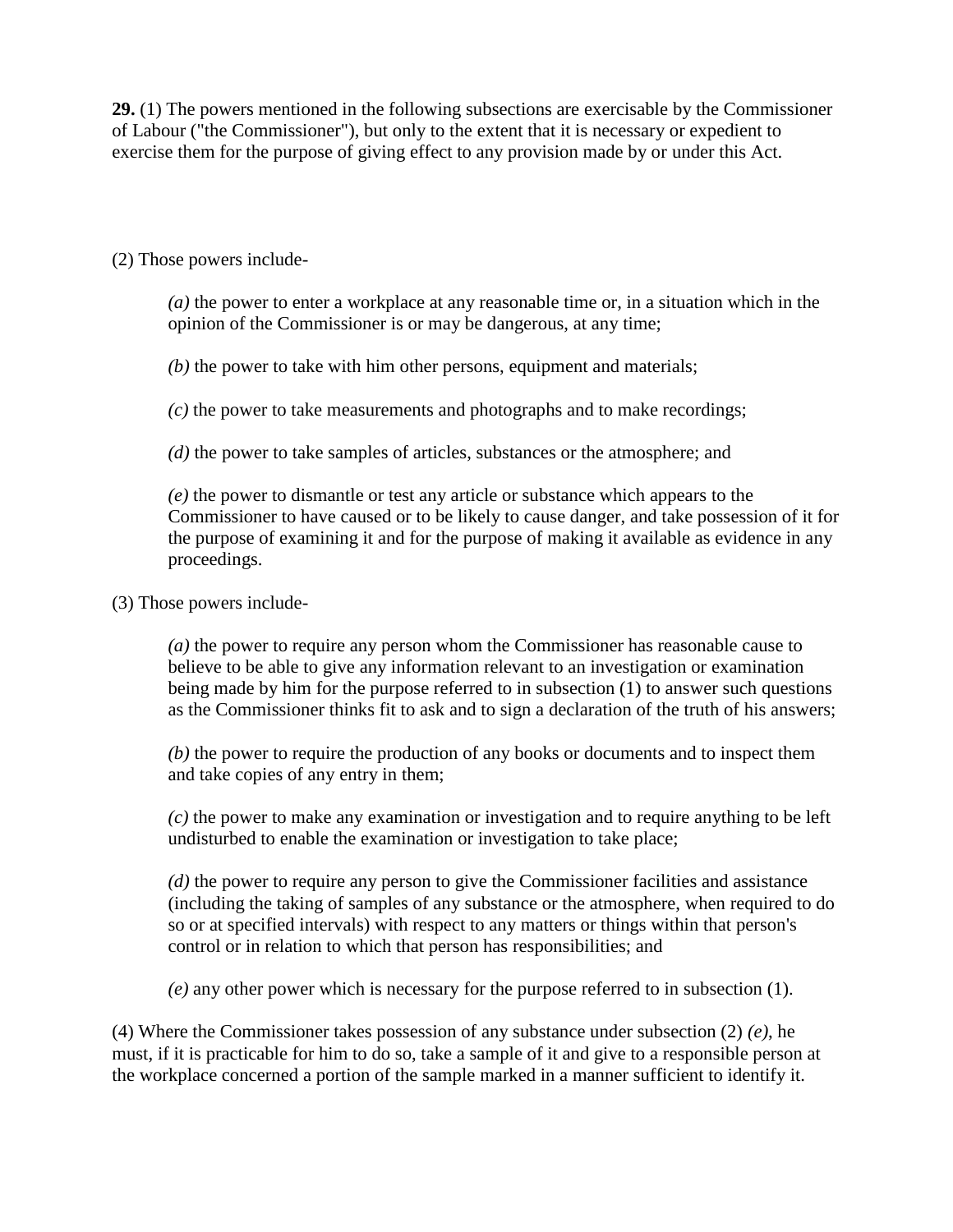(5) An answer given by a person in pursuance of a requirement under subsection (3) *(a)* is not admissible in evidence against that person or the husband or wife of that person in any proceedings.

(6) Nothing in this section requires any person to disclose any document that he could not be required to disclose in civil proceedings before the High Court.

## **Remedial notices**

**30.** (1) If the Commissioner is of the opinion that any requirement imposed by or under this Act-

*(a)* is not being complied with, or

*(b)* has not been complied with in circumstances that make it likely that the failure to comply will continue or be repeated,

he may serve a notice under this section (in this Part referred to as a "remedial notice") on any person on whom the requirement is imposed.

(2) The notice must-

*(a)* state the opinion referred to in subsection (1), specifying the requirement concerned and giving particulars of the reasons for the opinion, and

*(b)* require the person on whom the notice is served to comply or ensure compliance with the requirement within such period as may be specified in the notice.

(3) For the purposes of this section, any person who commits as offence if a requirement is not complied with is a person on whom the requirement is imposed.

## **Prohibition notices**

**31.** (1) If the Commissioner is of the opinion that any activity of persons at work which is being carried on or is about to be carried on involves a risk of serious personal injury to any person, he may serve a notice under this section (in this Part referred to as a "prohibition notice") on any person in control of the activity.

(2) The notice must-

*(a)* state the opinion referred to in subsection (1), giving particulars of the matters which in the opinion of the Commissioner give or, as the case may be, will give rise to the risk;

*(b)* if he is of the opinion that the activity involves or, as the case may be, will involve a failure to comply with any requirement imposed by or under this Act, state that opinion specifying the requirement concerned and giving particulars of the reasons for the opinion; and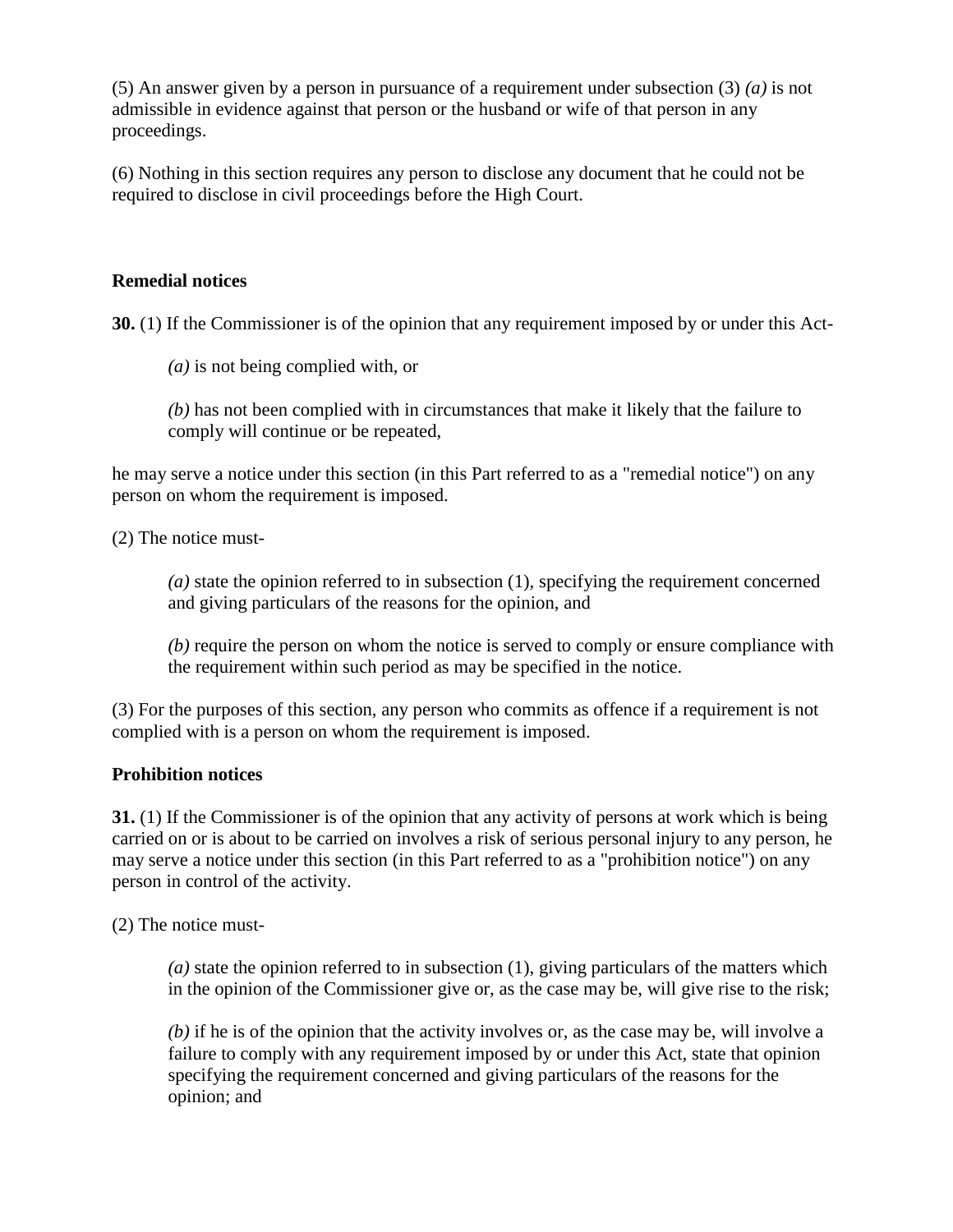*(c)* direct that the activity must not be carried on unless the matters specified under paragraph *(a)* have been remedied and any requirement specified under paragraph *(b)* is complied with.

(3) If the Commissioner is of the opinion that the risk of serious personal injury is imminent, he may state in the notice that the direction is to have immediate effect, and the direction is to have effect accordingly; and in any other case the direction is to have effect at the end of such period as may be specified in the notice.

## **Provisions supplementary to sections 29 to 31**

**32**. (1) A remedial notice or prohibition notice may include directions as to the measures to be taken to ensure compliance with the notice; but the person on whom the notice is served may take instead any other measures that are equally effective for the purpose.

(2) A remedial notice, or a prohibition notice that does not take immediate effect, may be withdrawn at any time before the end of the period specified in it; and that period may be extended or further extended by the Commissioner at any time (unless an appeal against the notice is pending).

(3) A person on whom a remedial notice or a prohibition notice is served may, within the period of 21 days from the date of service, appeal to a Principal Magistrate's Court.

(4) On such an appeal, the court may either cancel or affirm the notice and, if it affirms it, may do so either in its original form or with such modifications as the court may in the circumstances think fit.

(5) Where an appeal under this section is brought against a remedial notice, the bringing of the appeal has the effect of suspending the operation of the notice until the appeal is finally disposed of or abandoned.

(6) Where an appeal under this section is brought against a prohibition notice, the court may direct that the operation of the notice is to be suspended until the appeal is finally disposed of or abandoned; and the operation of the notice is to be suspended accordingly.

## **Offences under sections 29 to 31**

**33.** (1) It is an offence for a person-

*(a)* to fail to comply with a requirement imposed by the Commissioner under section 29;

*(b)* to prevent or attempt to prevent any other person from appearing before the Commissioner for the purpose of answering questions under section 24(3) *(a)* or from answering any question which he may be required to answer under that subsection;

*(c)* to fail to comply with any requirement or direction imposed by a remedial notice or an improvement notice (including any such notice as modified on appeal);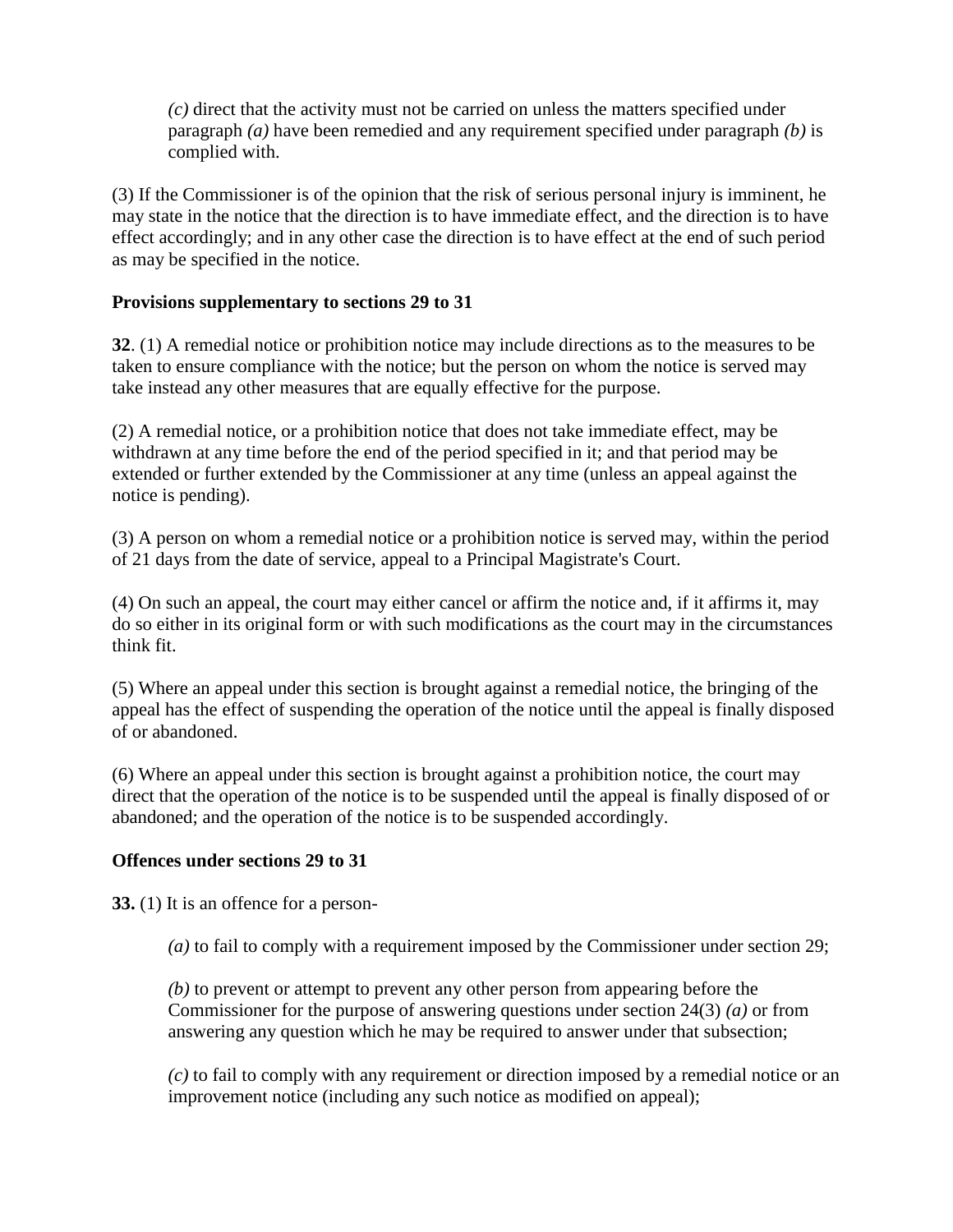*(d)* intentionally to obstruct the Commissioner in the exercise of his functions under section 29 to 31; or

*(e)* in answer to a question under section 29(3) *(a)*, to make a statement which he knows to be false or recklessly to make a statement which is false.

(2) A person guilty of an offence under subsection (1) *(a)*, *(b)* or *(d)* is liable on conviction to a fine of \$500.

(3) A person guilty of an offence under any other paragraph of subsection (1) is liable on conviction to a fine of \$750, or to imprisonment for nine months, or to both.

(4) An offence under subsection (1) *(c)*-

*(a)* of failing to comply with a requirement of a remedial notice within the period fixed by the notice; or

*(b)* of failing to comply with a direction in a prohibition notice at the end of the period fixed by the notice,

is to be treated as continuing until the failure is remedied.

(5) Where-

*(a)* a person is convicted of an offence under subsection (1) *(c)*; and

*(b)* the failure in respect of which he was convicted is continued after the conviction,

he is guilty of a further offence and liable on conviction of that further offence to a fine not exceeding \$50 for each day on which the failure is so continued.

## **Prosecutions by Commissioner**

**34.** The Commissioner may prosecute before a magistrate's court proceedings for an offence under any provision made by or under this Act.

#### *Fees*

## **Fees**

**35**. Regulations under this Act may provide for such fees as may be fixed by or determined under the regulations to be payable for or in connection with the performance by or on behalf of the Commissioner or any other person of any functions conferred on him by or under this Act.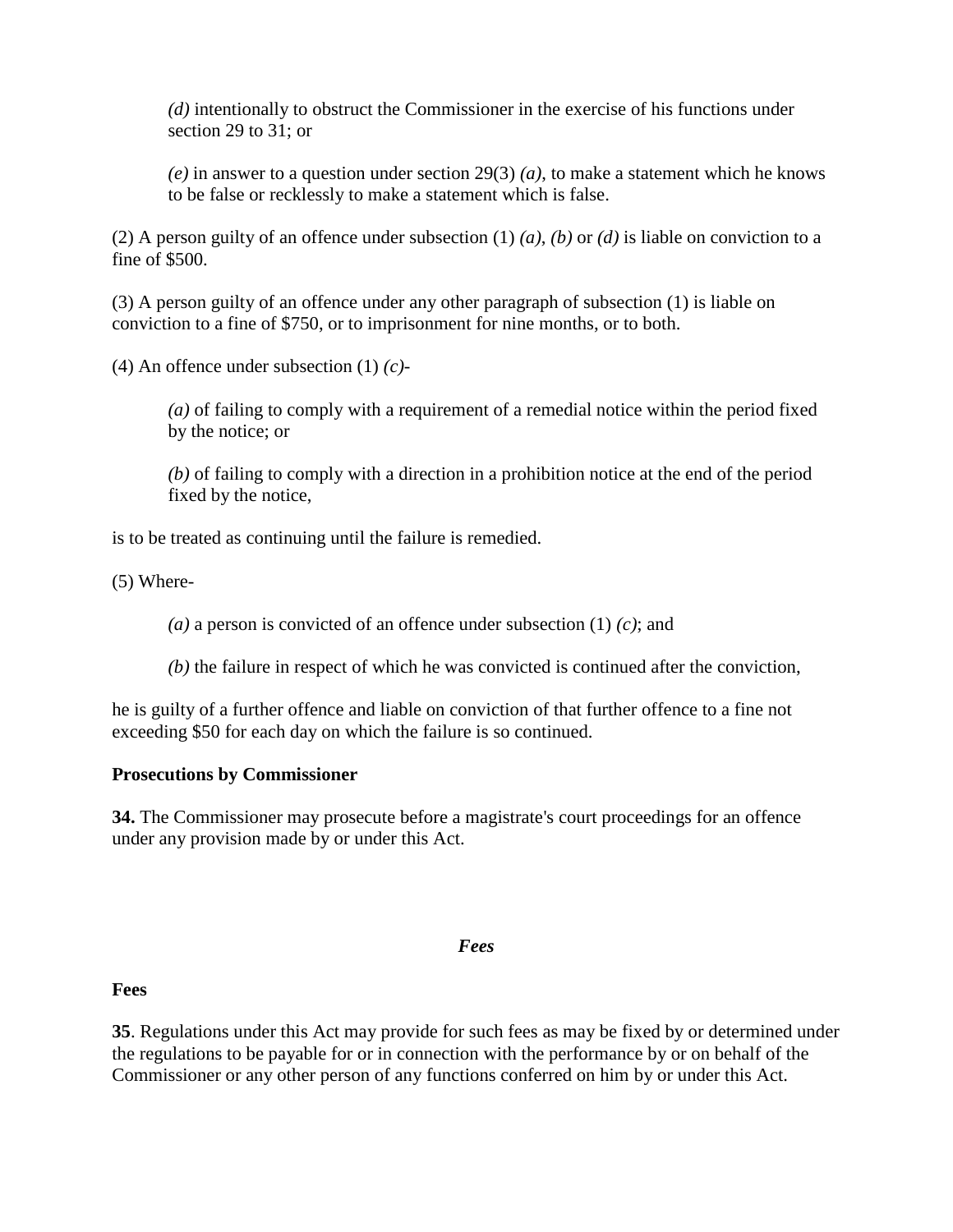## *Interpretation*

## **Meaning of "person in control"**

**36.** (1) References in this Act to the person in control of any workplace, plant, substance, activity or other thing, are references to any person who has, to any extent, control of that thing in connection with the carrying on by him of a business.

(2) But where a requirement is imposed on the "person in control" by or under this Act, it does not impose a requirement on him in respect of any matter that is beyond his control.

(3) Where a person has, by virtue of any contract, lease or fixed-term estate, an obligation of any extent in relation to-

- *(a)* the maintenance or repair of any workplace, plant, substance or other thing; or
- *(b)* the safety or absence of risks to health arising from any such thing,

he shall be treated for the purposes of this section as being a person who has control of the matters to which his obligation extends.

(4) In this section, "fixed-term estate" and "lease" have the same meanings as in the Land and Titles Act.

*Cap. 133*

## **Onus of proving limits of what is practicable, etc**

**37.** Where any question arises in any proceedings as to whether or not a person has failed to comply with a requirement imposed by or under this Act to do something so far as is practicable or reasonably practicable, it is for him to prove that it was not practicable or, as the case may be, reasonably practicable to do more than was in fact done to comply with the requirement.

## **Meaning of "work" and "at work"**

**38.** In this Act, "work" means work as an employee or as a self-employed person; and for the purposes of this Act-

*(a)* an employee is at work when, and only when, he is in the course of his employment; and

*(b)* a self-employed person is at work when, and only when, he devotes himself to work as a self-employed person.

## **General interpretation**

**39.** Schedule 6 contains a glossary of terms; and in this Act, unless the context otherwise requires, any expression for which there is an entry in the first column of the Schedule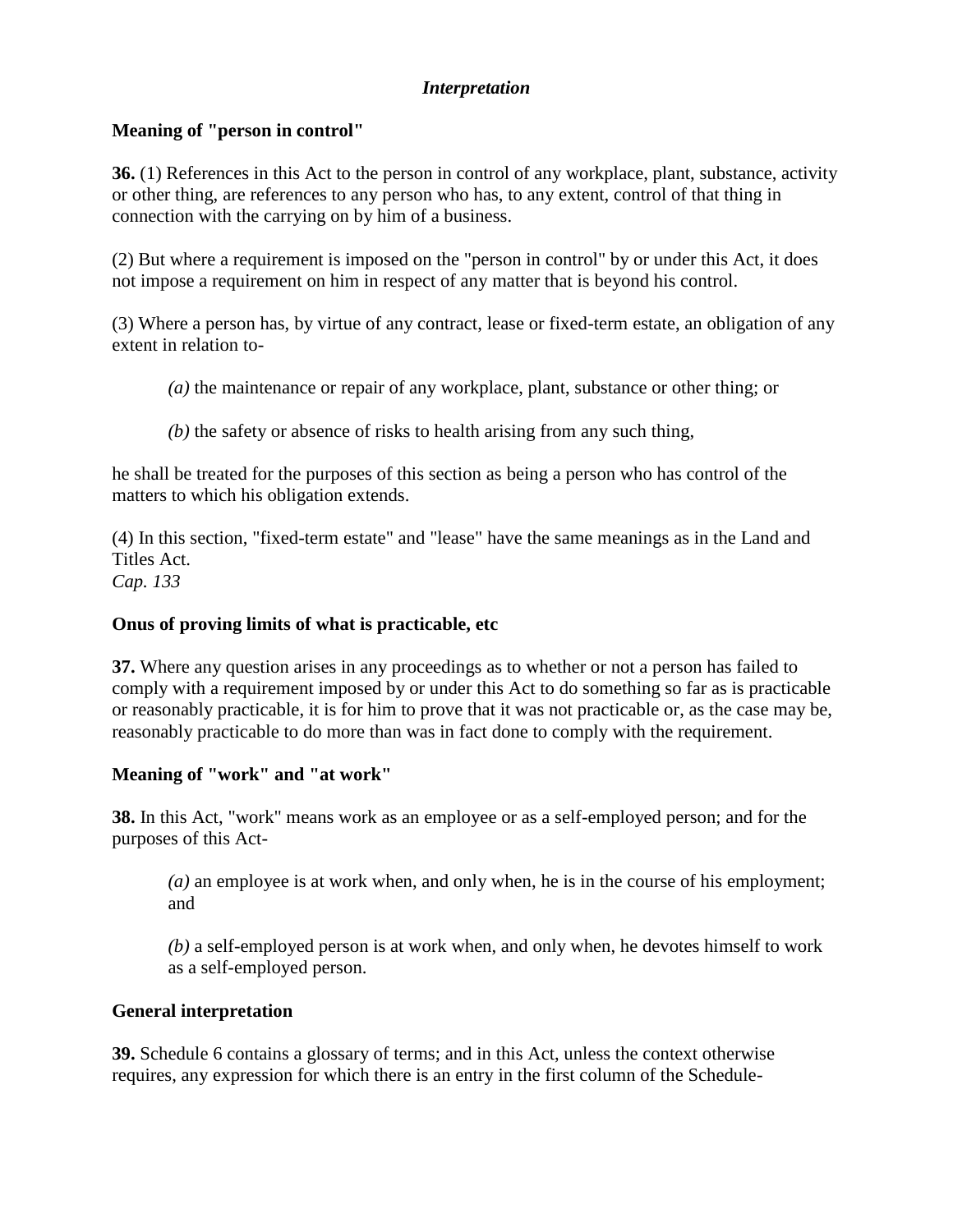*(a)* has the meaning given against it in the second column; or

*(b)* is to be interpreted in accordance with directions given against it in the second column.

# *Miscellaneous*

## **Subsidiary legislation**

**40.** (1) Regulations under any provision of this Act may be varied or revoked by subsequent regulations under that provision.

(2) The power to make such regulations includes power to make different provision for different circumstances or cases and to include in the regulations such incidental, supplemental and transitional provisions as the Minister considers proper.

(3) A copy of such regulations is to be laid before Parliament before the regulations come into effect unless, in the opinion of the Minister, it is essential that the regulations come into effect before they can be laid.

(4) If, within the period of twenty days beginning with the day on which the copy is laid, Parliament resolves that the regulations be annulled, they are to cease to have effect as from the date of the resolution, but without prejudice to the validity of anything previously done under them or to the making of new regulations.

(5) In reckoning any period of twenty days for the purposes of subsection (4), no account is to be taken of any time during which Parliament is prorogued or dissolved or is adjourned for more than four days.

(6) Such regulations must be published in the Gazette and are not to come into effect until the date of publication.

(7) Sections 61(1), 62 and 65(2) of the Interpretation and General Provisions Act do not apply to any subsidiary legislation under this Act. *Cap. 85*

## **Application to Government**

**41.** (1) With the exception of the provisions mentioned in subsection (4), this Act binds the State.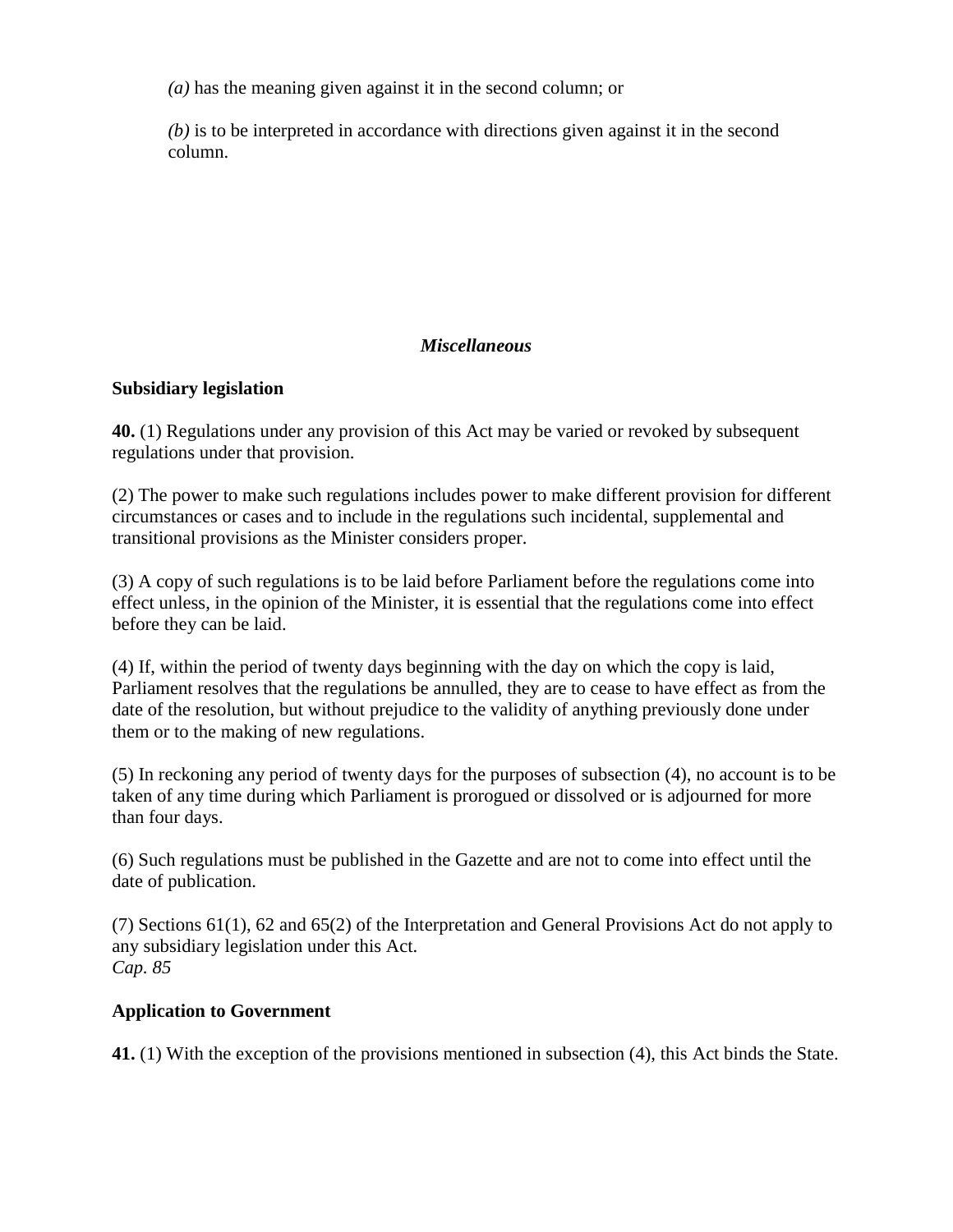(2) Accordingly, for the purposes of this Act persons in the service of the State are to be treated as employees and the word "employer" is to be interpreted accordingly.

(3) Although the provisions mentioned in subsection (4) do not bind the State, those provisions apply to other persons in the public service of the State as they apply to other persons.

(4) The provisions referred to in subsections (1) and (3) are sections  $14(2)$ ,  $15(6)$ ,  $17(6)$ ,  $18(6)$ , 19(2), 20(2), 21(8), 22(7), 23(2), 24, 28(7) and 33.

# **Extent of Act**

**42.** It is hereby declared that this Act extends throughout the area over which the sovereignty of Solomon Islands extends (which includes territorial waters and the air space above them).

## **Amendments and repeals**

**43.** Schedule 7 (minor and consequential amendments and repeals) is to have effect.

# **SCHEDULE 1**

\_\_\_\_\_\_\_\_\_\_\_\_

# **EXAMPLES OF THE DUTY IMPOSED BY SECTION 4**

## *Safe machinery, systems of work, etc.*

1. It is the employer's duty to provide plant and systems of work that are, so far as is reasonably practicable, safe and without risks to health and to maintain them in that state.

# *Tools, substances, etc. that are safe to use*

2. It is the employer's duty to make arrangements for ensuring, so far as is reasonably practicable; safety and absence of risks to health in connection with the use, handling, storage and transport of articles and substances.

# *Training, supervision, etc.*

3. It is the employer's duty to provide such information, instruction, training and supervision as is necessary to ensure, so far as is reasonably practicable, the health and safety at work of his employees.

# *Maintenance of workplace in safe condition*

4. It is the employer's duty, so far as is reasonably practicable-

*(a)* to provide means of entering and leaving any workplace under his control that are safe and without risks to health; and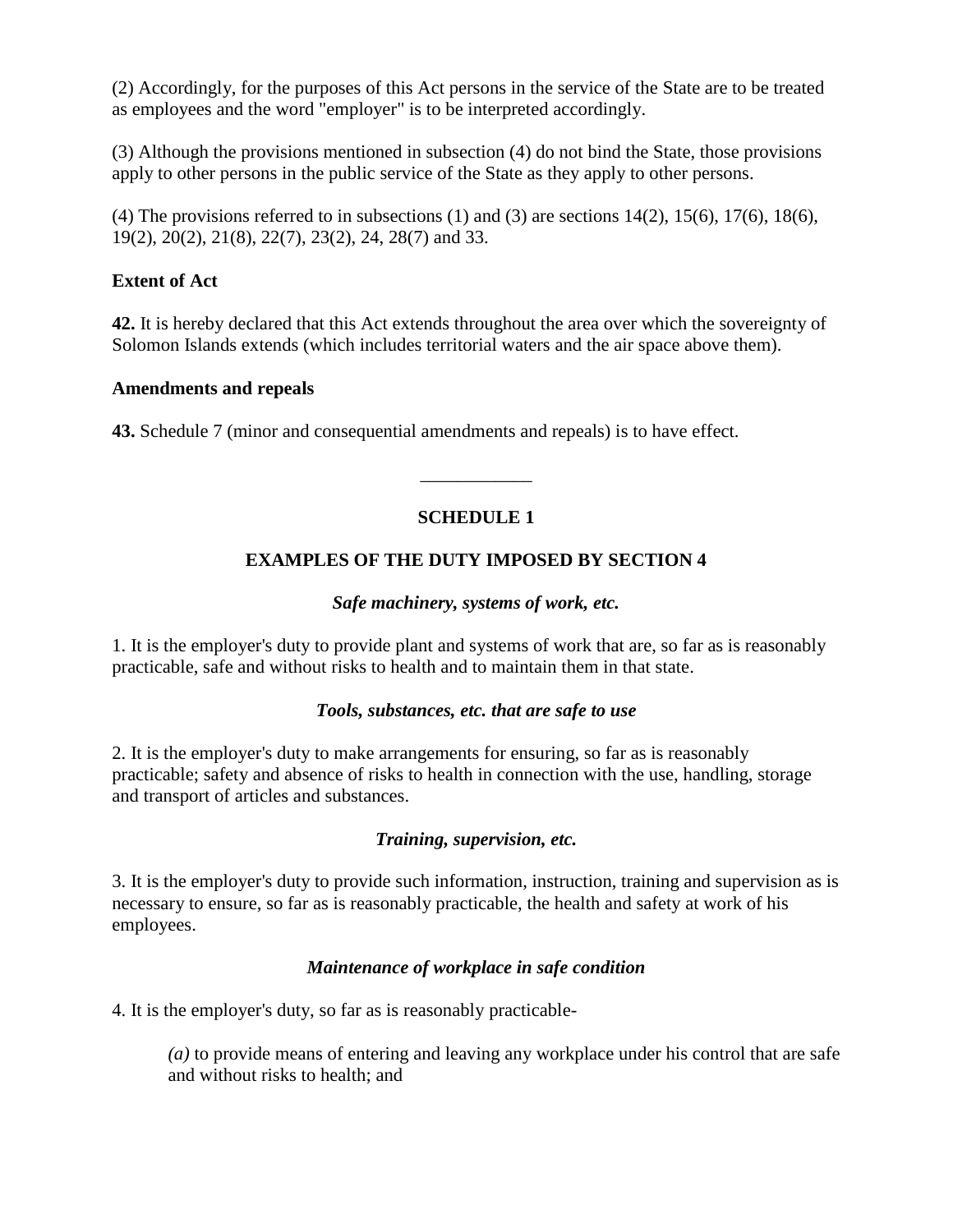*(b)* to maintain any workplace under his control in a condition that is safe and without risks to health.

## *Safe working environment*

5. It is the employer's duty to provide and maintain a working environment for his employees that is, so far as is reasonably practicable, safe and without risks to health.

# **SCHEDULE 2**

\_\_\_\_\_\_\_\_\_\_\_

# **PRESSURE AND VACUUM SYSTEMS**

# *Sound construction*

1. Every part of a pressure system must be of sound construction; in particular, it must be so designed, and must be constructed of such material that it is safe when properly used.

# *Application of standards*

2. (1) The Minister may approve any standard (including a revision of a standard) applicable to any type of pressure system; and may at any time withdraw approval given under this subparagraph.

(2) Where the Minister gives or withdraws approval under sub-paragraph (1), he must by notice in the Gazette identify the standard concerned and state the date (not being earlier than the date of the notice) on which the approval is to have effect or cease to have effect.

(3) On the installation of a pressure system and at any time when it is in use, it must comply with the requirements of any standard for the time being approved under sub-paragraph (1) that is applicable to the system.

(4) The power conferred by sub-paragraph (1) to approve or withdraw approval of a standard includes power to approve or withdraw approval of part of it; and references in this paragraph to a standard approved under that sub-paragraph are references to a standard to the extent that is approved under that sub-paragraph.

(5) A standard approved under sub-paragraph (1) is not subsidiary legislation for the purposes of the Interpretation and General Provisions Act. *Cap 85*

# *Maintenance*

3. A pressure system must be maintained in an efficient state, in efficient working order and in good repair.

# *Safe working pressure*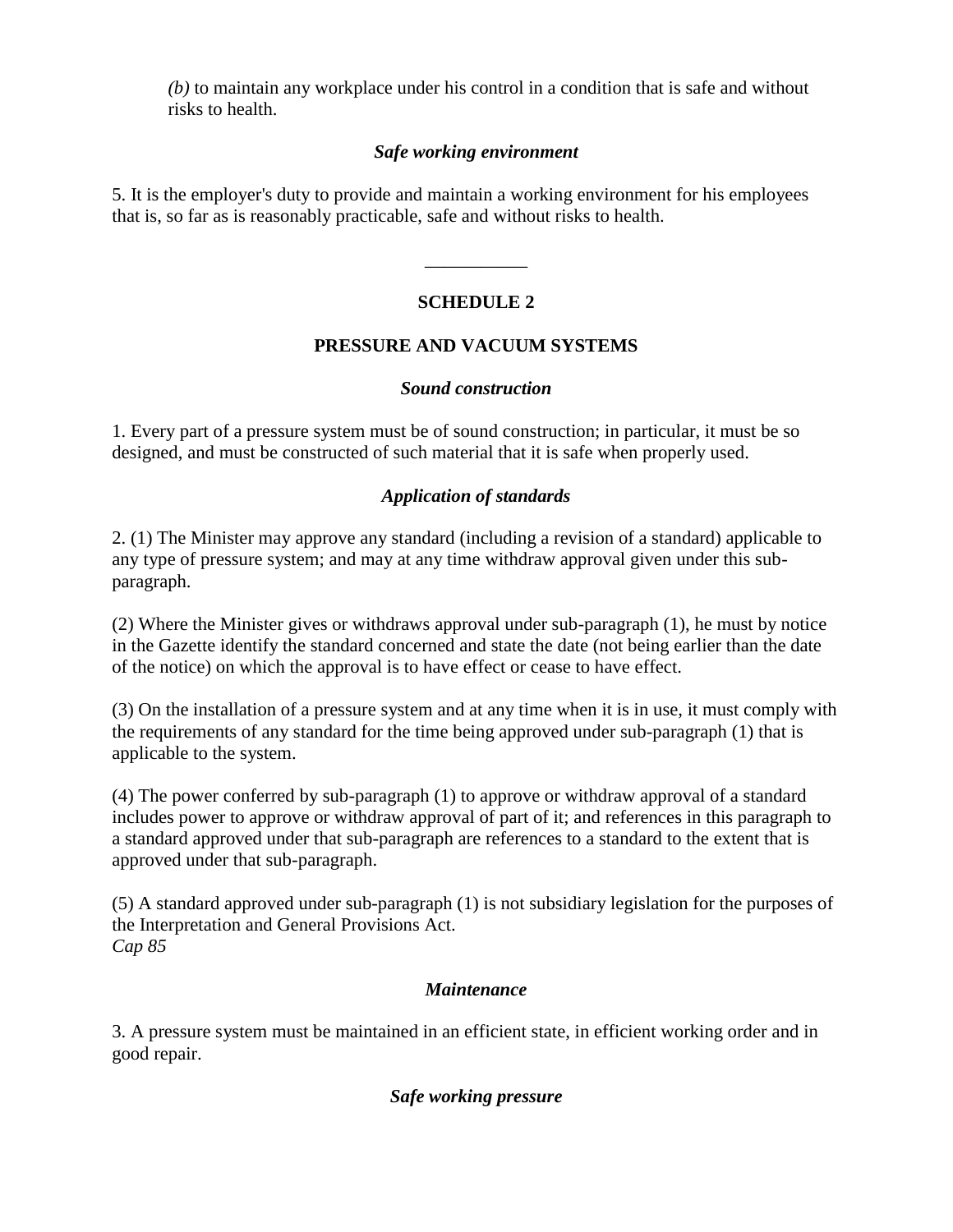4. (1) A pressure system must have marked on it so as to be plainly visible the SWP, that is, the safe working pressure or designed operating pressure, and the TP, that is, the test pressure.

(2) Where different SWPs or TPs are applicable to different parts of the system, sub-paragraph (1) applies separately to each of those parts.

(3) For the purposes of this Schedule (except paragraph 7(1)), the SWP or TP of a pressure system, or part of it, is that determined in accordance with that paragraph.

# *SWP, etc., not to be exceeded*

5. (1) A pressure system must not be subjected to a pressure exceeding the SWP except for the purpose of testing it.

(2) Where different SWPs are applicable to different parts of the system, sub-paragraph (1) applies separately to each of those parts.

## *Access to system*

6. (1) If any deterioration within a pressure system is forseeable, the system must be provided with such means of access to it as enable it to be thoroughly examined internally.

(2) sub-paragraph (1) does not apply-

(a) to portable gas cylinders; or

(b) to any system if there is in force in respect of the system a certificate of exemption issued by the Commissioner of Labour;

but no certificate may be issued under paragraph (b) unless the Commissioner is satisfied that the system concerned may be adequately examined otherwise than by a thorough internal examination.

# *Testing and inspection*

7. (1) A pressure system must not be brought into use, either on installation or after any repair capable of affecting the SWP, unless it has been tested to determine that pressure by a person competent to do so; and, where practicable, a test under this sub-paragraph must be a hydraulic test.

(2) A pressure system must be thoroughly examined by a person competent to do so-

- (a) at least once in every relevant period; and
- (b) whenever the Commissioner of Labour requires it.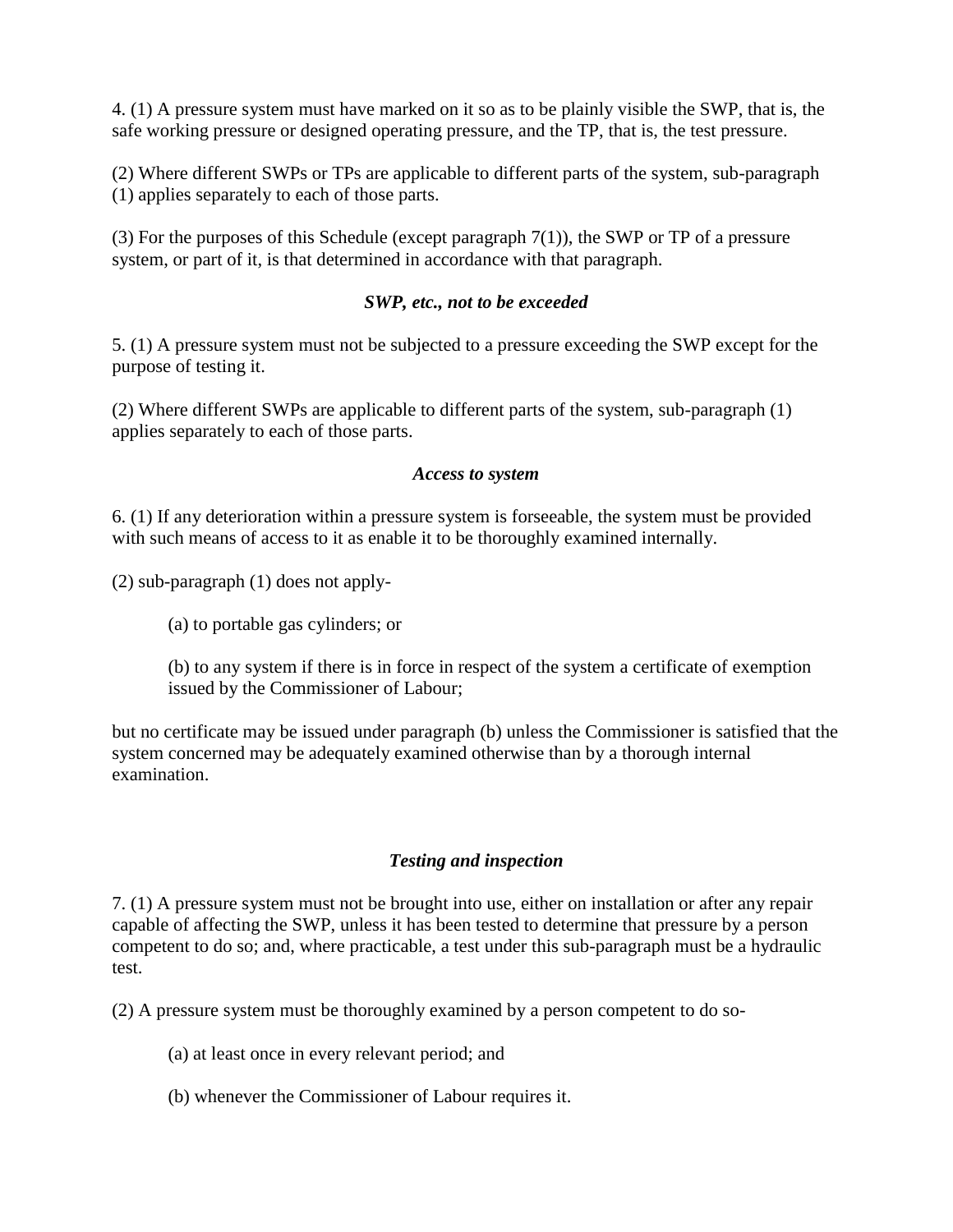(3) In the case of a system to which paragraph 6(1) applies, an examination under sub-paragraph (2) above must include an internal examination.

(4) There must be maintained and kept available for inspection, in respect of each pressure system, a record of any test or examination under this paragraph, including-

- (a) the date of the test or examination;
- (b) in the case of a test, the maximum pressure to which the system is tested;
- (c) the SWP; and
- (d) such other information as may be prescribed.

(5) If a person is for the time being designated by the Minister by notice in the Gazette for the purposes of this paragraph, he shall be regarded as competent to examine or test any pressure system.

(6) In sub-paragraph (2) (a), "relevant period" means-

(a) in respect of any type of pressure system for which the Minister has prescribed a period for the purposes of that sub-paragraph, that period; and

(b) in any other case, twelve months.

## *Systems connected to pressure or vacuum plants*

8. (1) This paragraph applies where a pressure system includes any plant for the generation of pressure.

(2) The system must either-

(a) be so constructed as to withstand with safety the maximum pressure that can be obtained by means of the plant, or

(b) be fitted with a reducing valve or appliance adequate to prevent the SWP being exceeded and a relief valve which operates as soon as the SWP is exceeded.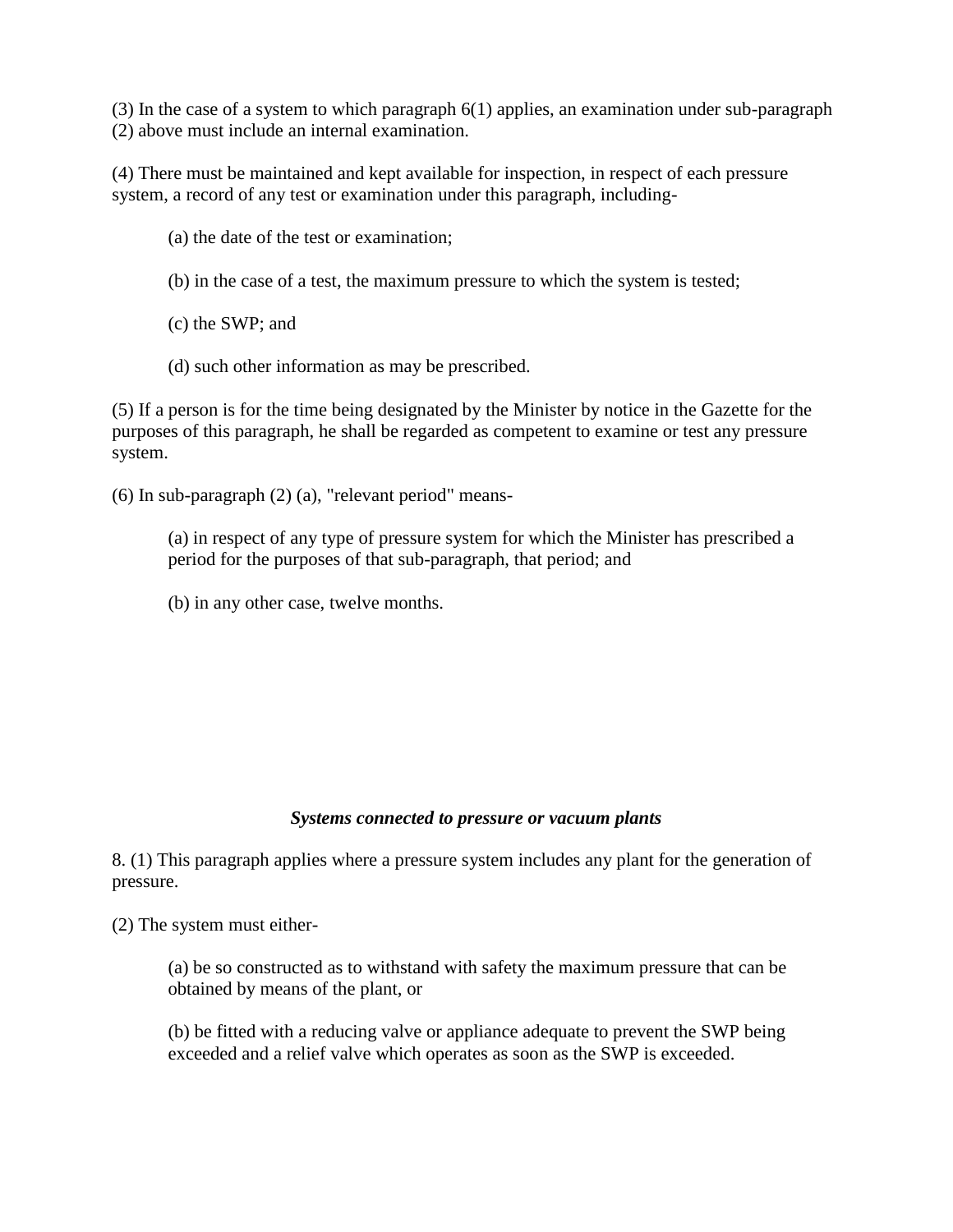(3) The system must be fitted with a correct pressure gauge (indicating the pressure in the system in the same units as the units in which the SWP is indicated).

(4) Where different SWPs are applicable to different parts of the system, sub-paragraphs (2) and (3) apply separately to each of those parts.

(5) The system must be provided with a suitable appliance for draining it.

(6) Where a valve or appliance is fitted to relieve pressure in, or drain, any part of the system, it must be fitted so as to discharge without risk of causing injury.

(7) Where the system is reasonably capable of being isolated into parts, the system must be provided with suitable means for isolating any of those parts that becomes defective, but without isolating any other part from any valve or appliance fitted to prevent the SWP of that other part being exceeded.

## *Additional requirements*

9. For the purpose of securing the safety of persons, requirements may be prescribed in respect of pressure systems.

# **SCHEDULE 3**

\_\_\_\_\_\_\_\_\_\_\_\_\_

# **LIFTING EQUIPMENT**

## *Sound construction*

1. A lifting machine or lifting tackle must be of sound construction; in particular, it must be so designed, and must be constructed of such material, that it is safe when properly used.

# *Application of standards*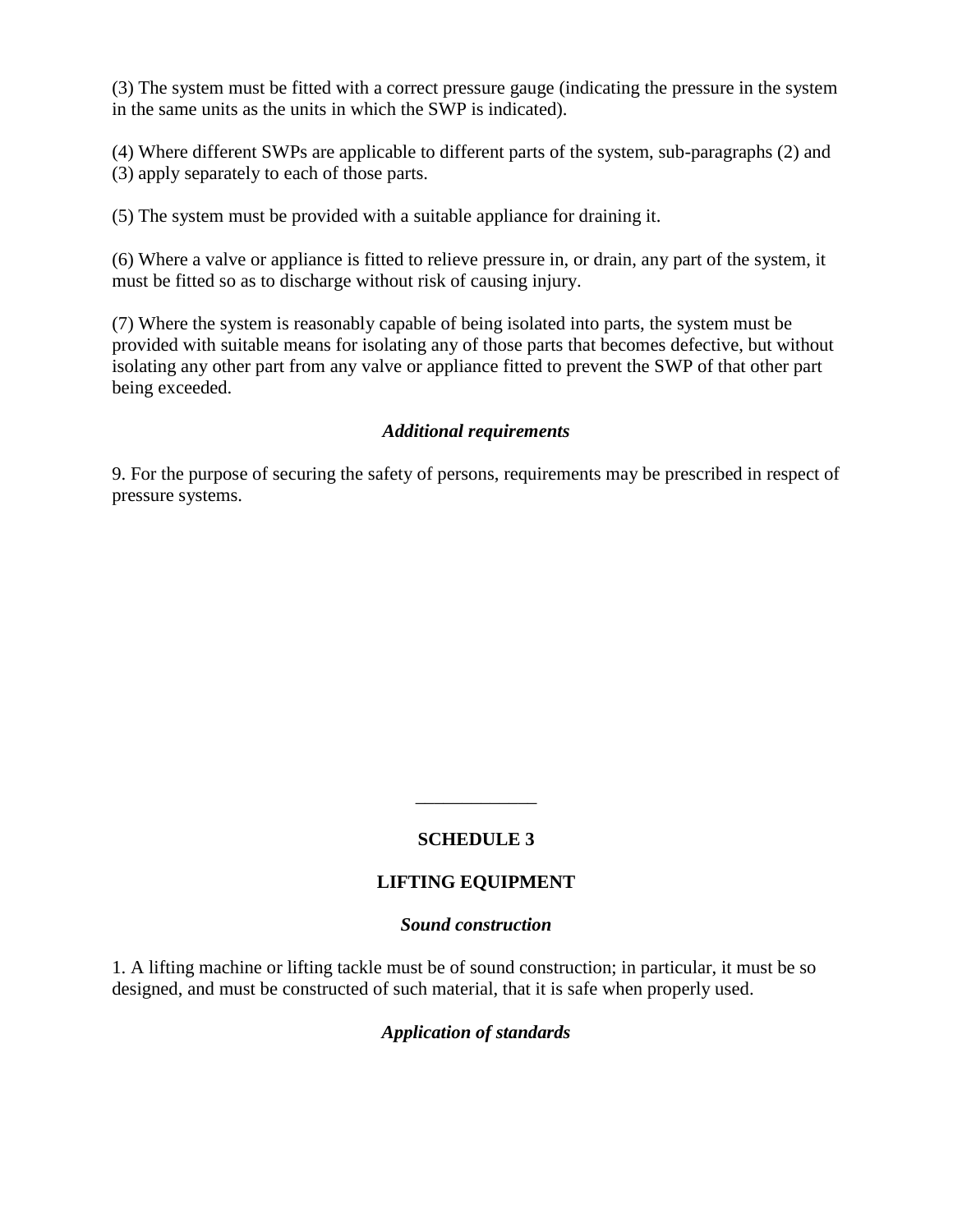2. (1) The Minister may approve any standard (including a revision of a standard) applicable to any type of lifting machine or lifting tackle; and may at any time withdraw approval given under this sub-paragraph.

(2) When a lifting machine or lifting tackle is in use, it must comply with the requirements of any standard for the time being approved under sub-paragraph (1) that is applicable to the machine or tackle.

(3) Sub-paragraphs (2), (4) and (5) of paragraph 2 of Schedule 2 apply for the purposes of this paragraph as they apply for the purposes of that.

# *Maintenance*

3. A lifting machine or lifting tackle must be maintained in an efficient state, in efficient working order and in good repair.

# *Safe working load*

4. (1) Unless sub-paragraph (2) applies to it, a lifting machine must have marked on it so as to be plainly visible the safe working load ("SWL").

(2) In the case of a jib crane so constructed that the SWL may be varied by the raising, lowering or extension of the jib, there must be attached to the crane an automatic indicator of safe working loads.

(3) A lifting machine must be fitted with an effective automatic overload alarm system, if the Commissioner of Labour so requires by notice in writing to the person carrying on the undertaking in the course of which the machine is used; and the system must be maintained in efficient working order.

(4) In the case of lifting tackle, the SWL must be marked on the tackle or on a label permanently attached to the tackle.

(5) A load must not be suspended from two or more ropes or chains if the included angle between any of them exceeds 120°.

(6) For the purposes of this Schedule (except paragraph 6(1) and (2)), the safe working load of a lifting machine or lifting tackle is that determined in accordance with that paragraph.

# *SWL not to be exceeded*

5. A lifting machine or lifting tackle must not be subjected to a force in excess of its SWL, except for the purpose of testing it.

# *Testing and inspection*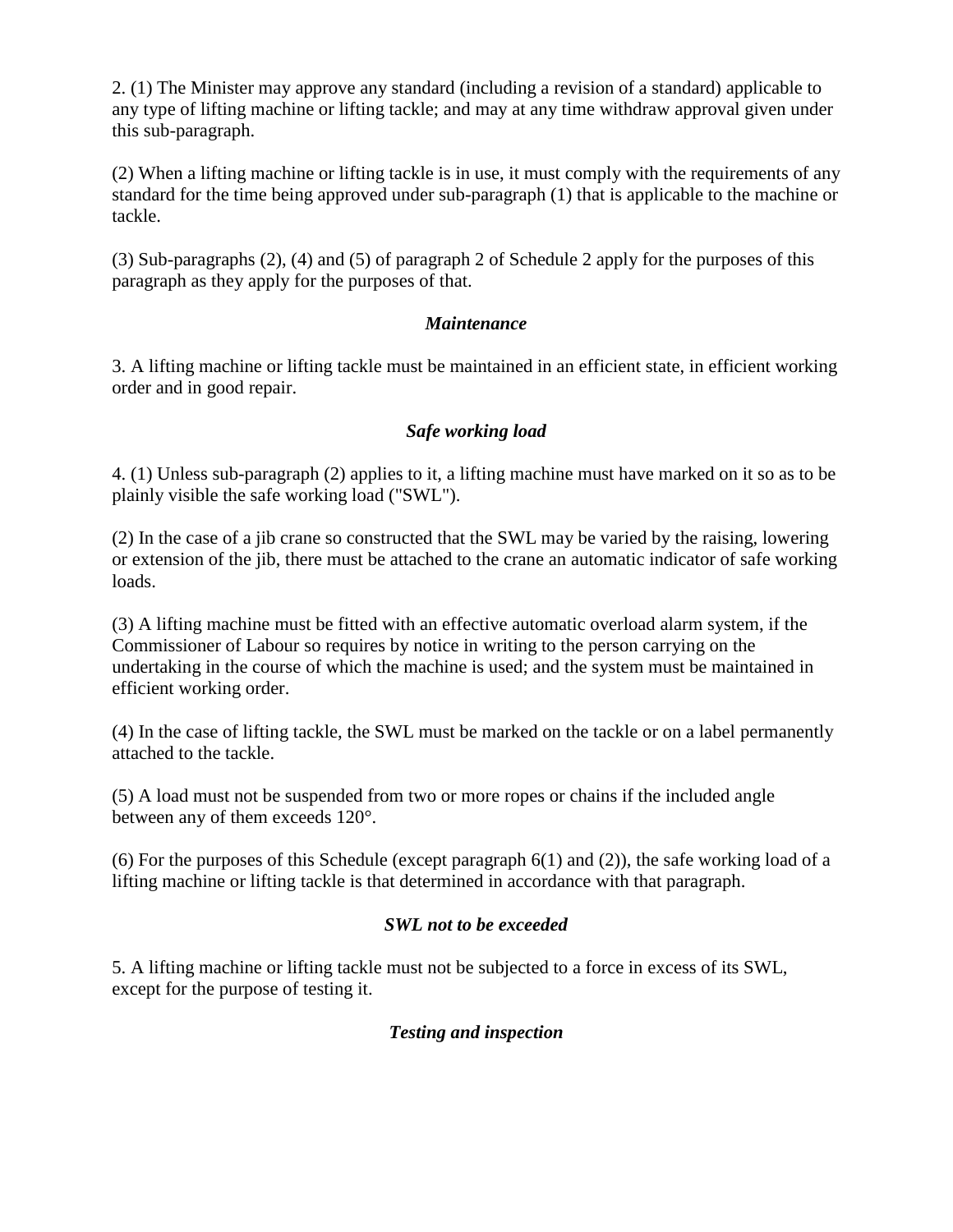6. (1) A lifting machine or (unless sub-paragraph (2) applies) lifting tackle must not be brought into use, either on installation or after any repair capable of affecting the SWL, unless it has been tested to determine the SWL by a person competent to do so.

(2) In the case of ropes and slings made from ropes, the SWL is to be taken to be one-sixth of the breaking strain specified by the manufacturer.

(3) A lifting machine or lifting tackle must be examined by a person competent to do so at least once in every period of six months.

(4) There must be maintained and kept available for inspection, in respect of all lifting machines and lifting tackle, a record of any test or examination under this paragraph, including-

- *(a)* the date of the test or examination;
- *(b)* in the case of a test, the proof load applied and the SWL; and
- *(c)* such other information as may be prescribed.

(5) If a person is for the time being designated by the Minister by notice in the Gazette for the purposes of this paragraph, he shall be regarded as competent to examine or test any lifting machine or lifting tackle.

### *Knots*

7. A chain or wire rope must not be knotted.

## *Secure loads*

8. A load suspended from or supported by a lifting machine must be properly secured.

# *Additional requirements*

9. For the purpose of securing the safety of persons, requirements may be prescribed in respect of lifting machines and lifting tackle.

# **SCHEDULE 4**

\_\_\_\_\_\_\_\_\_\_\_\_

# **ELECTRICAL INSTALLATIONS**

# *Sound construction*

1. An electrical installation must be of sound construction; in particular, it must be so designed, constructed, installed and protected that it is safe.

# *Application of standards*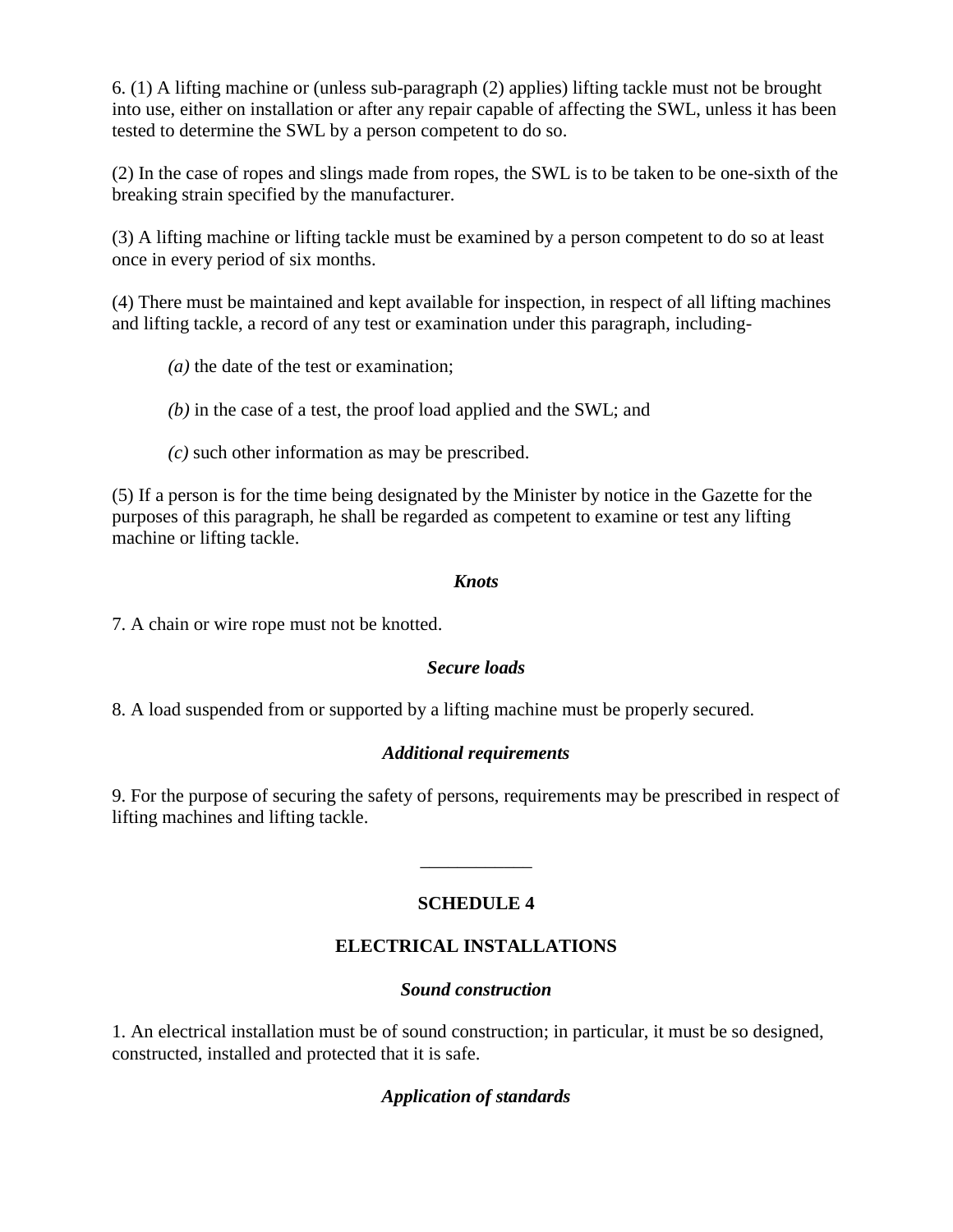2. (1) The Minister may approve any standard (including a revision of a standard applicable to any type of electrical installation; and may at any time withdraw the approval given under this sub-paragraph

(2) When an electrical installation is energised, it must comply with the requirements of any standard for the time being approved under sub-paragraph (1) that is applicable to the installation.

(3) Sub-paragraphs (2), (4) and (5) of paragraph 2 of Schedule 2 apply for the purposes of this paragraph as they apply for the purposes of that.

## *Maintenance*

3. An electrical installation must be maintained in an efficient state, in efficient working order and in good repair so that it is safe.

## *Isolation*

4. (1) Suitable means must be provided for isolating any apparatus from the supply of electrical energy and the means must be so placed as to be easily worked by any person operating the apparatus.

(2) Any installation for the distribution of electrical energy must be adequately provided with suitable means for isolating the parts of the installation from the supply of electrical energy.

# *Testing*

5. An electrical installation, or part of it, which is electrically charged must not be tested except-

*(a)* by a person competent to do so and authorised to do so by or on behalf of a person referred to in section  $20(1)$  and  $(2)$ ; and

*(b)* in accordance with the prescribed requirements.

# *Additional requirements*

6. For the purpose of securing the safety of persons, requirements may be prescribed in respect of electrical installations.

# **SCHEDULES 5**

\_\_\_\_\_\_\_\_\_\_\_\_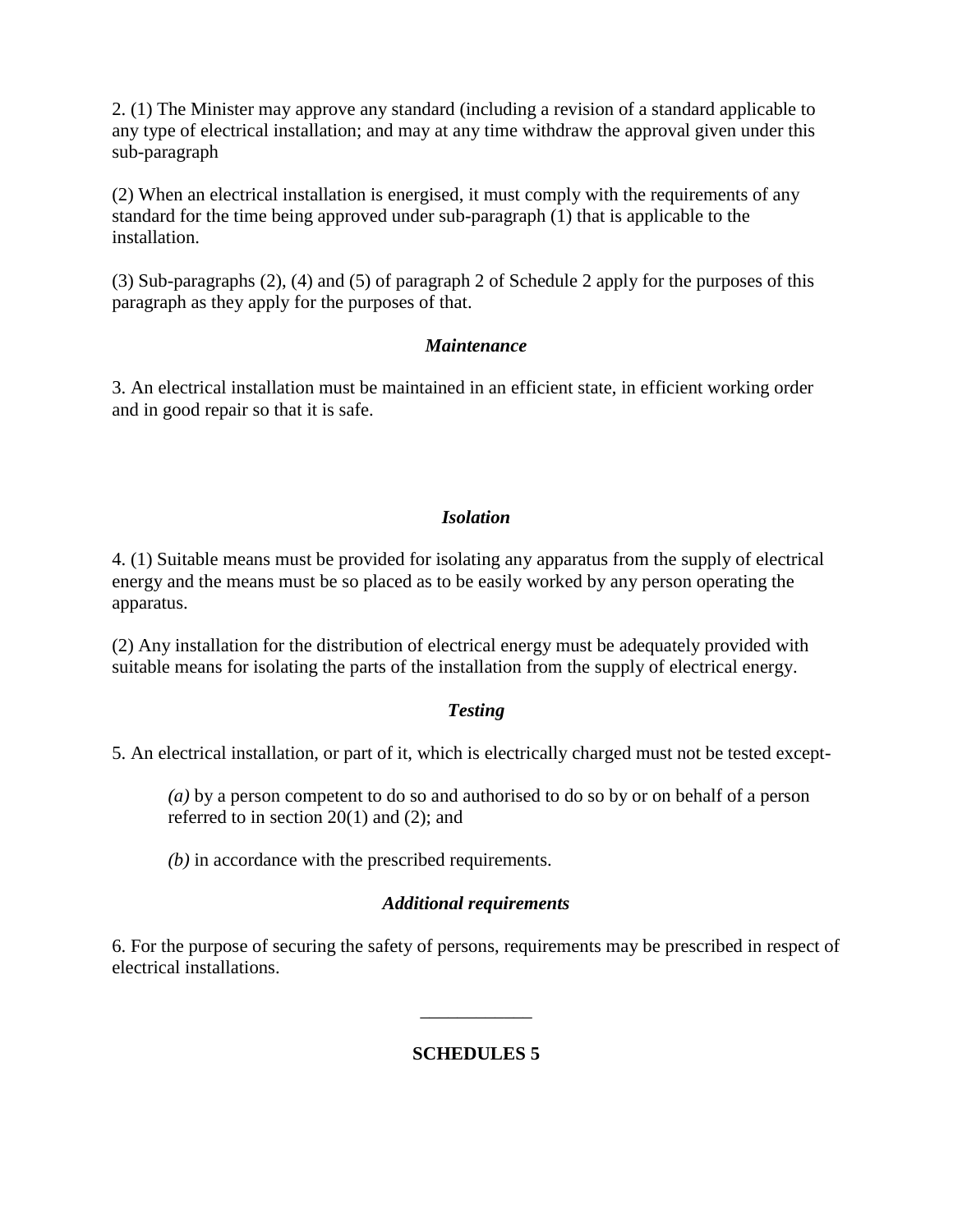## **EXAMPLES OF MATTERS THAT MAY BE DEALT WITH BY REGULATIONS UNDER SECTION 28**

1. Labelling of articles and substances for use at work.

2. Prohibitions or restrictions on the importation of articles and substances for use at work.

3. Transport of articles and substances for use at work.

4. Restrictions or prohibitions on the employment of persons or classes of persons for particular work.

5. The condition of workplaces (including cleanliness, temperature, lighting, ventilation, overcrowding, noise, vibrations, ionising and other radiations, dust and fumes).

6. Welfare facilities, including sanitary arrangements and first aid.

7. Protective clothing and equipment.

8. Records and returns.

9. Procedures in the case of accident or emergency.

10. Fire precautions.

11. The appointment of persons to supervise safety in any kind or class of workplace and the appointment of representatives of employees for similar purposes (safety representatives).

## **SCHEDULE 6**

\_\_\_\_\_\_\_\_\_\_\_\_\_\_

## **GLOSSARY**

| <i>Expression</i> | <b>Meaning</b>                                                                                         |
|-------------------|--------------------------------------------------------------------------------------------------------|
|                   | means-                                                                                                 |
|                   | (a) any plant designed for use or<br>operation (whether exclusively or not)<br>by persons at work, and |
|                   | (b) any article designed for use as a<br>component in any such plant;                                  |
|                   | see section 38;                                                                                        |
|                   | means a trade, business or other undertaking                                                           |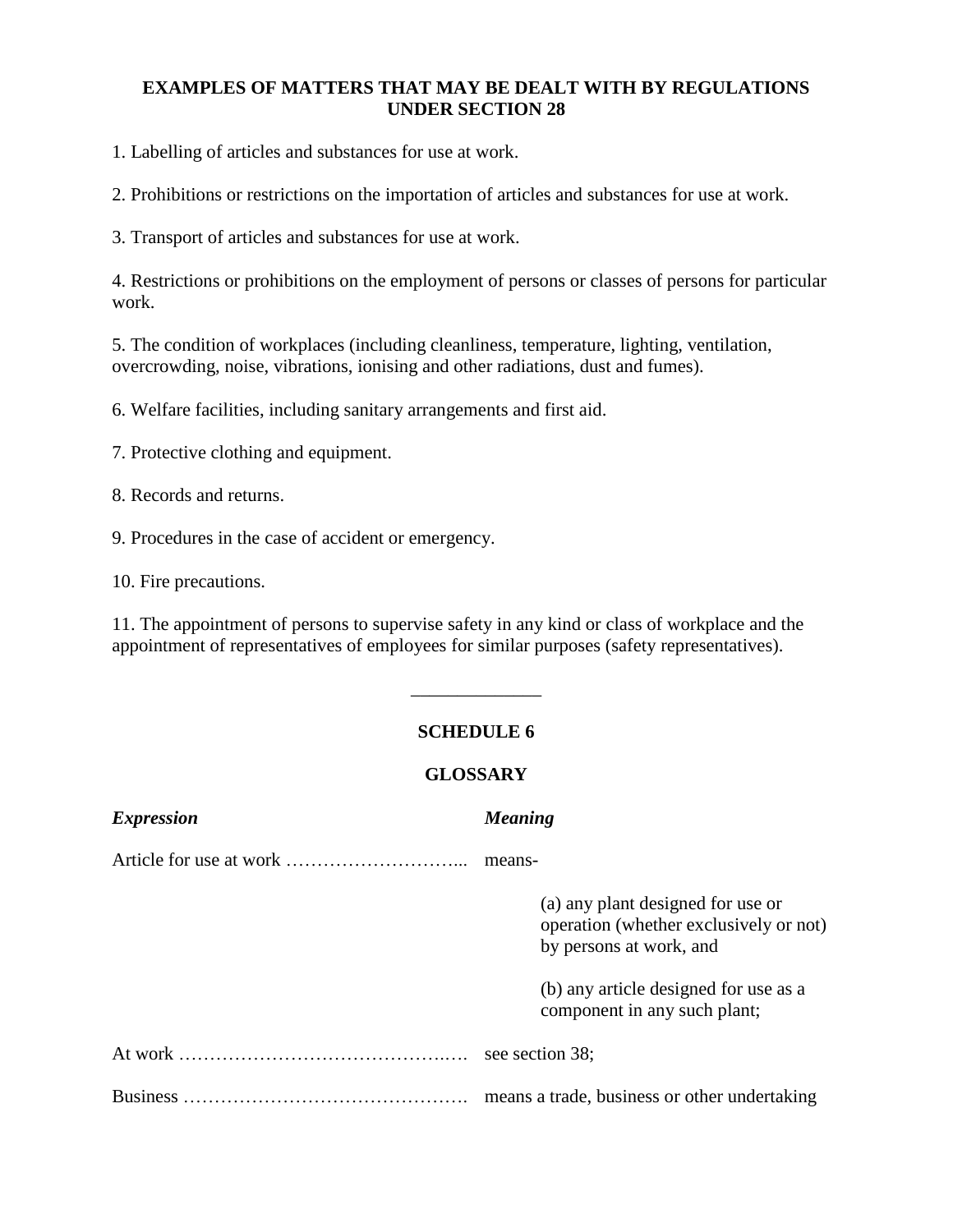| (whether profit-making or not);                                                                                                          |
|------------------------------------------------------------------------------------------------------------------------------------------|
| see section 6 of the Labour Act;<br>Cap 73                                                                                               |
| means a contract of service or apprenticeship,<br>whether express or implied and (if it is express)<br>whether it is oral or in writing; |
| see sections 2 and 41;                                                                                                                   |
| see sections 2 and 41;                                                                                                                   |
| includes loss of life, any disease and any<br>impairment of a person's physical or mental<br>condition;                                  |
| see section 36;                                                                                                                          |
| includes machinery, equipment and appliance;                                                                                             |
| includes-                                                                                                                                |
| (a) any vehicle, vessel or aircraft;                                                                                                     |
| (b) any installation, whether onshore or<br>offshore;                                                                                    |
| (c) any tent or moveable structure;                                                                                                      |
| means prescribed by regulations;                                                                                                         |
| includes prohibition;                                                                                                                    |
| means regulations made by the Minister;                                                                                                  |
| means an individual who works for gain or<br>reward otherwise than as an employee whether<br>or not he himself employs others;           |
| means any substance intended for use<br>(whether exclusively or not) by persons at<br>work;                                              |
| in relation to articles or substances, means<br>supply by way of sale, hire or otherwise, and<br>whether direct or indirect;             |
| see section 38;                                                                                                                          |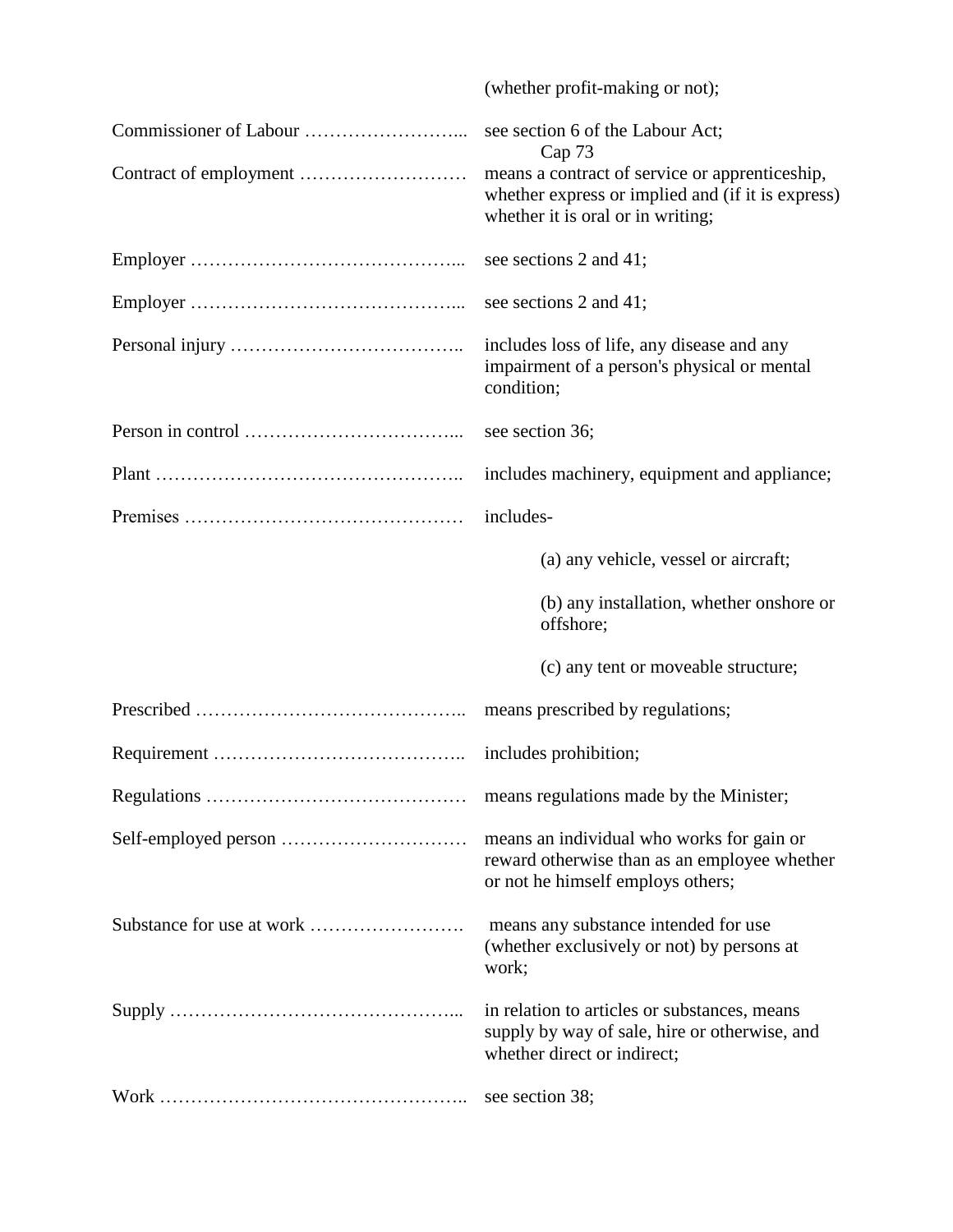Workplace ……………………………………. see section 3.

## **SCHEDULE 7\***

\_\_\_\_\_\_\_\_\_\_\_\_

## **AMENDMENTS AND REPEALS**

## *Labour Act*

1. (1) The Labour Act is amended as follows.

(2) In section 6(3), after "Commissioner" insert "under this Act".

(3) In section 7-

(a) at the beginning of subsection (1) insert "For the purposes of this Act"; and

(b) omit subsections (4) and (5).

(4) In section 16(4), omit "or section 63".

(5) Sections 66, 67, 68, 72, 75 and 76 are repealed.

## *Workmen's Compensation Act*

2. (1) In section 3 of the Workmen's Compensation Act, omit the definition of "Commissioner of Labour".

(2) Section 28 of that Act is repealed.

\*The amendments and repeals set out in the Schedule have been given effect to in the relevant enactments except for the repeal of ss. 66, 67, 68 and 72 of the Labour Act referred to in para. 1(5).

*Diving Act*

(3) The Diving Act is repealed.

# **SAFETY AT WORK**

\_\_\_\_\_\_\_\_\_\_\_\_\_

*Subsidiary Legislation*

NOTICE OF APPROVAL OF CODE OF PRACTICE FOR TIMBER SCAFFOLDING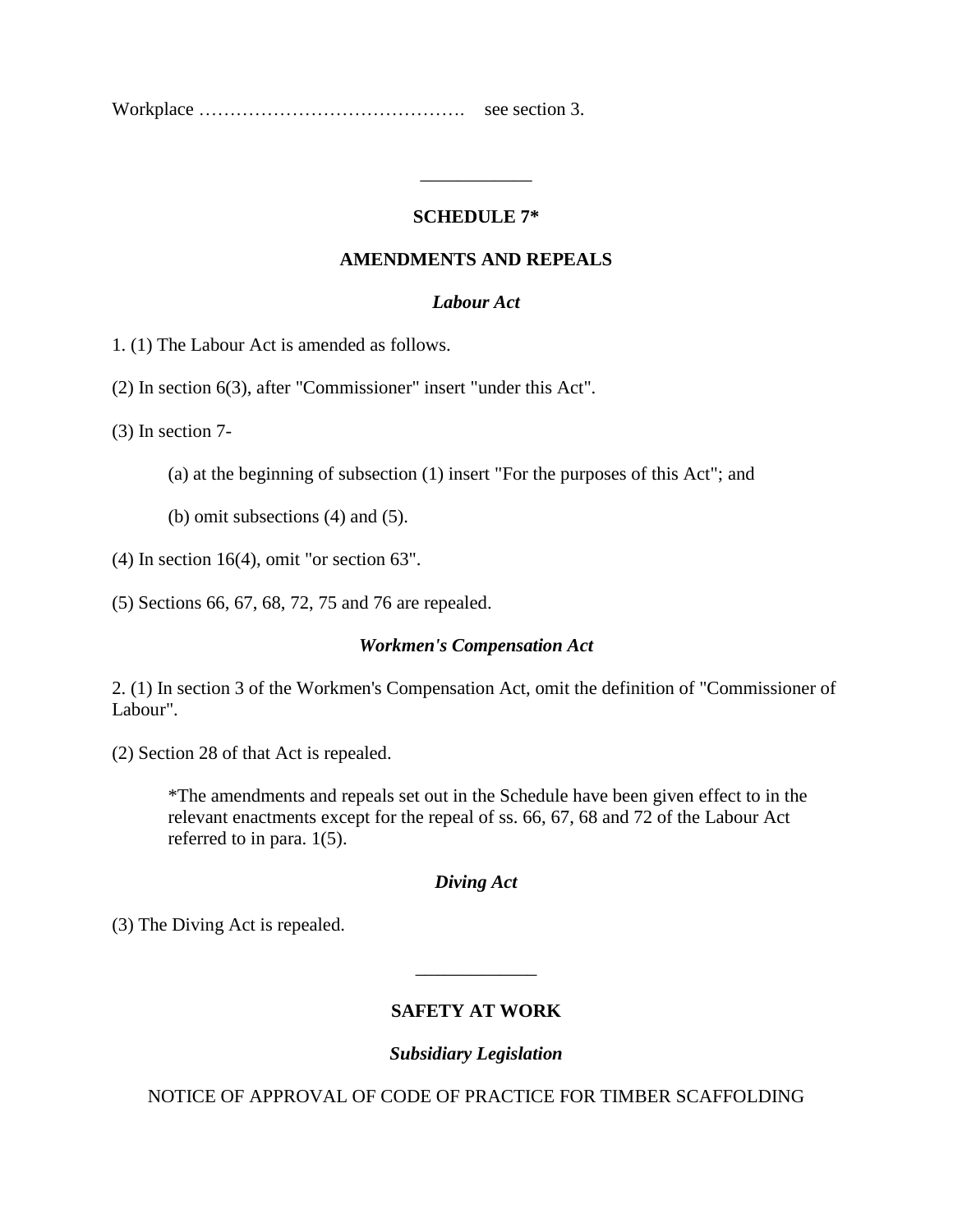### *(Section 26(1))*

The Code of practice entitled "Timber Scaffolding" is approved as a Code of Practice suitable to be used for the practical guidance of those on whom requirements are imposed by or under the Act.

## NOTICE OF APPROVAL OF CODE OF PRACTICE FOR FLAMMABLE AND COMBUSTIBLE LIQUIDS

\_\_\_\_\_\_\_\_\_\_\_

LN 83/1988

*(Section 26(1))*

The Standards Association of Australia Flammable and Combustible Liquid Code is approved as a Code of Practice suitable to be used for the practical guidance of those on whom requirements are imposed by or under the Act.

# THE SAFETY AT WORK (FIRST-AID PROVISIONS) REGULATIONS LN 57/1982

*(Section 28)*

\_\_\_\_\_\_\_\_\_\_\_\_

[*3rd December 1982*]

## **Citation**

**1.** These Regulations may be cited as the Safety At Work (First-Aid Provisions) Regulations.

#### **Interpretation**

**2.** In these Regulations, the terms-

"at work", "Commissioner", "person in control", and "work place" have the same meanings as those assigned to them under the Safety At Work Act; "first-aid kit" means and includes any bag, box, cupboard, or container in which items for first-aid administration are stored.

#### **Provision of first-aid kits in workplaces**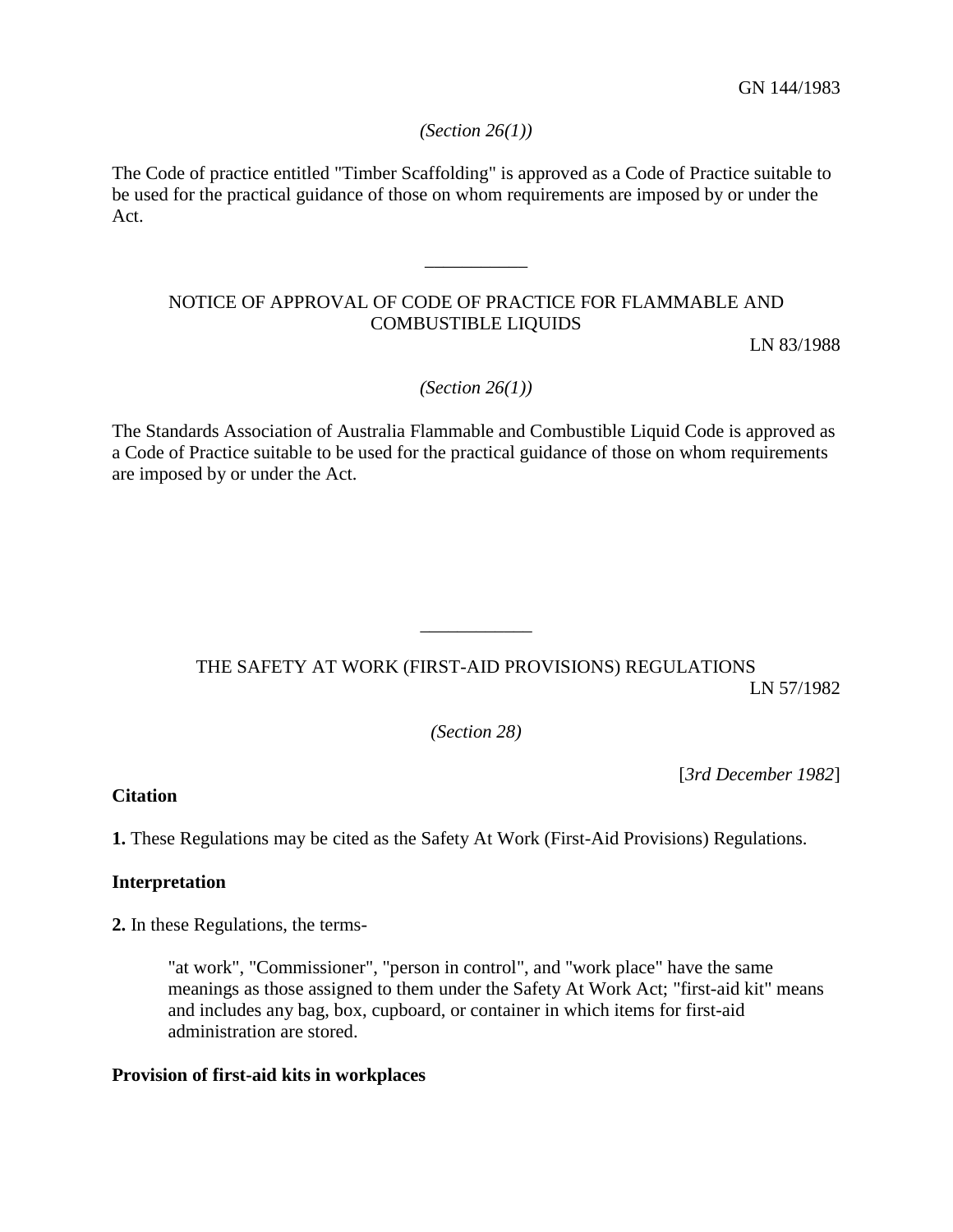**3.** It shall be the duty of any person in control of any workplace or who uses any workplace for the purpose of or in connection with his business-

*(a)* to provide and maintain in that workplace in such manner as may be convenient or accessible to any person at work therein, a first-aid kit;

*(b)* to maintain the first-aid kit and the contents therein in a clean and hygienic state;

*(c)* to ensure that the first-aid kit contains-

(i) where not more than twenty-five persons are employed in that workplace, each item listed in the Item column and in the amount, which amount being the minimum, listed opposite such item in the Amount Column in Part I of the Schedule;

(ii) where more than twenty-five persons are employed in that workplace, each item listed in the Item Column and in the amount, which amount being the minimum, listed opposite such item in the Amount Column in Part 2 of the Schedule;

*(d)* to ensure that the first-aid kit is placed in the care and control of a person or persons in that workplace who is or are prepared to be present at any time when other persons are at work in that workplace.

*(e)* to ensure that the person or persons in that workplace in whose care and control the first-aid kit is placed has or have some basic knowledge of first-aid administration, or, where more than fifty persons are at work in that workplace, that the person or persons in that workplace in whose care and control the first-aid kit is placed is or are fully trained in first-aid administration.

#### **Standard of training**

**4.** The Minister may by notice prescribe the standard of training required for the purposes of first-aid administration in workplaces.

#### **SCHEDULE**

## **PART I**

| Item                                | Amount |
|-------------------------------------|--------|
| <b>Finger Dressings</b>             | 6      |
| Medium Size dressings               |        |
| Large dressings                     |        |
| Adhesive dressings (assorted sizes) | 20     |
| Triangular bandages                 |        |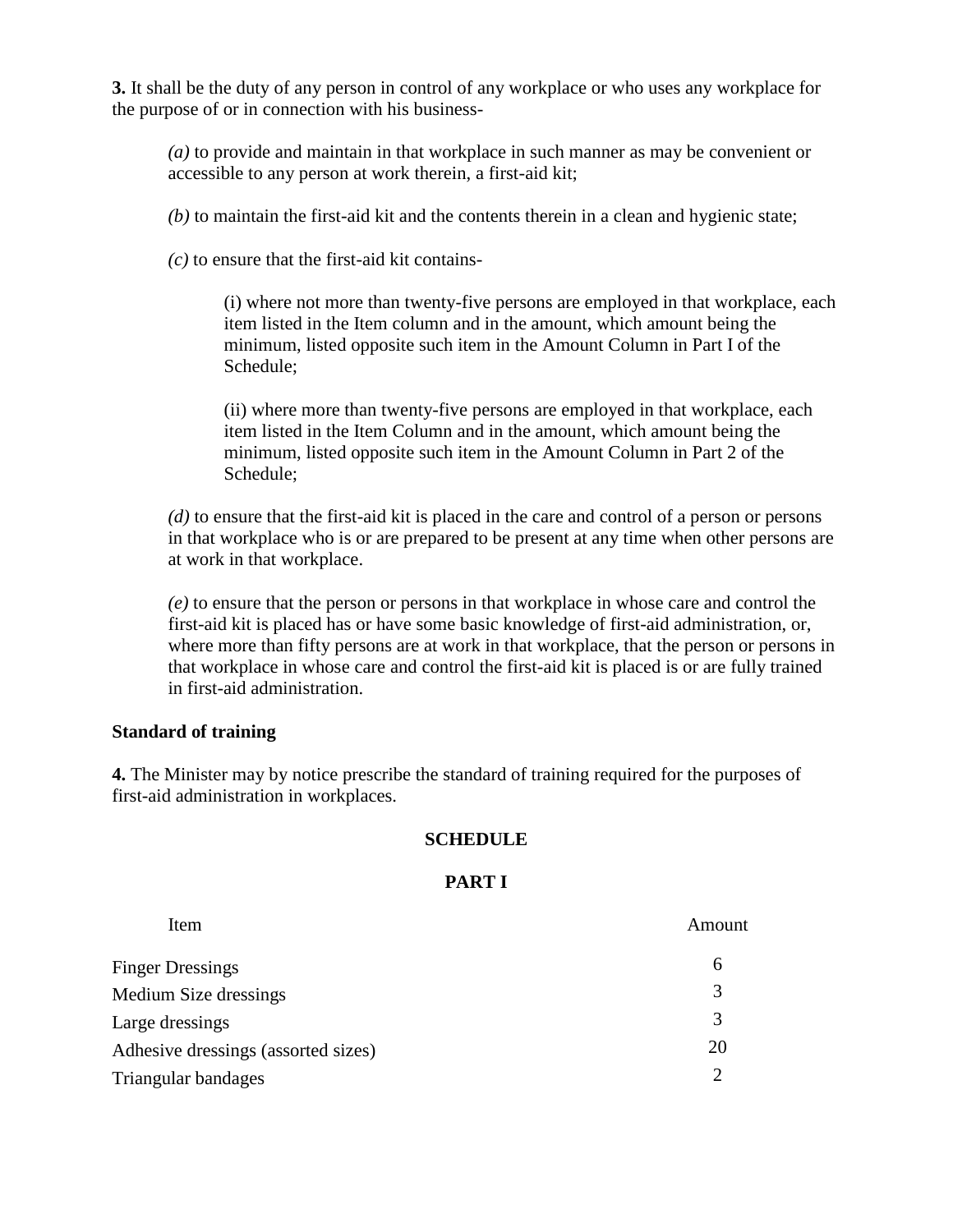| Adhesive plaster roll                                |    |
|------------------------------------------------------|----|
| Cotton wool $(\frac{1}{2}$ oz or equivalent) packets |    |
| Eye ointment                                         |    |
| Eye pads                                             |    |
| Safety pins                                          | 10 |
| <b>Scissors</b>                                      |    |

# **PART II**

| Amount         |
|----------------|
| 20             |
| 10             |
| 10             |
| 30             |
| 5              |
| $\overline{4}$ |
| 10             |
| 4              |
| 5              |
| 30             |
| 1              |
|                |

# **THE SAFETY AT WORK (PESTICIDE) REGULATIONS**

\_\_\_\_\_\_\_\_\_\_\_\_

*(Section 28)*

*LN 60/1982 LN 83/1984*

[1st January 1983]

## **Citation**

**1**. These Regulations may be cited as the Safety At Work (Pesticide) Regulations.

## **Interpretation**

**2**. (1) In these Regulations-

"active ingredient" means any substance which gives a formulated product its pesticidal properties;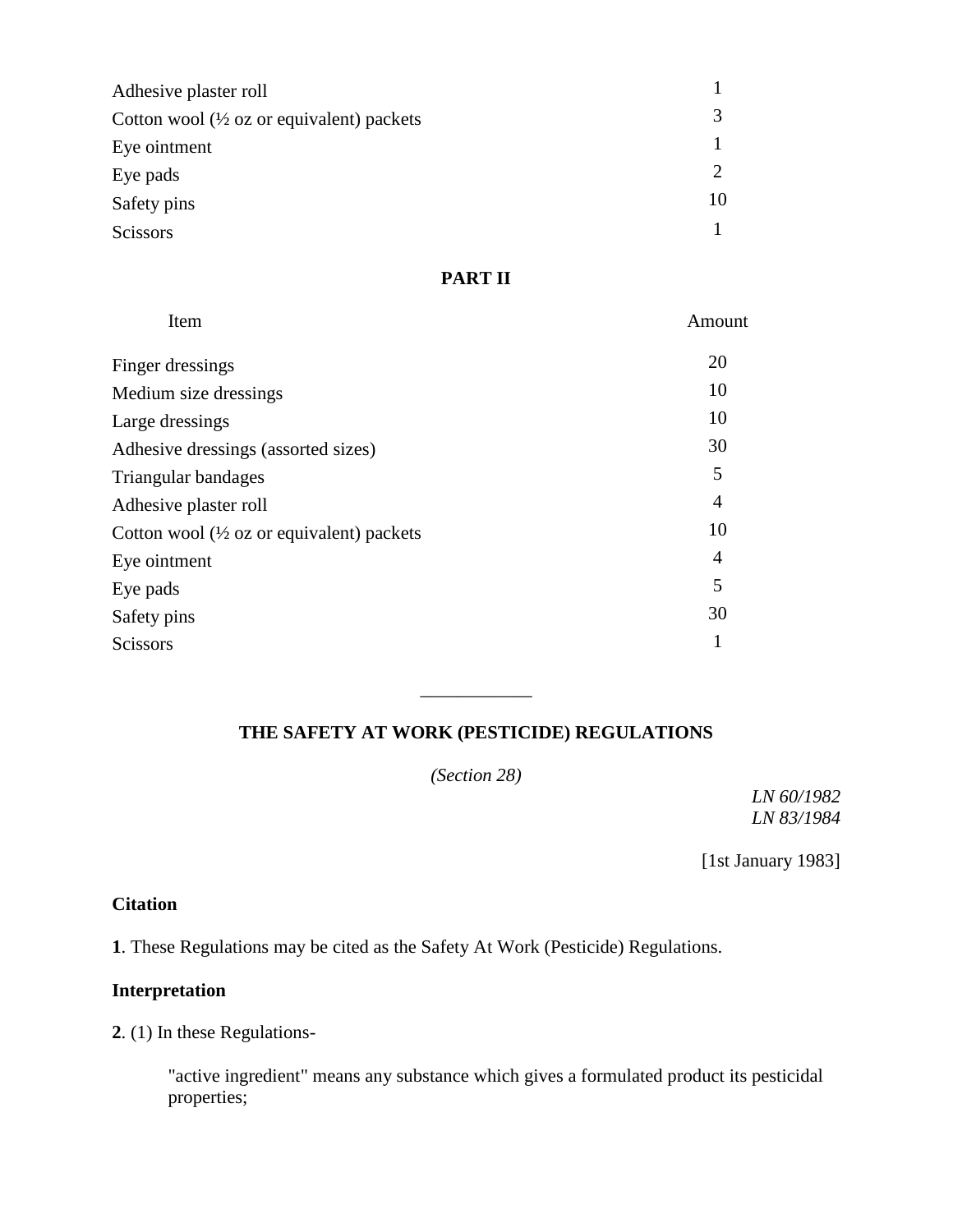"adjuvant" means-

*(a)* any substance intended to be used as an aid to the application or the effect of a pesticide; and

*(b)* includes stickers, spreaders and wetting or emulsifying agents and synergists;

"Committee" means the Committee established under regulation 3;

"formulated product" means any product sold, supplied, imported for use or used for destroying or repelling any pest, preventing its growth or mitigating its effect or as a plant regulator, defoliant or desiccant or adjuvant;

"ingredient" means any material used in making a formulated product;

"ISO" means the International Organisation for Standardisation;

"manufacturer" means the person who made the active ingredient or formulated product;

"Minister" means the Minister responsible for agriculture;

"pest" means any variety of animal or plant life which is by nature troublesome or destructive;

"pesticide" means-

*(a)* any formulated product intended for use or used against a pest; and

*(b)* includes active ingredient and adjuvant;

"Register" means the Register of Pesticides kept under these Regulations;

"register" means to include a pesticide in the Register and to assign to it a registration number;

"Registrar" means the public officer designated by the Minister to perform the functions of Registrar under these Regulations;

"sell" includes to give gratuitously.

(2) These Regulations are in addition to and not in derogation of the Poisons (Agricultural and Silvicultural use of Arsenical Poisons) Rules.

# **Establishment of the Pesticides Registration Advisory Committee**

**3.** (1) There is hereby established a Pesticides Registration Advisory Committee consisting of-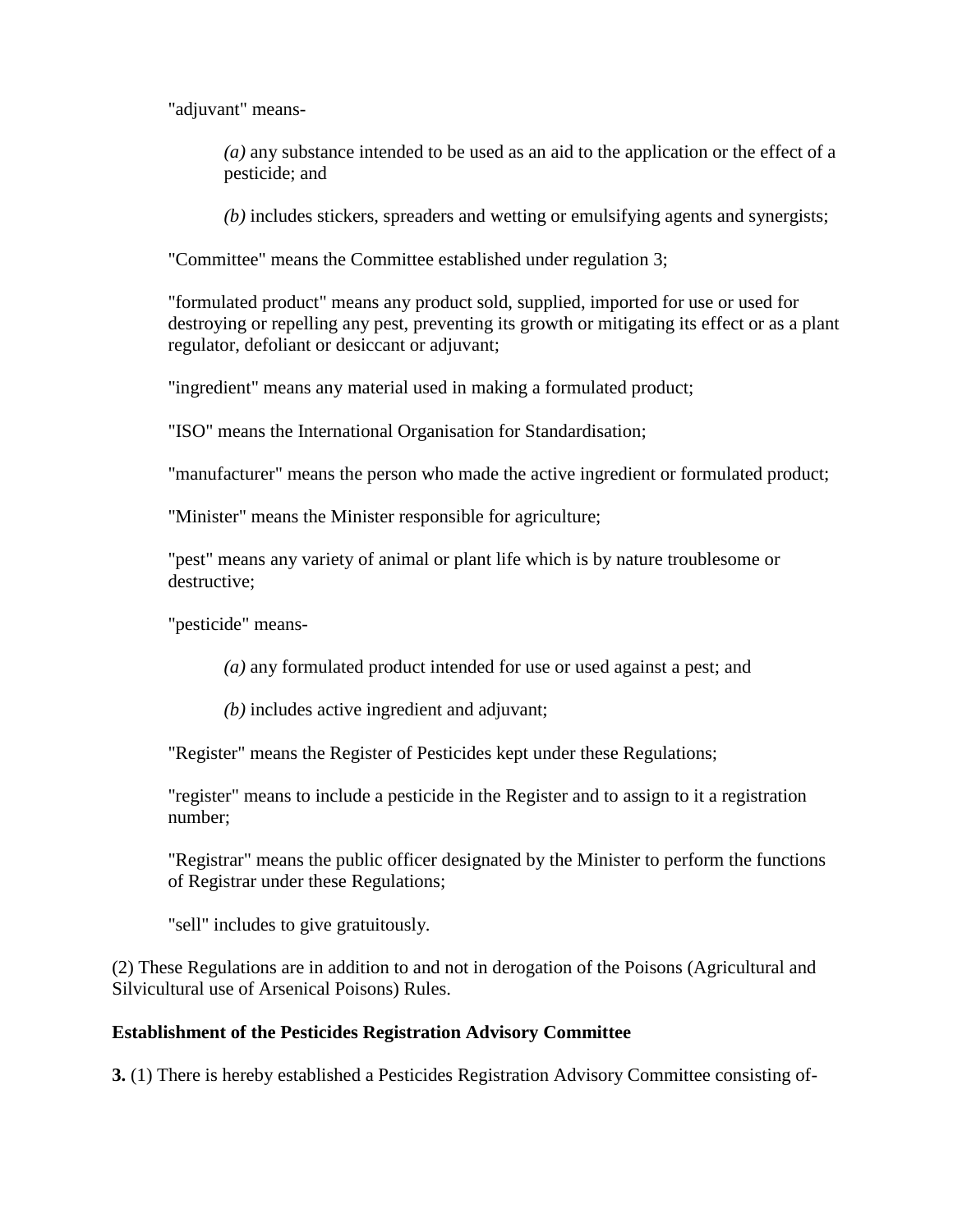*(a)* the Senior Government officer responsible for Agriculture, who shall be the Chairman;

*(b)* the Registrar, who shall be the Secretary;

*(c)* (i) a representative of the Government Pharmacist;

(ii) a Government officer concerned with industrial safety;

(iii) a Government scientist concerned with plant protection;

(iv) public officers concerned with public health and environmental protection; and

(v) not more than 3 other public officers; appointed by the Minister.

(2) The Committee shall-

*(a)* consider, and make recommendations to the Registrar on the advisability of registering any pesticide in respect of which an application for registration has been received;

*(b)* state, where it thinks necessary, the conditions of use for any pesticide in Solomon Islands; and

*(c)* make recommendations to the Registrar on the advisability of cancelling the registration of any pesticide.

(3) In considering the relative hazards of pesticides the Committee shall use the method of classification of pesticides by hazards set out in the First Schedule.

(4) The Committee shall meet as and when required by the Chairman but in no case less often than once a year.

(5) Subject to these Regulations the Committee may regulate its own procedure as it thinks fit.

## **Register of Pesticides**

**4.** (1) The Registrar shall keep a Register of Pesticides in which he shall enter, in respect of every pesticide registered under these Regulations-

*(a)* the proposed trade name of the pesticide;

*(b)* the ISO approved name of the pesticide's active ingredients;

- *(c)* the nature of the formulated product;
- *(d)* the concentration of the active ingredients in the pesticide;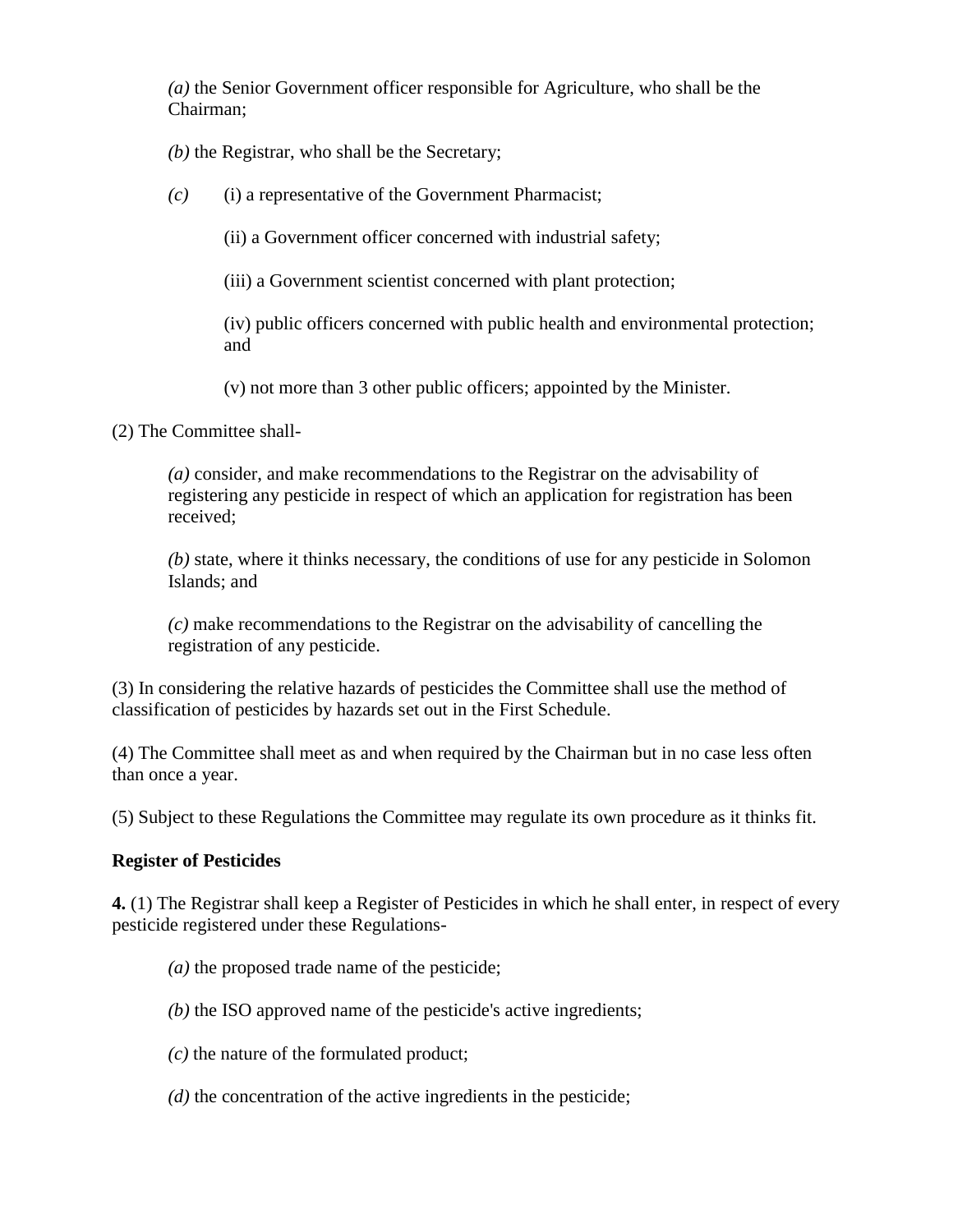- *(e)* the registration date and number of the pesticide; and
- *(f)* the name and address of the person in whose name the pesticide is registered.

(2) The Registrar shall appropriately annotate the Register where the registration of a pesticide expires, or is renewed or cancelled.

## **Registration of pesticides**

**5.** (1) Any person who wishes to import a pesticide into, or to sell, or supply, or use it in Solomon Islands shall apply to the Registrar for registration of the pesticide in the form specified in the Second Schedule.

(2) Each application shall be accompanied by the following information-

*(a)* the ISO approved common name of the active ingredient of the pesticide or, where no ISO name is available, the manufacturer's code number;

*(b)* the structural and empirical formula of the pesticides;

*(c)* the melting point and decomposition or boiling point of the pesticide;

- *(d)* the vapour pressure of the pesticide;
- *(e)* the pesticide's water solubility;

*(f)* analytical methods for the active ingredients in the formulated products and for the determination of its residues;

*(g)* the storage stability, density, flammability and pH of the pesticide;

*(h)* adequate toxicological data concerning the active ingredient of the pesticide or proof that the formulation has current registration for use in Australia, New Zealand, Hawaii, the United Kingdom, Japan or Fiji; and

*(i)* such other information as the Registrar or Committee may require.

## **Provisional registration of pesticides**

**6.** (1) The Registrar may make a provisional registration of a pesticide for experimental purposes-

- *(a)* for a period not exceeding 6 months; and
- *(b)* under conditions, which he shall stipulate.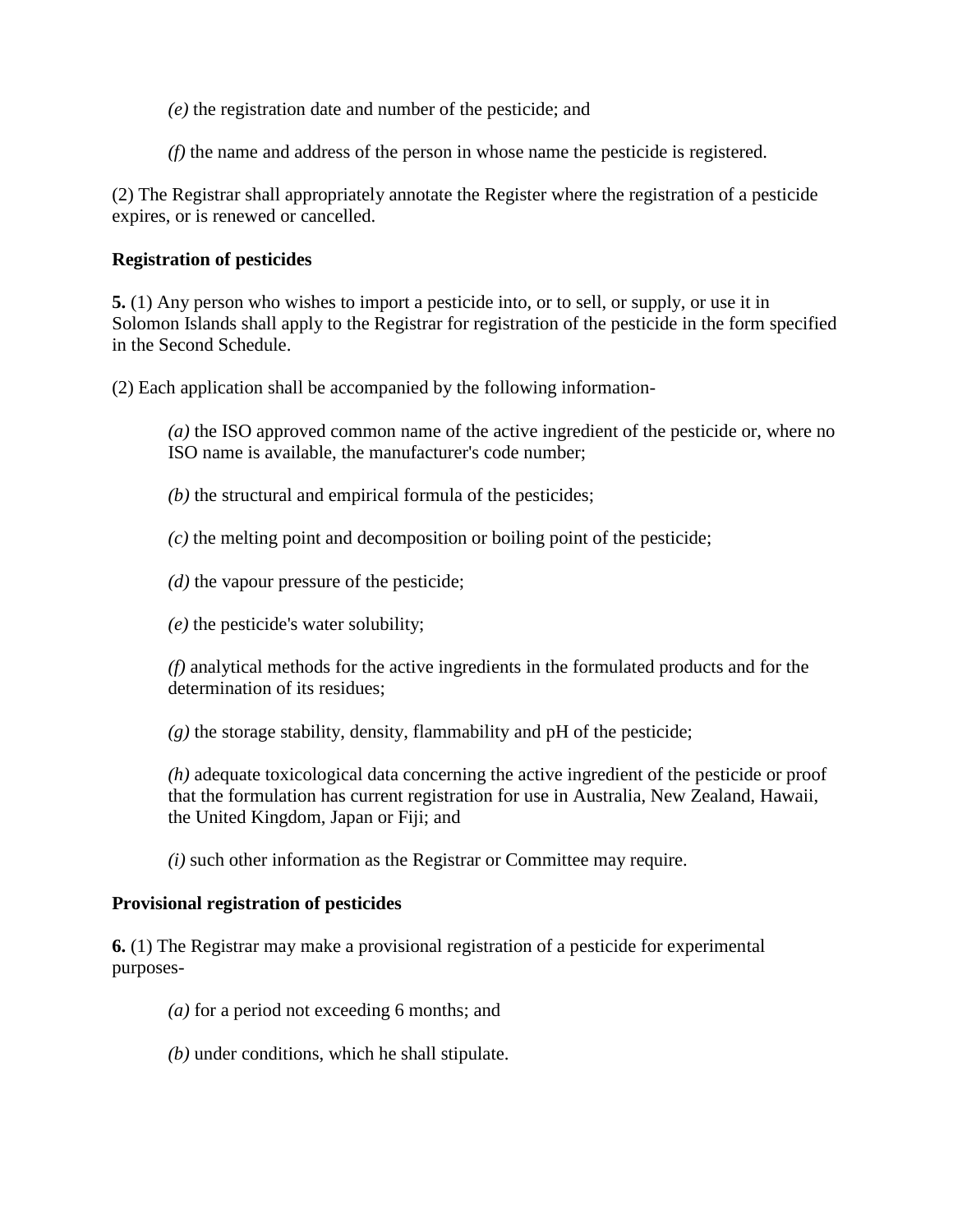(2) Any person who applies for the provisional registration of a pesticide shall provide the Registrar with such information on the pesticide as the Registrar may request.

## **Fee for registration**

**7.** An application under regulations 5 or 6 shall be accompanied by a fee of \$40.

*LN 83 of 1984*

## **Disposal of applications for registration**

**8.** (1) On receipt of an application for registration of a pesticide, the Registrar shall-

*(a)* refer the matter to the Committee; and

*(b)* on the advice of the Committee, give after receipt of all the information required under regulations 5 or 6-

(i) register the pesticide with or without conditions; or

(ii) refuse to register the pesticide.

(2) Where the Registrar registers the pesticide he shall give the applicant written notice of the registration number and date of registration of the pesticide and of any conditions to which the registration is subject.

(3) Where the Registrar refuses to register a pesticide he shall give the applicant written notice of the reasons for the refusal.

(4) Subject to regulation 9, neither the Registrar nor the Committee shall disclose the information supplied for the registration of a pesticide to any other person.

## **Details of registered pesticide to be published**

**9.** The Registrar shall, as soon as practicable after registration cause-

- *(a)* the trade name;
- *(b)* the chemical identity of the active ingredients;
- *(c)* the name of the manufacturer;
- *(d)* the person in whose name the pesticide is registered;
- *(e)* the registration number,

of any pesticide registered under these Regulations to be published in the Gazette.

## **Duration of registration**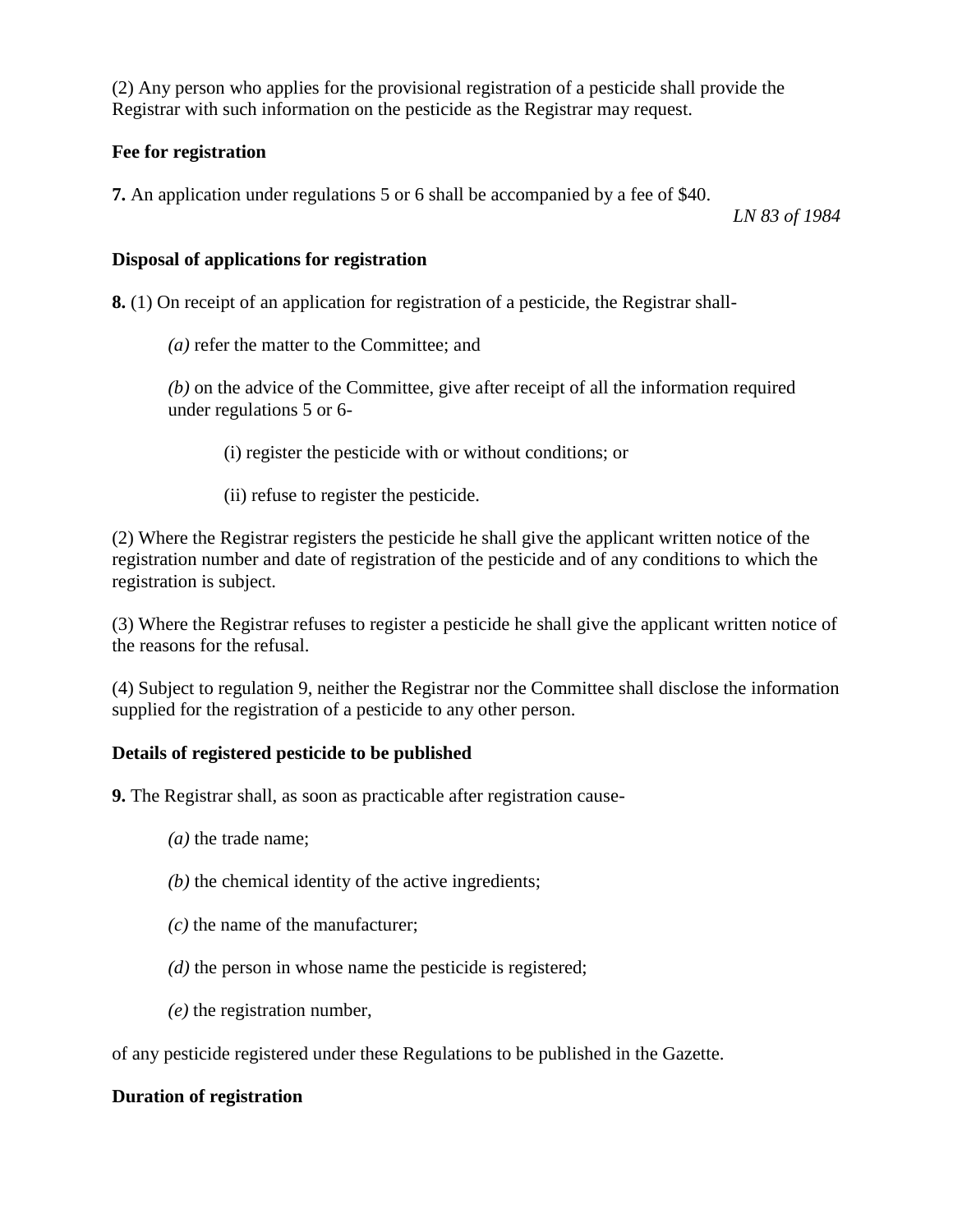**10.** (1) The registration of a pesticide shall expire-

- *(a)* 5 years from the date of registration; or
- *(b)* in the case of provisional registration, in terms of regulation 6; or
- *(c)* when there is a change in the formulation of the whichever is the earlier.

(2) Where any person wishes that a registered pesticide should continue on the Register after the expiry of 5 years of registration, he may apply for new registration of the pesticide at any time after the fourth year of the current registration of the pesticide.

## **Cancellation of registration**

**11.** (1) The Registrar may, on the advice of the Committee, cancel the registration or provisional registration of a pesticide.

(2) Written notice of any cancellation shall be-

*(a)* served on the person in whose name the pesticide is registered; and

*(b)* subject to paragraph (3), be published in the Gazette not less than 6 months before the date of cancellation.

(3) Where in the opinion of the Committee special circumstances exist, the Registrar may cancel the registration of a pesticide immediately or with less than 6 months notice.

**12.** (1) Where-

- *(a)* registration is refused under regulation 8; or
- *(b)* notice of cancellation is given under regulation 11,

the applicant for registration or the person in whose name the pesticide is registered may lodge an objection with the Committee within one month of the refusal or service of notice.

(2) Where the Committee receives an objection under paragraph (1) it may-

- *(a)* uphold or reject the objection; or
- *(b)* in the case of cancellation, vary the date on which the registration will be cancelled.

## **Container of pesticide to be labelled and marked etc**

**13.** (1) Subject to paragraphs (2) and (3), every container of a pesticide imported, used, sold or supplied shall bear a securely fixed label on which shall be stated in English in a legible and indelible form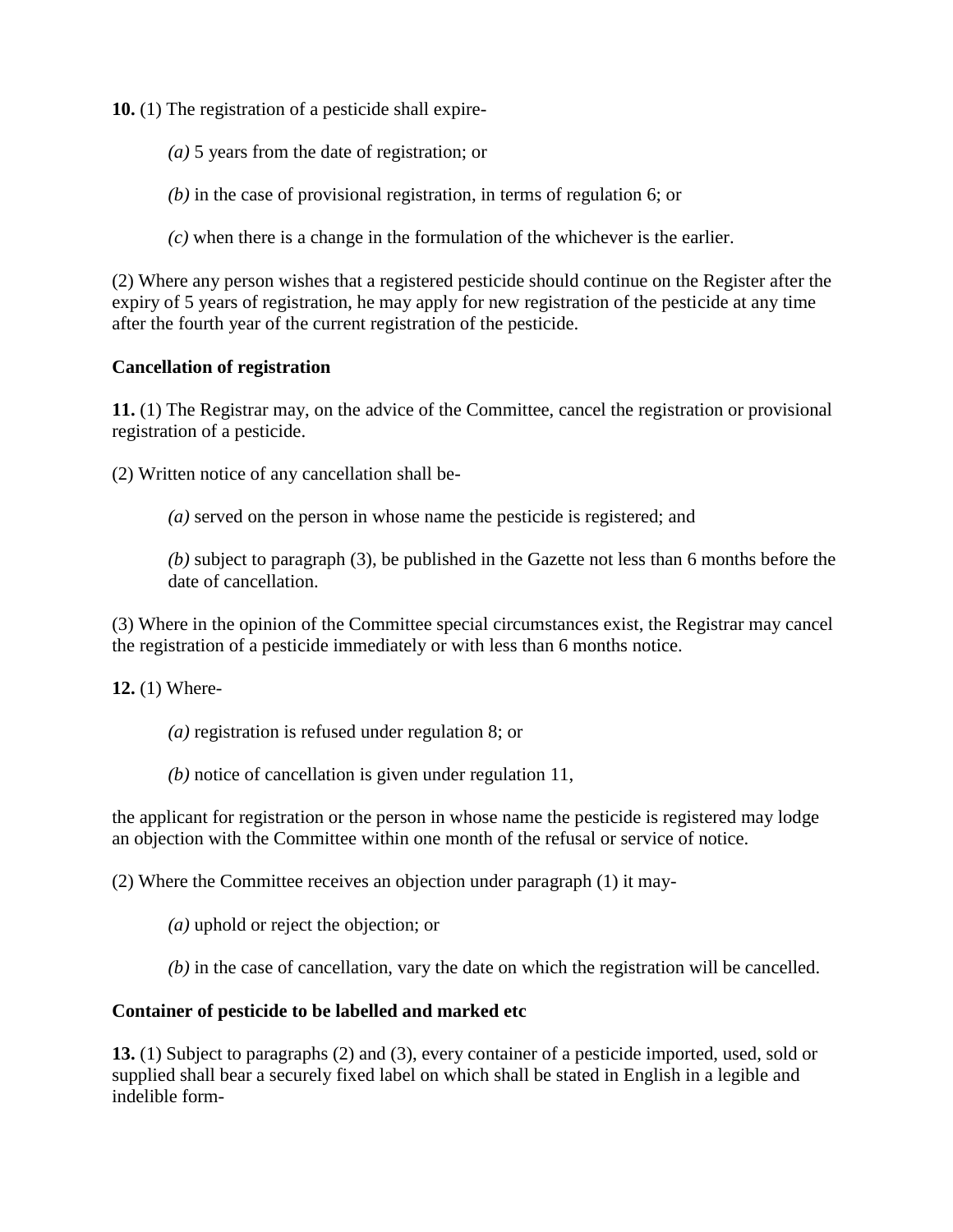*(a)* the trade name of the pesticide;

*(b)* the net weight or volume of the pesticide in the container;

*(c)* the ISO approved name of the active ingredient or acid equivalent of the pesticide;

*(d)* the percentage concentration of the active ingredient or acid equivalent of the pesticide;

*(e)* directions for the use of the pesticide including the use for which the pesticide is recommended;

*(f)* the type of formulation of the pesticide;

*(g)* cautionary words and symbols approved by the Registrar relating to the relative hazard of the formulation;

*(h)* a cautionary statement approved by the Registrar in respect of the safe use and storage of the pesticide including, where appropriate, directions as to the protective clothing to be used when handling the pesticide;

*(i)* where applicable, the minimum time before harvest for the final application of the pesticide;

*(j)* directions as to the steps to be taken in the case of accidental poisoning by the pesticide with details of the antidote and directions for use of the antidote;

*(k)* the name and place of business of the manufacturer of the pesticide; and

*(l)* the registration number of the pesticide.

(2) Any information required on a label under this regulation may be added by an adhesive label after importation.

(3) The Registrar may at any time require a change in the label on any container of pesticide offered for sale.

(4) No person shall change the label approved for a pesticide without prior written approval of the Registrar.

(5) In the case of a pesticide with provisional registration the Registrar may waive any requirement of this regulation.

## **Importation, sale or use of pesticides**

**14.** (1) No person shall import any pesticide unless it is registered under these Regulations.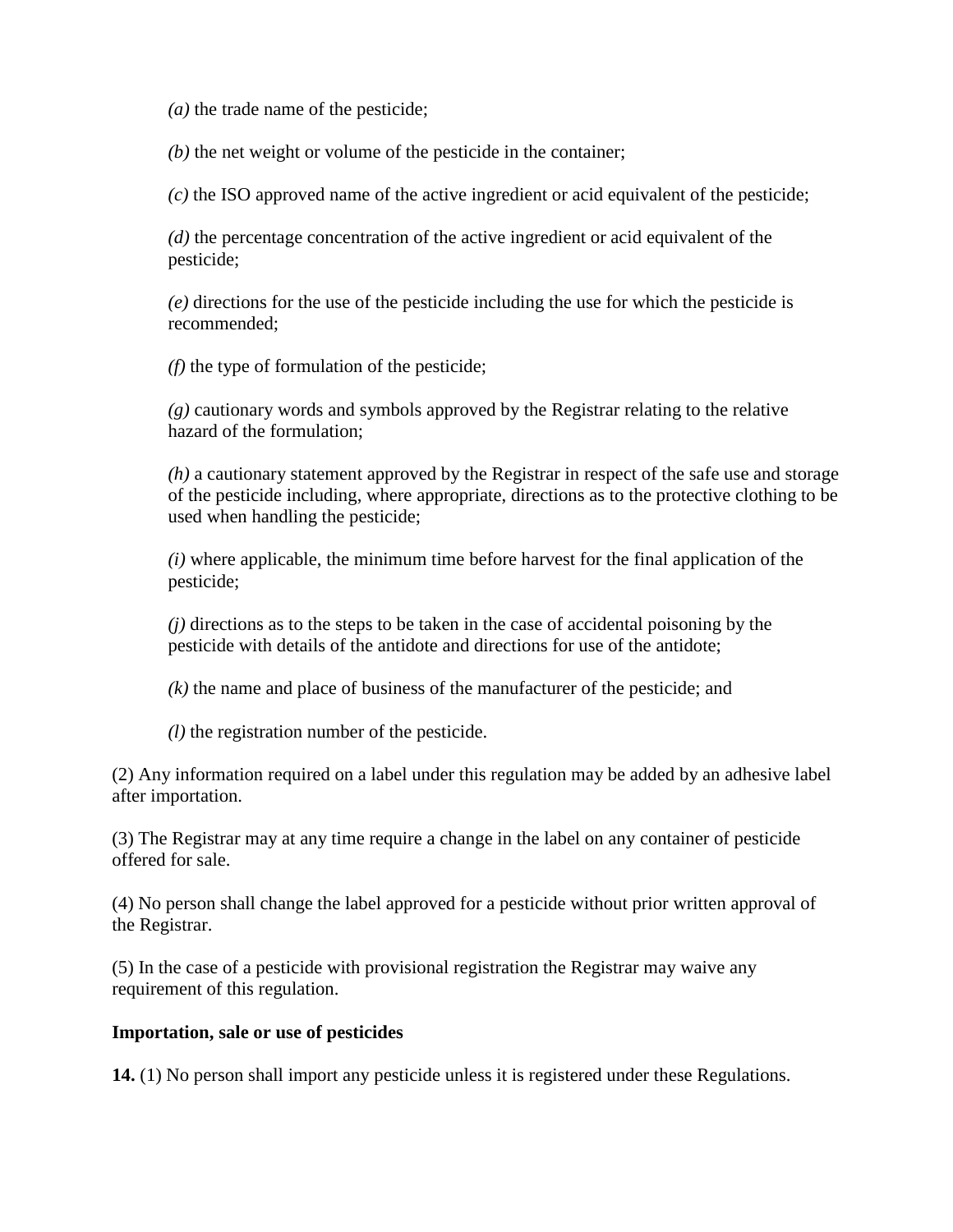(2) Subject to paragraph (3), no person shall sell, supply or use any pesticide unless it is registered under and complies with these Regulations.

(3) In the case of a pesticide in Solomon Islands at the date of the coming into force of these Regulations no person shall sell, supply or use the pesticide after one year of that date unless the pesticide is registered under and complies with these Regulations.

## **Unlabelled pesticides not to be imported or sold**

**15.** No person shall import, sell or supply or use any pesticide that is not labelled as required by these Regulations.

## **Sale, supply or use of pesticide other than in original container**

**16.** Except with the prior written permission of the Registrar, no person shall sell or supply or use any pesticide other than in its original container and in accordance with any written instructions given by the Registrar.

## **Prohibition of sale etc of damaged pesticides etc**

**17.** No person shall-

*(a)* sell or supply or use a pesticide which has decomposed or has deteriorated so as to be ineffective or dangerous, or which is packaged in containers which have deteriorated or have been damaged so as to be dangerous in storage or use; or

*(b)* except under regulation 13 (2) detach, alter, deface or destroy, in whole or in part, any label on a pesticide container.

## **Offences**

**18.** (1) Any person who contravenes or fails to comply with these regulations or any condition to which the registration of a pesticide was made subject or any change of label requirement under regulation 13 shall commit an offence and shall on conviction be liable to-

*(a)* have the registration of any pesticide registered in his name cancelled;

*(b)* a fine of \$750 or imprisonment for 9 months; or with both;

*(c)* have any pesticide the subject of the offence seized and destroyed or treated by the Registrar.

(2) On conviction of any person of an offence under regulation 17 the pesticides and containers involved shall be confiscated, and treated or destroyed by the Registrar.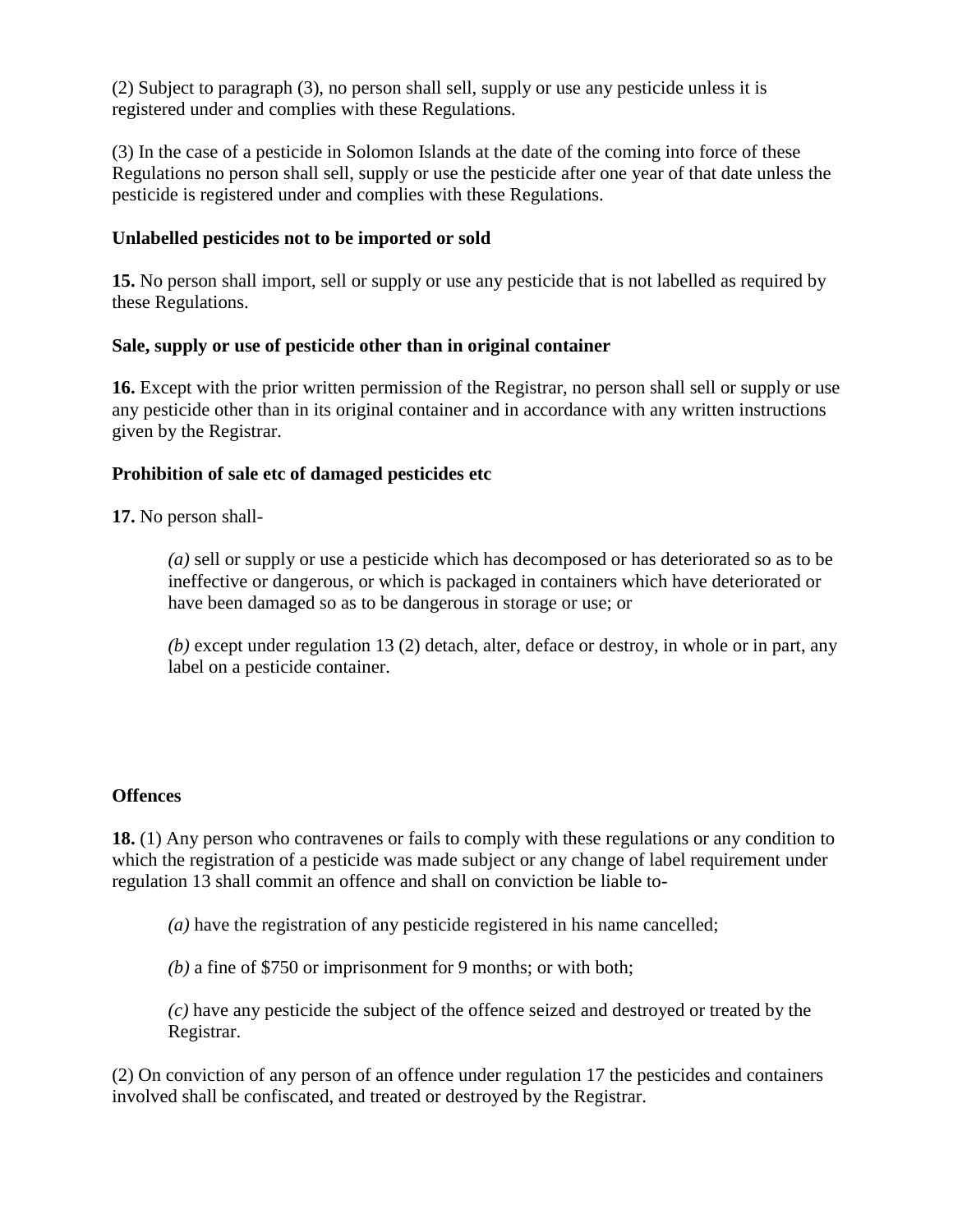## **FIRST SCHEDULE**

 $\overline{\phantom{a}}$  , where  $\overline{\phantom{a}}$ 

### **(Regulation 3)**

# **Recommendation criteria for the classification of pesticides by hazards**

| Class | <b>Hazard Level</b>        |                                                                                                   | ORAL TOXICITY*   |                  | DERMAL TOXICITY* |  |
|-------|----------------------------|---------------------------------------------------------------------------------------------------|------------------|------------------|------------------|--|
|       |                            | $Solids**$                                                                                        | Liquids $**$     | $Solids**$       | Liquids $**$     |  |
| Ia    | <b>Extremely hazardous</b> | 5 or less                                                                                         | 20 or less       | 10 or less       | 40 or less       |  |
| Ib    | Highly hazardous           | $5 - 50$                                                                                          | 20-200           | $10-100$         | 40-400           |  |
| II    | Moderately hazardous       | 50-500                                                                                            | 200-2000         | 100-1000         | 400-4000         |  |
| Ш     | Slightly hazardous         | Over 500                                                                                          | <b>Over 2000</b> | <b>Over 1000</b> | <b>Over 4000</b> |  |
|       | Herbicides                 | Compounds or preparations which require caution in use                                            |                  |                  |                  |  |
|       |                            | due to hazards to susceptible crops or other plants.                                              |                  |                  |                  |  |
|       | Insecticides               | Compounds or preparations which require caution in use<br>due to hazards to birds, bees and fish. |                  |                  |                  |  |
|       |                            |                                                                                                   |                  |                  |                  |  |

\*Based on LD 50 for rats (mg/kg body weight)

\*\*The term solid or liquid refers to the physical state of the formulated product being classified.

NOTE: If there is evidence that classification on this basis would be inappropriate additional toxicological data may be taken into account.

## **SECOND SCHEDULE**

\_\_\_\_\_\_\_\_\_\_\_

### **(Regulation 5)**

## **Form of Application for registration of a pesticide**

TO: Registration of Pesticides Ministry of Home Affaires and National Development PO BOX G13 HONIARA Solomon Islands

I/We …………………………………………………………………………………………….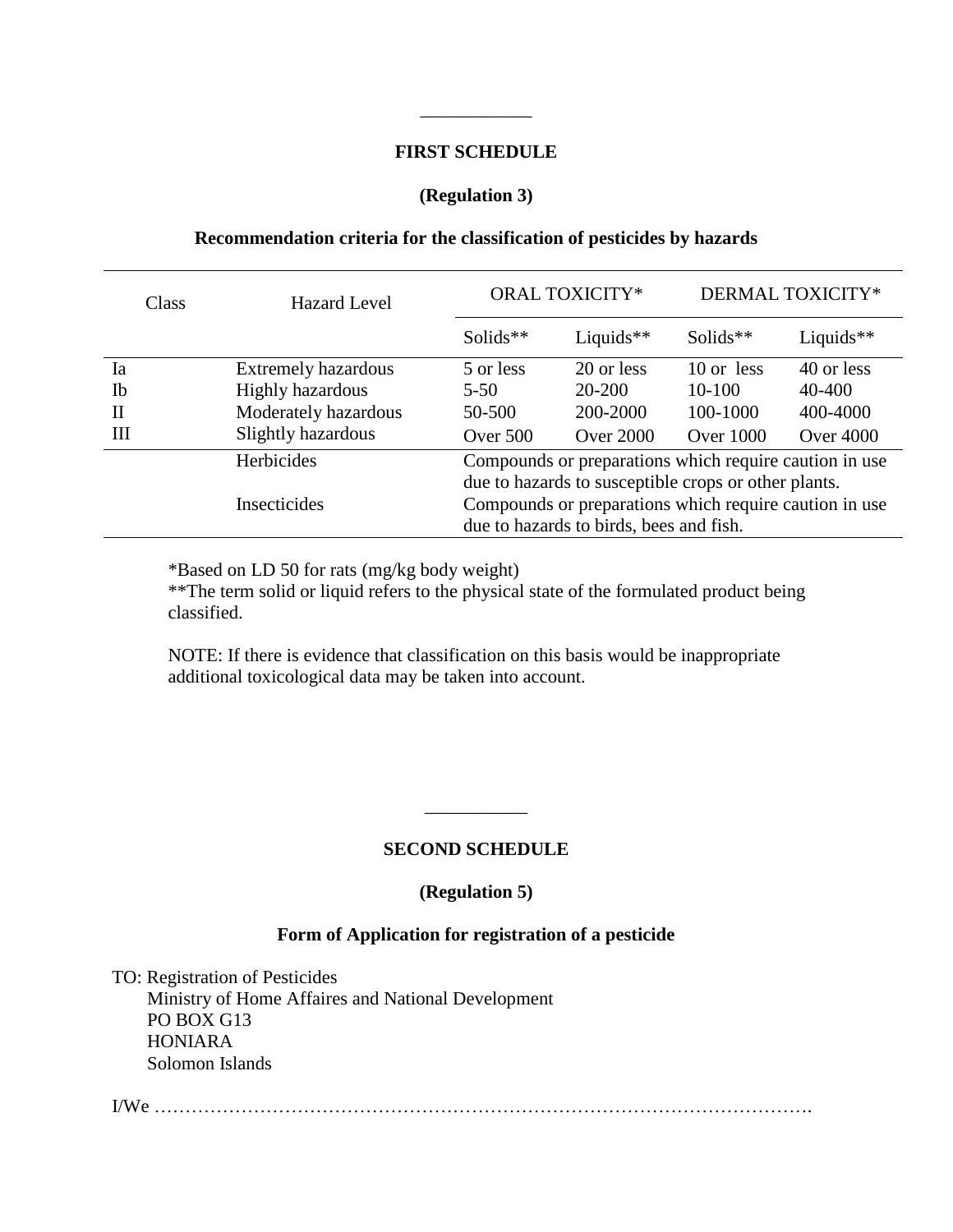| (name)                                                                                                                                                                                         |
|------------------------------------------------------------------------------------------------------------------------------------------------------------------------------------------------|
| (address)                                                                                                                                                                                      |
| apply for registration of the undernoted pesticide which I/We intend to import/use/sell or supply<br>in Solomon Islands.                                                                       |
|                                                                                                                                                                                                |
|                                                                                                                                                                                                |
| $(3)$ Name and address of manufacturer of formulated of product if different from $(2)$ above                                                                                                  |
| (4) Type of pesticides (delete those not applicable) - insecticide/<br>fungicide/nematicide/mulluscide/rodenticide/fumigant/herbicide state any other                                          |
| (5) Type of formulation (delete those not applicable) - emulsifiable concentrate/ wettable power/                                                                                              |
| (6) List of chemicals used in the formulated project including active ingredient and adjuvants,<br>(give the percentage weight of volume, or acid equivalent of each as might be appropriate). |
|                                                                                                                                                                                                |
|                                                                                                                                                                                                |
| (9) The safety interval between the last application and harvest (i.e. before human or animal                                                                                                  |
|                                                                                                                                                                                                |
| Also enclosed is the data required under regulation 5 of the Pesticide Regulations 1982.                                                                                                       |
| I certify that to the best of my knowledge all information given on this application and enclosed<br>with it is correct.                                                                       |

……………………………………………… Signature of applicant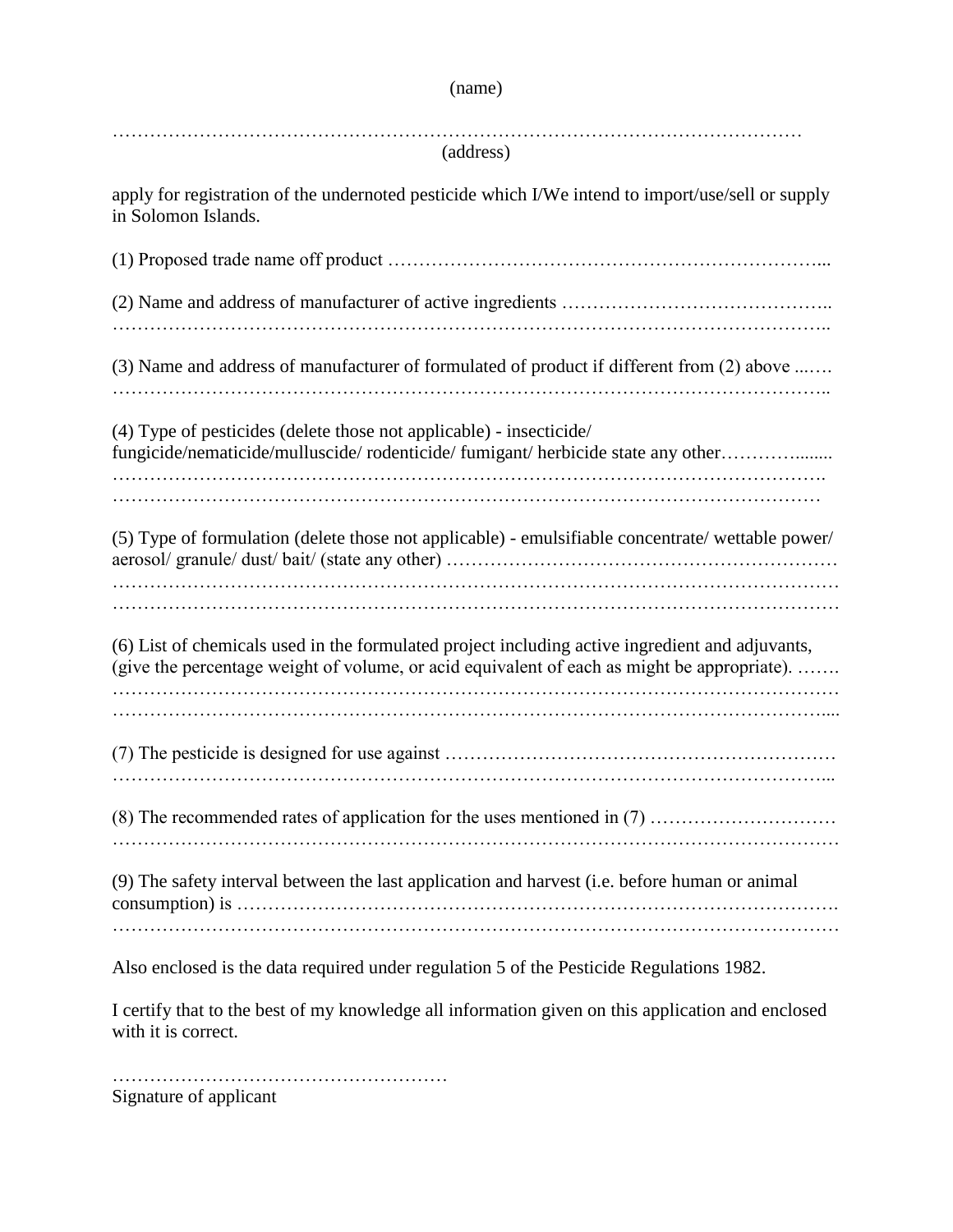........................................................................ Date

……………………………………………… Signature of Registrar

Date

## NATURE OF RESTRICTIONS OR REASONS FOR NON APPROVAL BE LISTED HERE

\_\_\_\_\_\_\_\_\_\_\_\_\_

# THE SAFETY AT WORK (FEES FOR TESTS OR EXAMINATION) REGULATIONS *(Section 35)*

*LN 50/1982*

### **Citation**

**1.** These Regulations may be cited as the Safety at Work (Fees for Tests or Examination) Regulations.

### **Payment of fees for tests or examination conducted by competent persons**

**2.** The fees payable for a test or examination of a pressure system of a lifting machine or a lifting tackle conducted by a competent person under the provisions of section 17, or section 18 of the Act, as the case may be, shall comprise the following amounts, that is to say-

*(a)* an amount equal to the travelling and subsistence allowance admissible to that competent person under the rules or orders for the time being in force;

*(b)* an amount of service charges calculated at the rate of \$10 per hour or part thereof reasonably spent or to be spent in conducting the test or examination; and

*(c)* such other amount of incidental charges, if any, as the Minister may, from time to time, by order, considers proper.

#### **Manner and time of payment of fees**

**3.** Where the competent person conducting a test or examination is a public officer, the fees shall be payable, before the test or examination is conducted by him, in the manner in which any money due to the Government is payable in accordance with the rules for the time being in force.

## **Power to grant exemptions and refunds**